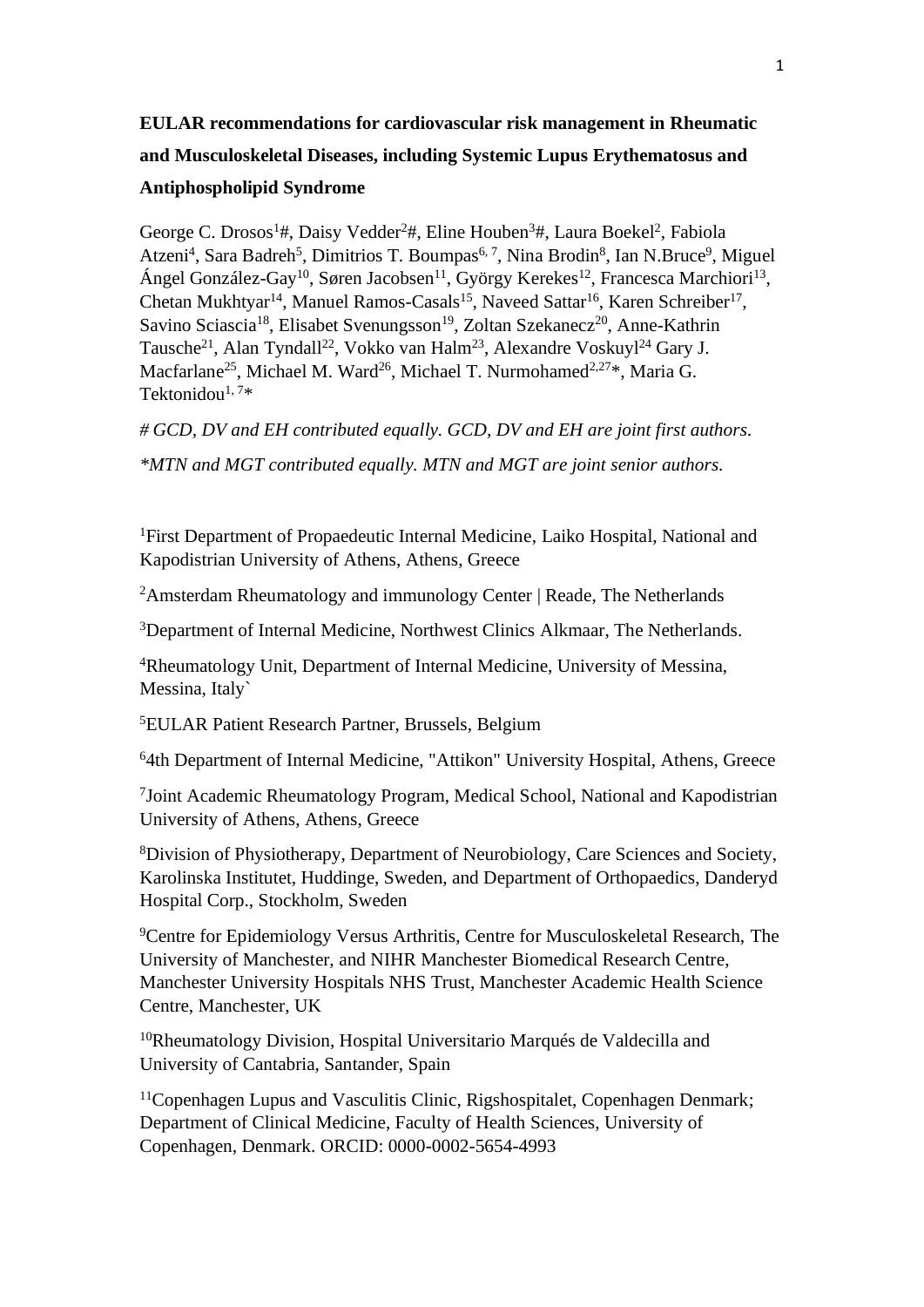<sup>12</sup>Intensive Care Unit, Department of Medicine, University of Debrecen, Debrecen, Hungary

<sup>13</sup>EULAR Patient Research Partner, and Lupus Europe Patient Advisory Network, Rome, Italy

<sup>14</sup>Rheumatology Department, Norfolk and Norwich University Hospital, Colney Lane, UK

<sup>15</sup>Department of Autoimmune Diseases, ICMiD, University of Barcelona, Hospital Clínic, Barcelona, Spain

<sup>16</sup>Institute of Cardiovascular and Medical Sciences, University of Glasgow, Glasgow, UK

<sup>17</sup>EMEUNET member, Danish Hospital for Rheumatic Diseases, Sonderburg, Denmark

<sup>18</sup>EMEUNET member, CMID-Nephrology, San Giovanni Bosco Hospital, University of Torino, Italy

<sup>19</sup>Department of Medicine, Rheumatology Unit, Karolinska Institutet and Karolinska University Hospital, Stockholm, Sweden

<sup>20</sup>Division of Rheumatology, University of Debrecen Faculty of Medicine, Debrecen, Hungary

<sup>21</sup>Department of Rheumatology, University Clinic Carl Gustav Carus at the TU Dresden, Dresden, Germany

<sup>22</sup>Department of Rheumatology, University of Basel, Switzerland

<sup>23</sup>Department of Cardiology, Amsterdam University Medical Center, location VU University medical center, Amsterdam, The Netherlands

<sup>24</sup>Department of Rheumatology and Clinical Immunology, Amsterdam UMC, Vrije Universiteit, Amsterdam, The Netherlands

<sup>25</sup>Department of Public Health, NHS Grampian, Aberdeen, UK

<sup>26</sup>Intramural Research Program, National Institute of Arthritis and Musculoskeletal and Skin Diseases, National Institutes of Health, Bethesda, USA

<sup>27</sup>Amsterdam University Medical Center, location VU University medical center, Amsterdam, The Netherlands

**Correspondence to**: Maria G. Tektonidou, MD, PhD, Professor of Rheumatology, Head of Rheumatology Unit, First Department of Propaedeutic Internal Medicine, Joint Academic Rheumatology Program, Medical School, National and Kapodistrian University of Athens, Laiko Hospital, 17 Agiou Thoma str., 11527, Athens, Greece. Email: mtektonidou@gmail.com, ORCID iD: 0000-0003-2238-0975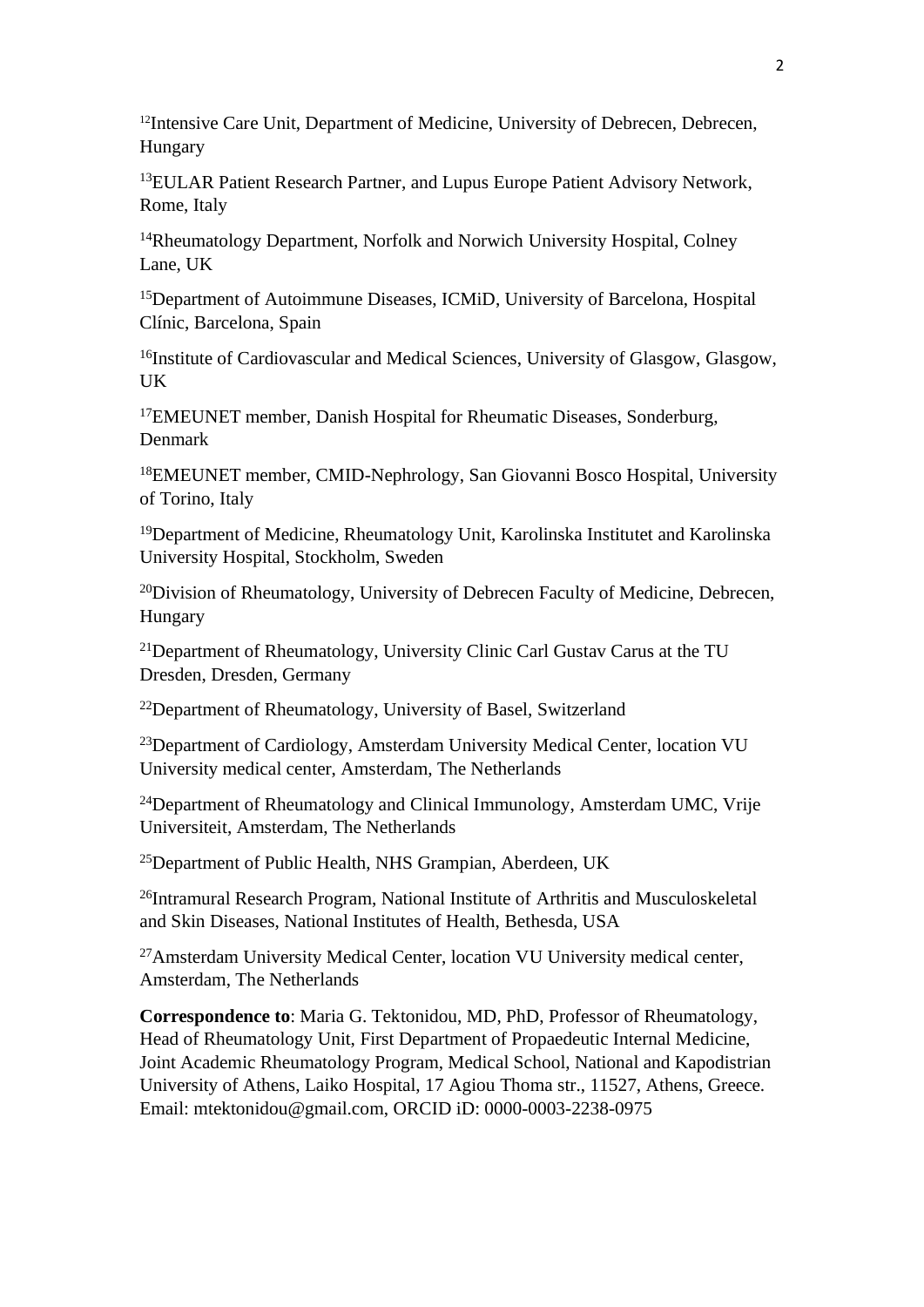**Keywords:** Recommendations; cardiovascular disease; rheumatic and musculoskeletal disease; traditional cardiovascular risk factors; disease-related risk factors

**Word count:** 4889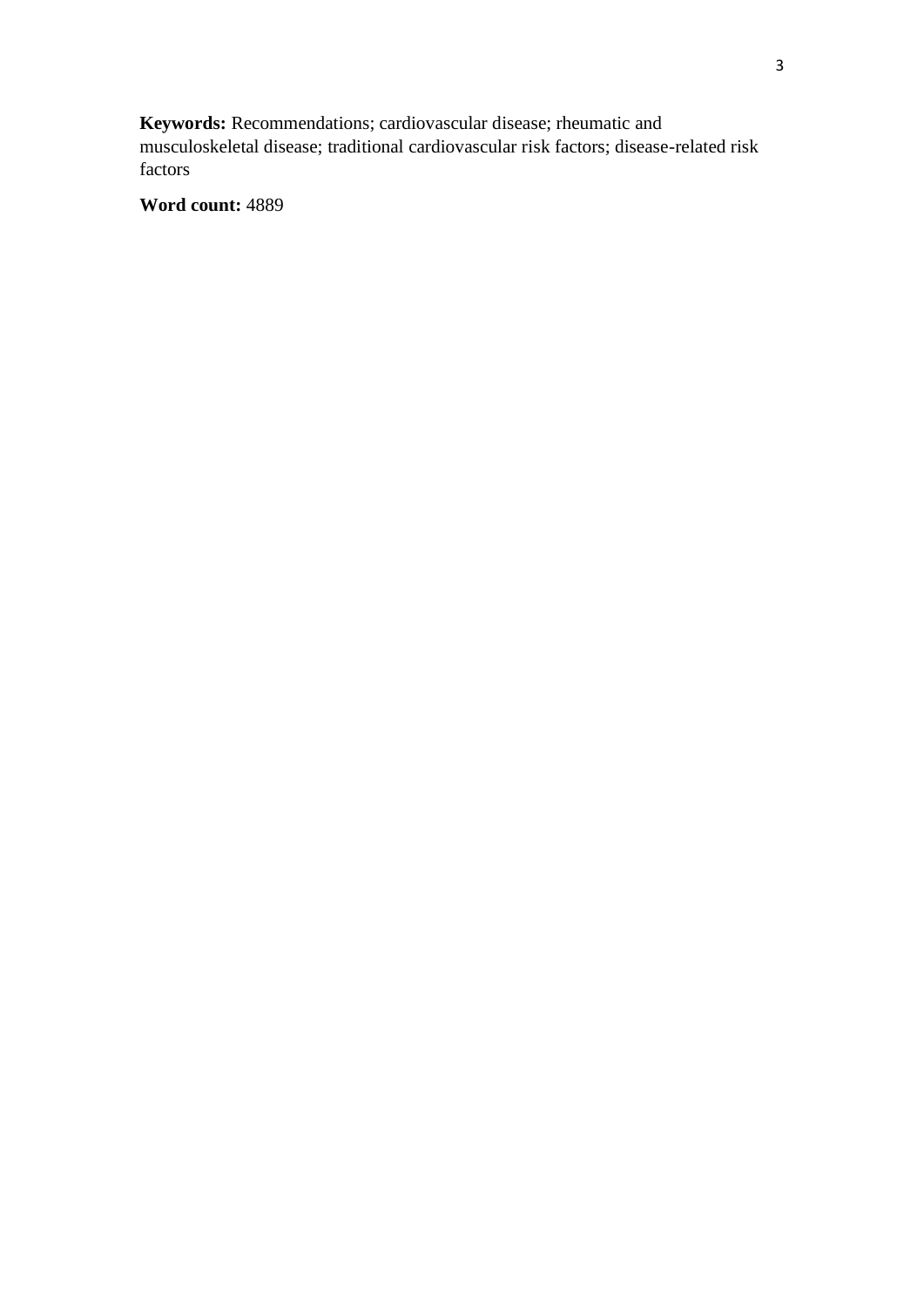## **ABSTRACT**

**Objective.** To develop recommendations for cardiovascular risk (CVR) management in gout, vasculitis, systemic sclerosis (SSc), myositis, mixed connective tissue disease (MCTD), Sjögren's syndrome (SS), systemic lupus erythematosus (SLE), and antiphospholipid syndrome (APS).

**Methods.** Following EULAR standardized procedures, a multidisciplinary task force formulated recommendations for CVR prediction and management based on systematic literature reviews and expert opinion.

**Results.** Four overarching principles emphasizing the need of regular screening and management of modifiable CVR factors and patient education were endorsed. Nineteen recommendations (eleven for gout, vasculitis, SSc, MCTD, myositis, SS; eight for SLE, APS) were developed covering three topics: 1) CVR prediction tools; 2) Interventions on traditional CVR factors; 3) Interventions on disease-related CVR factors. Several statements relied on expert opinion because high-quality evidence was lacking. Use of generic CVR prediction tools is recommended due to lack of validated rheumatic diseases-specific tools. Diuretics should be avoided in gout and beta-blockers in SSc, and a blood pressure target<130/80 mmHg should be considered in SLE. Lipid management should follow general population guidelines, and antiplatelet use in SLE, APS and large-vessel vasculitis should follow prior EULAR recommendations. A serum uric acid level  $\langle 0.36 \text{ mmol/L } (\langle 6 \text{ mg/dL} \rangle)$  in gout, and disease activity control and glucocorticoid dose minimization in SLE and vasculitis, are recommended. Hydroxychloroquine is recommended in SLE because it may also reduce CVR, while no particular immunosuppressive treatment in SLE or uratelowering therapy in gout has been proven to lower CVR.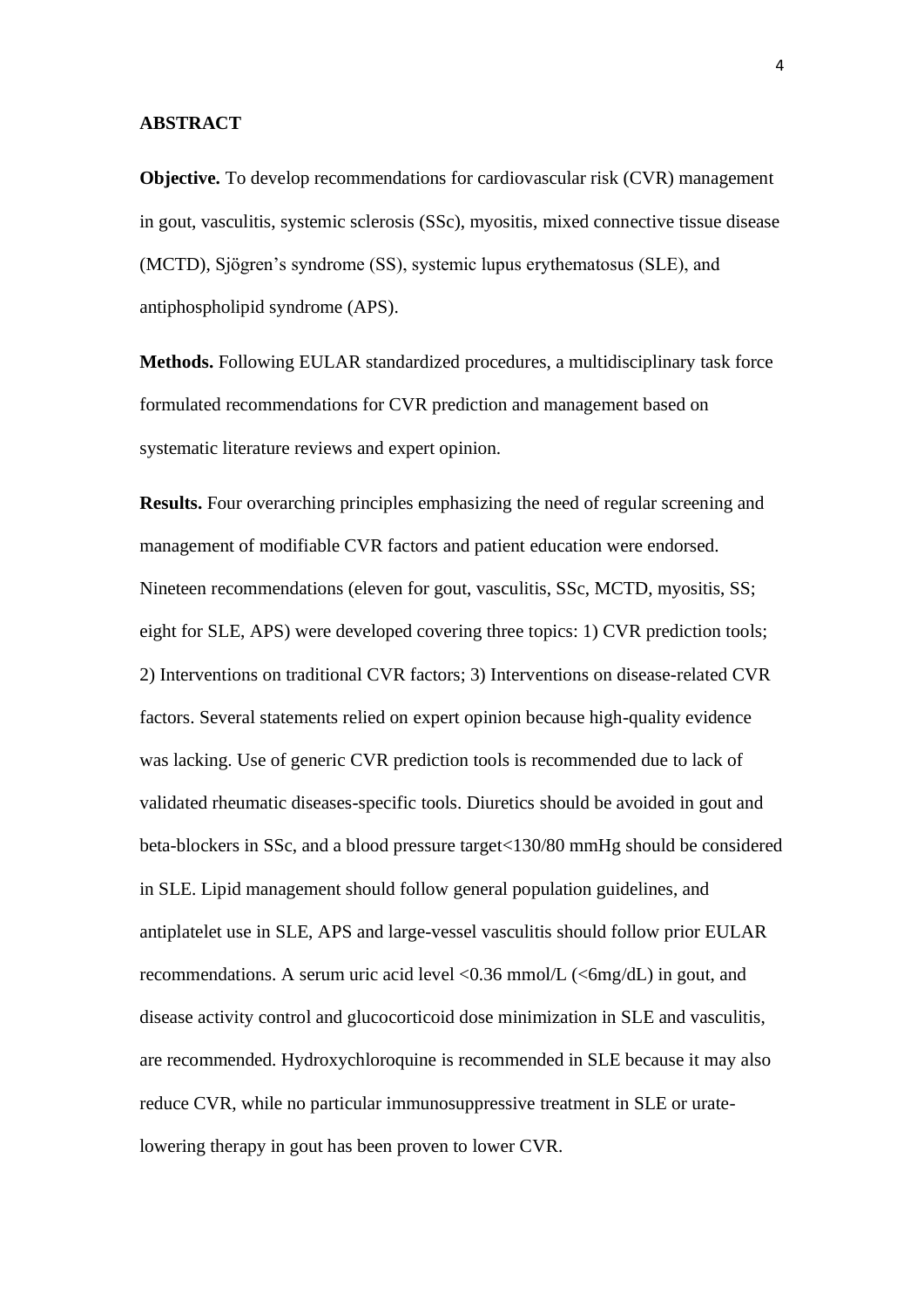**Conclusion.** These recommendations can guide clinical practice and future research for improving CVR management in RMDs.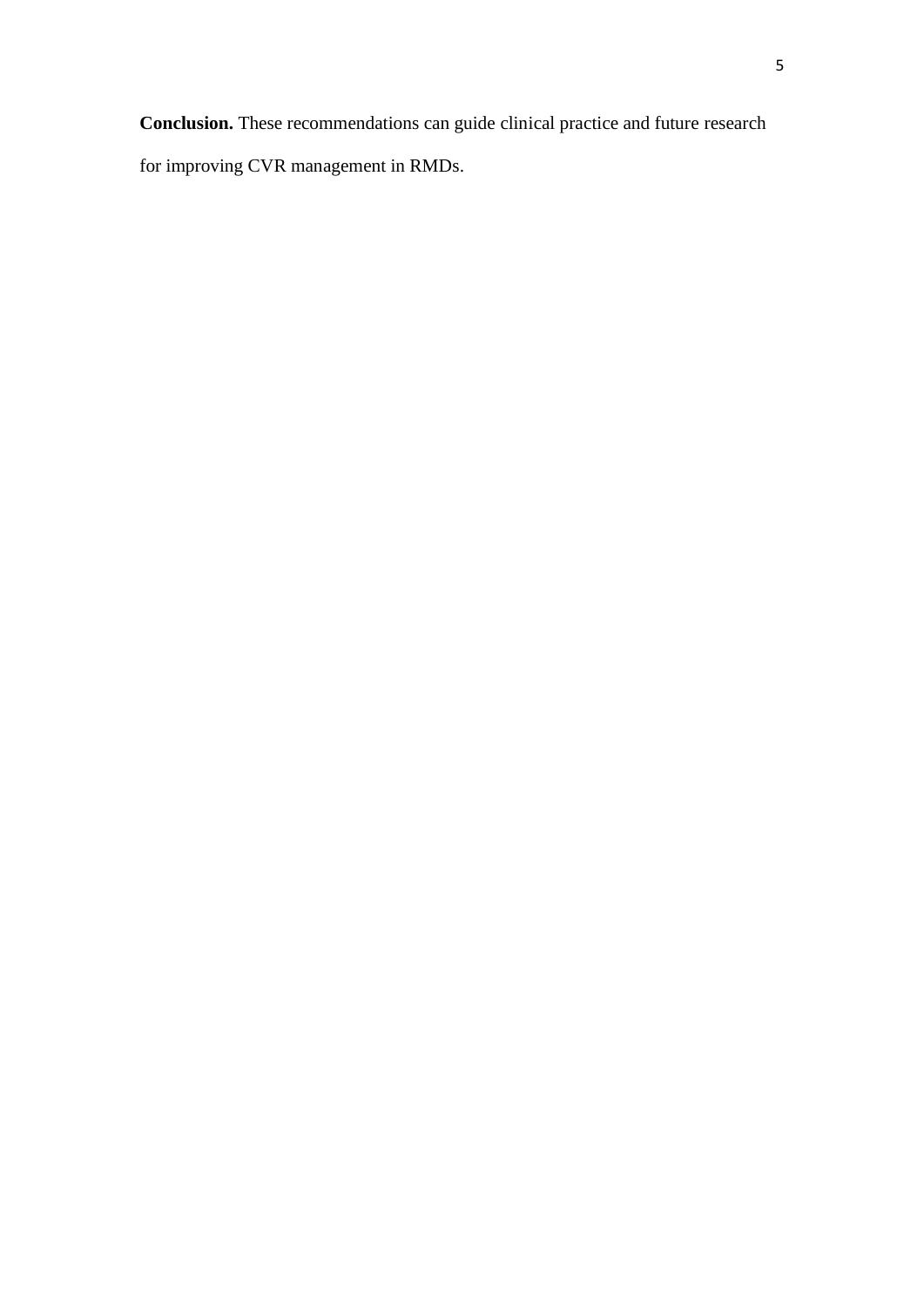## **INTRODUCTION**

Patients with inflammatory rheumatic diseases have an increased risk of cardiovascular disease, 1 in comparison to the general population, which prompted the development (2010) and update (2015/16) of EULAR recommendations for cardiovascular risk (CVR) management in patients with rheumatoid arthritis (RA), ankylosing spondylitis and psoriatic arthritis.<sup>2</sup> Accumulating evidence has shown elevated cardiovascular morbidity and mortality in other rheumatic and musculoskeletal diseases (RMDs) including gout, vasculitis, systemic sclerosis (SSc), myositis, mixed connective tissue disease (MCTD), Sjögren's syndrome (SS), systemic lupus erythematosus (SLE), and the antiphospholipid syndrome (APS).<sup>3-13</sup> Estimations of the incidence of cardiovascular events vary among the different disease groups (Supplementary systematic literature review [SLR] report, section II). The higher CVR in patients with rheumatic diseases is not sufficiently explained by differences in the prevalence of traditional CVR factors. 14-18 suggesting that specific treatment recommendations tailored to patients with these conditions are needed. Chronic inflammation has been considered a key feature in cardiovascular disease pathogenesis in RMDs,<sup>19</sup> demonstrated also in the general population by associations with serum CRP levels<sup>20.21</sup> and the efficacy of medications targeting inflammatory pathways, 22-24 while new links between inflammation, immunity and cardiometabolic factors are being researched.<sup>25</sup> Furthermore, patients with RMDs are often exposed to immunomodulators and glucocorticoids. Although better control of inflammation may reduce CVR in individual patients,  $2^{324}$  it is not known if some side effects of these medications might outweigh any anti-inflammatory benefit, thereby increasing the CVR.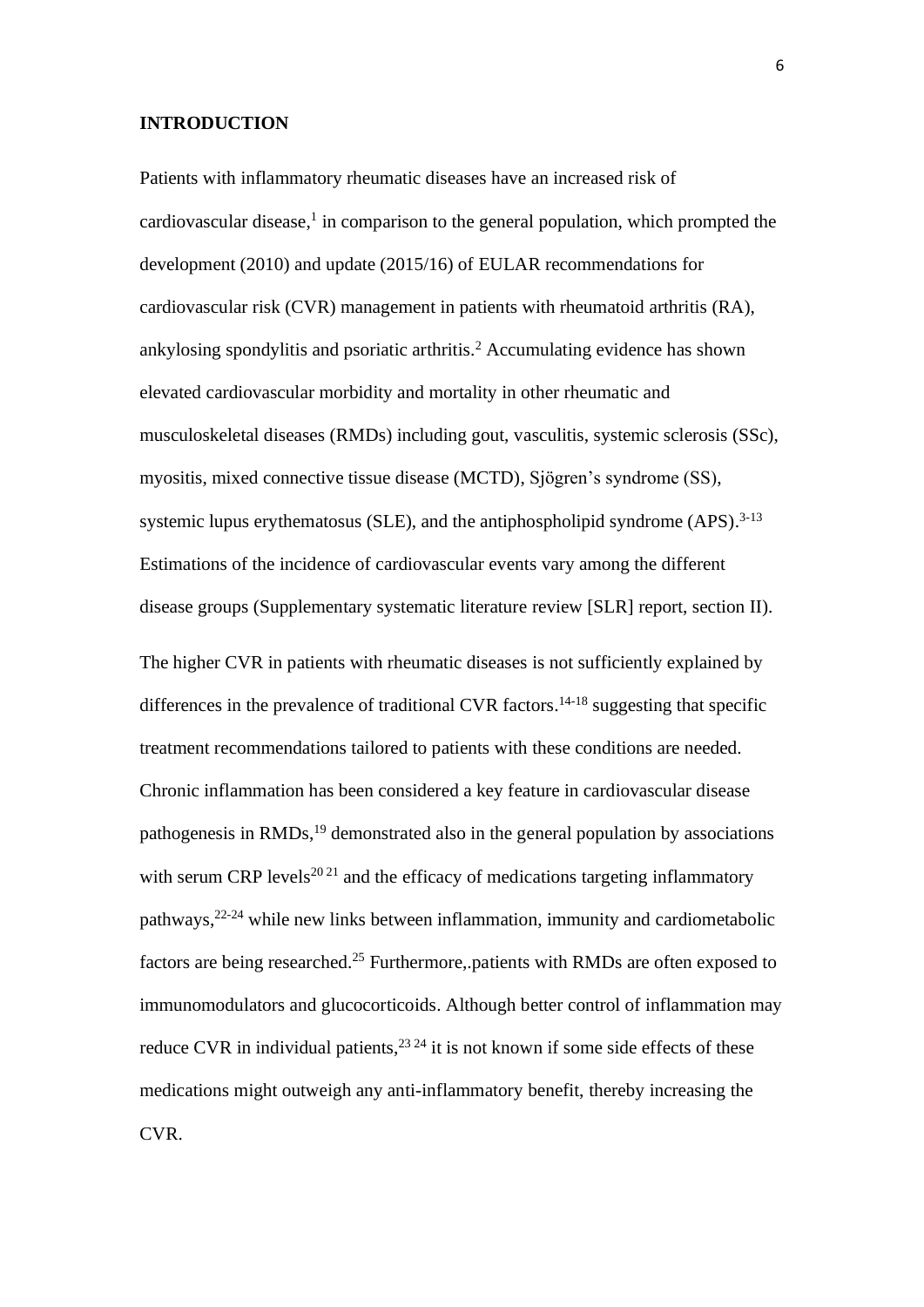Therefore, a EULAR Task Force was formed to develop recommendations for the management of CVR in patients with SLE, APS, gout, vasculitis, SSc, myositis, MCTD, and SS based on an evidence-based approach and experts' consensus.

# **METHODS**

## **Task force**

Two convenors (MTN and MGT) guided the task force together with two methodologists (GJM and MMW) and four fellows (DV, GCD, EH, LB), responsible for the SLRs. Furthermore, the task force included 20 members from 11 European countries: 12 rheumatologists, 2 cardiologists, 1 metabolic medicine physician, 1 healthcare professional, 2 patient representatives and 2 EMerging EULAR NETwork (EMEUNET) members (KS, SS). The process followed the updated EULAR standardized operating procedures (SOPs)<sup>26</sup> and the Appraisal of Guidelines for Research & Evaluation (AGREE II) instrument.<sup>27</sup>

At the initial task force meeting, a first set of research questions, prepared by the convenors, was discussed with the panel and formulated on four major topics: use of cardiovascular prediction tools; interventions targeting traditional cardiovascular risk factors; interventions targeting disease - related CVR factors; and prevalence/incidence of cardiovascular disease. Thereafter, final research questions were developed using the PICO format (P, population; I, intervention; C, comparator; O, outcomes).

# **Collection of evidence**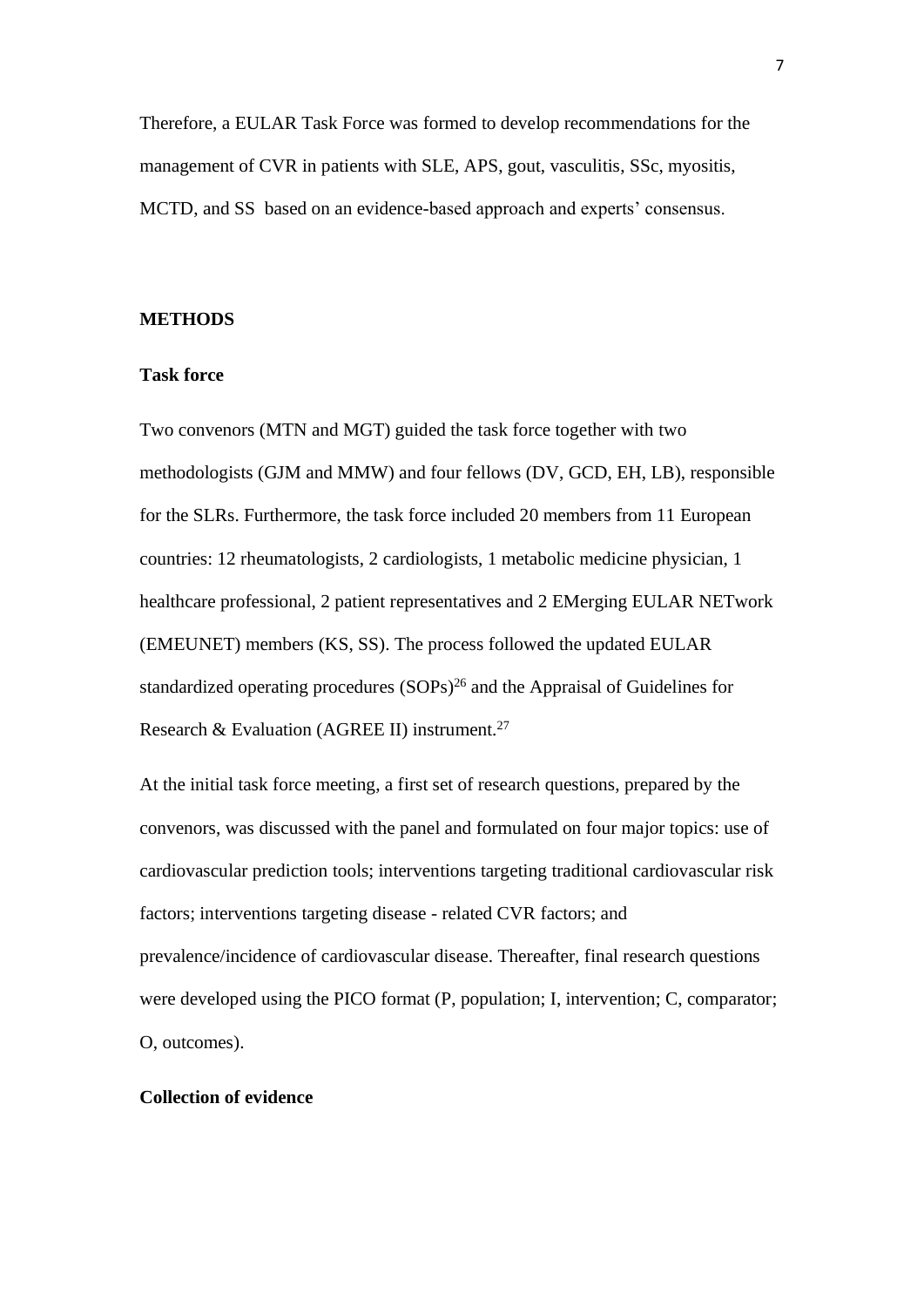A comprehensive SLR was performed by two groups working in parallel: the gout, vasculitis, (SSc/myositis/MCTD/and SS group (convenor: MTN; methodologist: GJM; fellows: DV, EH, LB), and the SLE and APS group (convenor: MGT; methodologist: MMW; fellow: GCD). The protocol for the literature search was based on the Preferred Reporting Items for Systematic Reviews and Meta-Analysis statement (PRISMA). <sup>28</sup> Search terms were developed with the help of experienced librarians of the VU Αmsterdam, Northwest Clinics Alkmaar (for gout, vasculitis, SSc, myositis, MCTD and SS SLRs) and the National Institutes of Health, USA (for SLE and APS SLRs). PubMed, Embase and the Cochrane Library were searched for full-length English-language published articles from their inception to March 2020, while searches for incidence and prevalence of cardiovascular events were extended up to November 2020. Exclusion criteria and the search terms for each disease separately are presented in the Supplementary SLR report (section IA). The outcome was cardiovascular events rather than surrogate markers of cardiovascular disease.

Data abstraction is described in Supplementary SLR report (section IB). Retrieved studies were screened by title and abstract and articles selected for full text review were then examined independently by two persons for each group (DV, EH, LB, MTN, CM, and GCD, MGT, MMW) with consultation of other task force members. A number of individually searched articles (1 for gout,  $^{29}$  3 for SLE/APS<sup>30-32</sup>) published after the initial search periods were included due to their importance. Data extraction was performed by the fellows (DV, EH, LB) and CM under supervision of MTN and GJM in the gout, vasculitis, SSc, myositis, MCTD and SSgroup, and by GCD, MGT and MMW in the SLE and APS group. Quality assessment was performed using the Cochrane risk-of-bias tool<sup>33</sup> for randomized clinical trials and the Newcastle-Ottawa Scale<sup>34</sup> for observational studies. Formal pooling and meta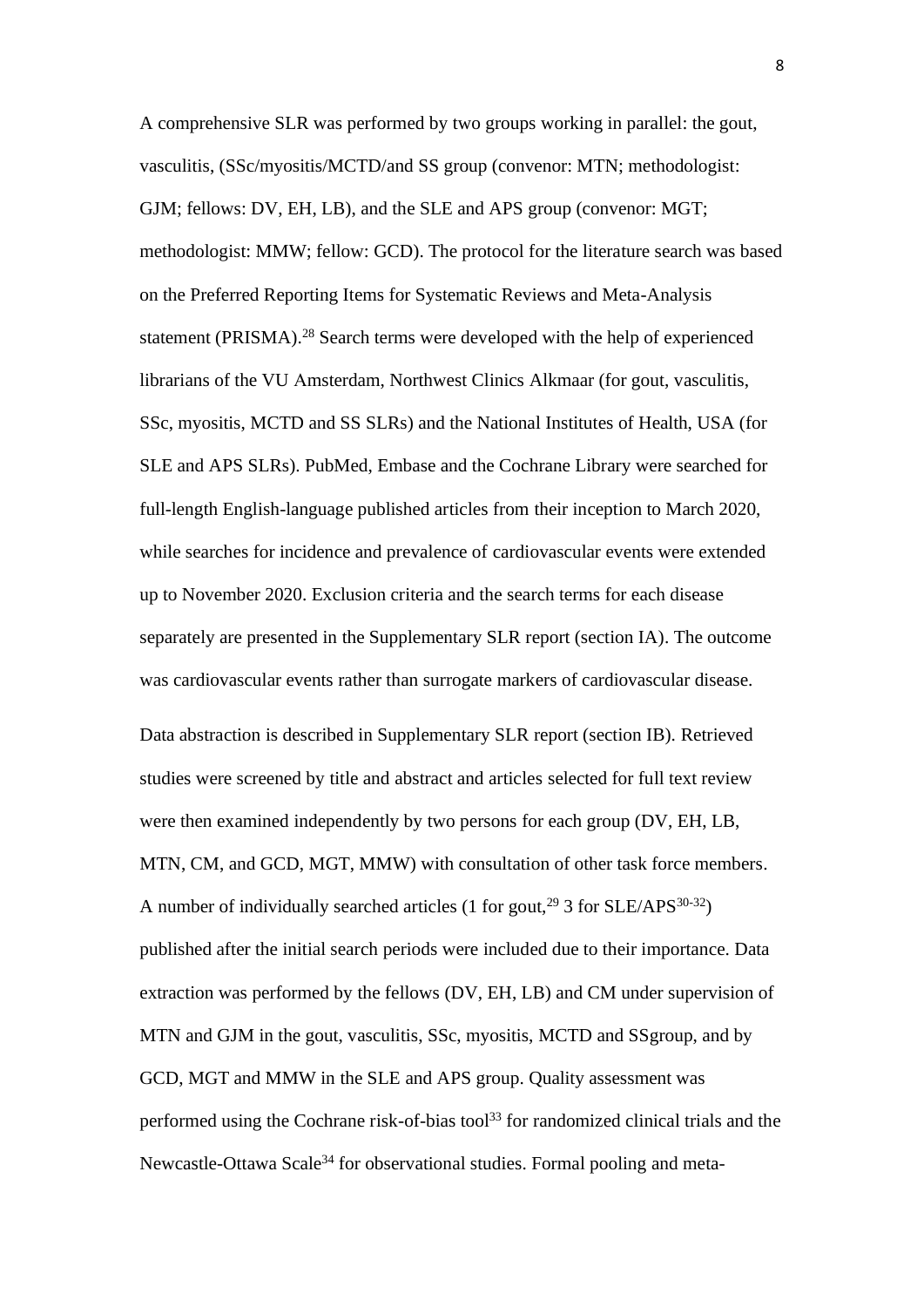analysis of risks could not be performed due to the diversity of outcomes, exposures, and measures of association reported in the primary studies. Evidence summaries and draft recommendations were formulated for review by all task force members before the second meeting.

## **Consensus on statements**

The virtual second task force meeting included the presentation of SLR results and discussion and editing of the first draft of recommendations. Recommendations were accepted when ≥75% of the task force members voted agreement. After additional discussions on wording changes and voting on text, a final set of recommendations and overarching principles was prepared, including the level of evidence (LoE) and grade of recommendation (GoR) according to the Oxford Centre for Evidence Based Medicine system<sup>35</sup> All task force members indicated their level of agreement (LoA) for each recommendation (0, no agreement at all; 10, full agreement), and results were averaged. The manuscript was reviewed and approved by all task force members and the EULAR Executive Committee before submission.

#### **RESULTS**

For gout, vasculitis, SSc, myositis, MCTD and SS, 105 articles were included in the SLR, while for SLE and APS, 75 articles were included (Figures 1 and 2). SLR results including the flow chart and evidence tables for each PICO are presented in Supplementary SLR report (section II); all articles included in the SLRs are shown in section III.

## **Overarching principles**

The task force developed four overarching principles emphasizing the need for increased awareness of elevated CVR in RMDs, regular CVR screening, assessment,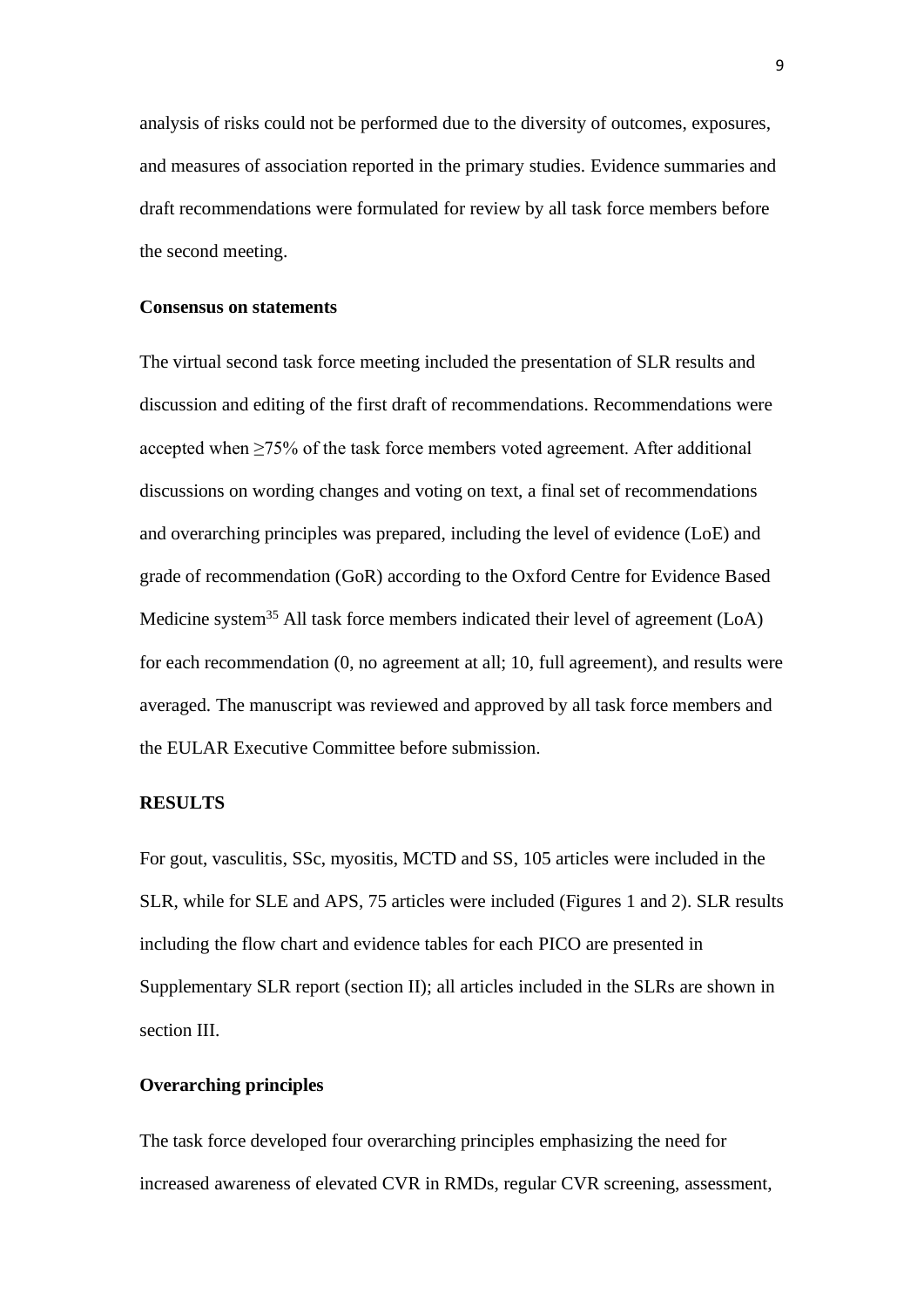and management of modifiable CVR factors, and patient education about CVR, treatment adherence and lifestyle changes (Table 1).

## **Recommendations**

**Gout, vasculitis, systemic sclerosis, myositis, mixed connective tissue disease, and Sjögren's syndrome**

#### *Cardiovascular risk prediction tools*

*1. In patients with gout, vasculitis, SSc, myositis, MCTD, and SS , we recommend thorough assessment of traditional cardiovascular risk factors. The use of cardiovascular prediction tools as for the general population is recommended. (LoE:5, GoR:D)* 

No studies have investigated the accuracy of cardiovascular prediction tools in patients with gout, vasculitis, SSc, myositis, MCTD, and SS . It is currently uncertain to what extent the elevated risk for cardiovascular disease is driven by an increased prevalence of traditional or disease-specific risk factors. Existing tools, such as the Framingham risk score (FRS), QRISK3 or SCORE have been based on large general population cohorts with long follow-ups. 36-38 Therefore, for gout, vasculitis, SSc, myositis, MCTD, and SS we recommend the use of prediction tools developed in the general population*.*

*2. For ANCA-associated vasculitis the Framingham score may underestimate the cardiovascular risk. Information from the EUVAS model may supplement modifiable Framingham risk factors and is recommended to take into account. (LoE:2b, GoR:D)* In patients with ANCA-associated vasculitis the observed incidence of cardiovascular events exceeded Framingham predicted incidence in two studies.39 40 Furthermore,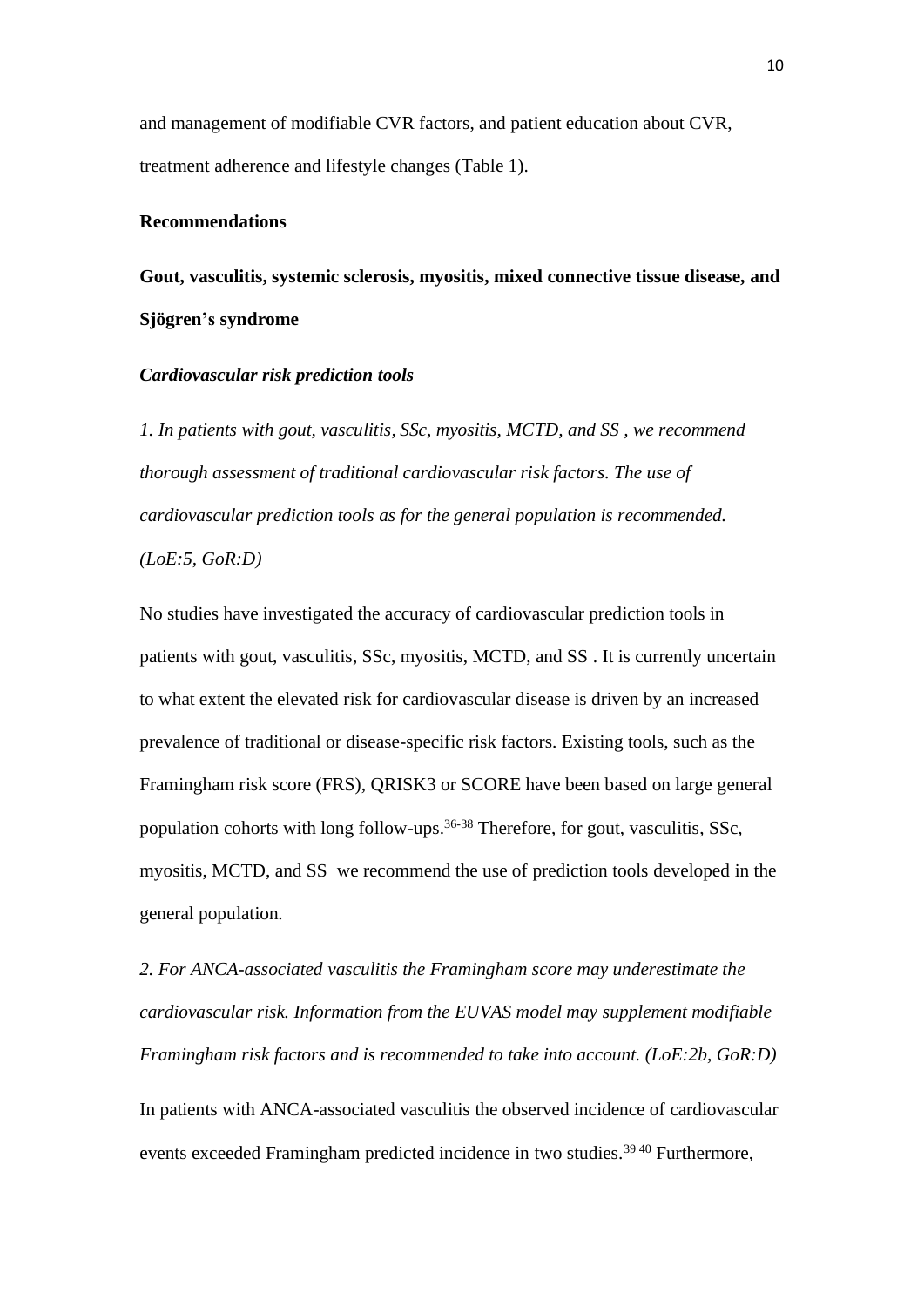one study on cardiovascular risk in ANCA-associated vasculitis found a higher area under the curve (AUC) for the EUVAS model (AUC 0.73) based on age, diastolic hypertension, and PR3 ANCA status in comparison with the Framingham model  $(AUC 0.65)$ <sup>41</sup> Although this study was not designed for the evaluation of cardiovascular risk, these disease-specific factors could be used for risk assessment in addition to Framingham risk factors but further work is needed to validate these findings.

## *Interventions targeting traditional cardiovascular risk factors*

*3. In patients with gout, vasculitis, SSc, myositis, MCTD, and SS, blood pressure management should follow recommendations used in the general population. (LoE:5, GoR:D)*

We found no trials that assessed the use of antihypertensive treatment in these patients. One small retrospective cohort study found an increase of severe cranial ischemic events in patients with giant-cell arteritis (GCA) treated with beta blockers.<sup>42</sup> One large prospective cohort study in systemic sclerosis found a protective effect of calcium channel blockers (CCB), angiotensin-converting enzyme inhibitors (ACEI), and angiotensin receptor blockers (ARB) with ventricular arrhythmias.<sup>43</sup> Both studies did not control for confounding by indication. Altogether, currently there is no evidence to modify the hypertension treatment target levels in patients with gout, vasculitis, SSc, myositis, MCTD, and SS from those used in the general population.

*4. In patients with gout, diuretics should be avoided. (LoE:5, GoR:D)*

Following the EULAR recommendations on management of gout, use of thiazide and loop diuretics should be avoided, if possible, because of their effect to increase serum uric acid (SUA) levels.<sup>44</sup> Instead, the use of CCB or losartan could be considered.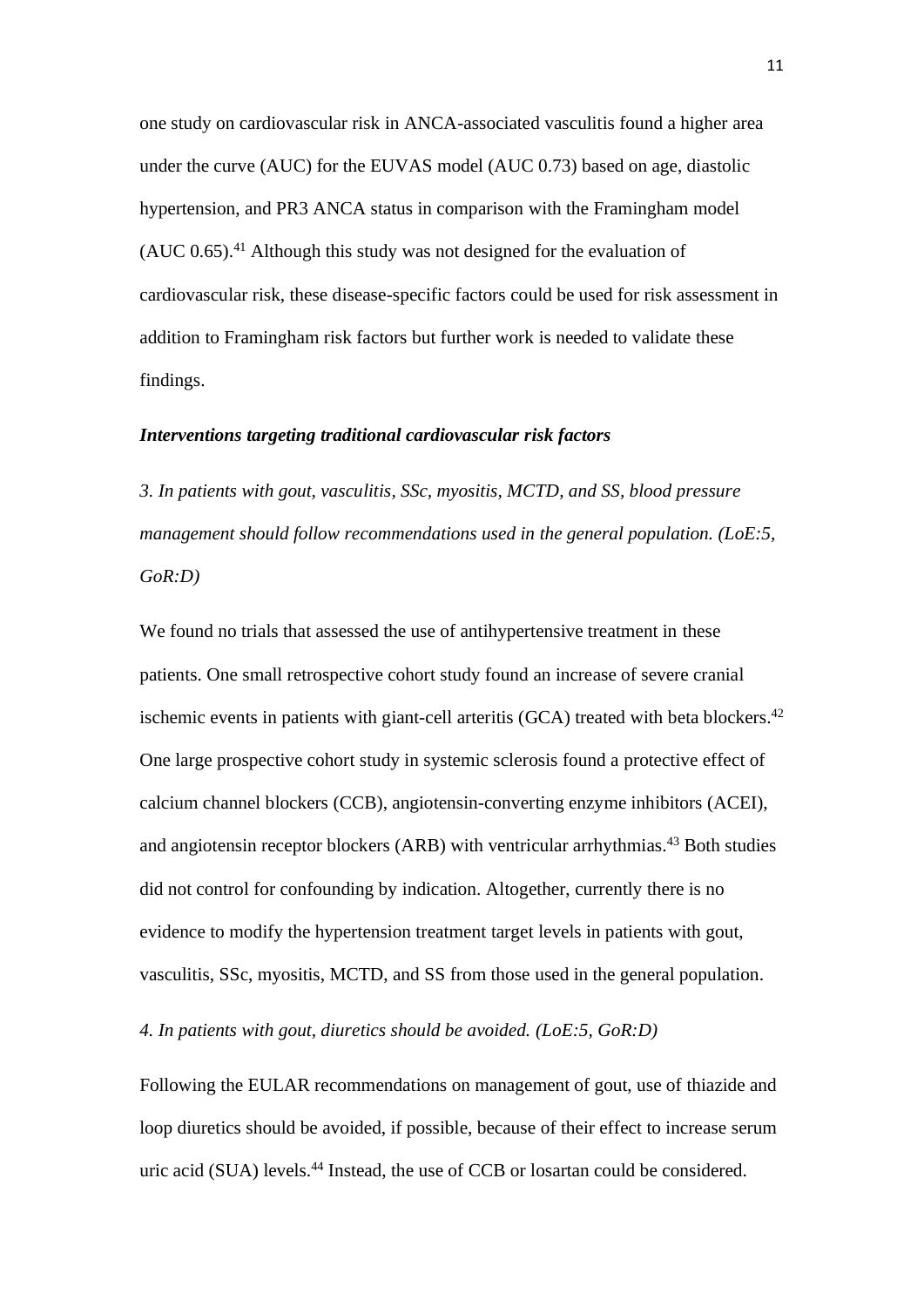This topic was not updated as part of this guideline as the literature search focused on the effect of antihypertensives on cardiovascular outcomes and not on potential effect on SUA levels.

*5. In patients with systemic sclerosis beta blockers should be avoided. (LoE:5, GoR:D)*

Although large trials are lacking and therefore based on expert opinion, beta blockers are considered contraindicated due to their effect on Raynaud's phenomenon.

*6. In patients with gout, vasculitis, SSc, myositis, MCTD, and SS , lipid management should follow recommendations used in the general population. (LoE:5, GoR: D)*

In gout patients, no studies evaluated the effect of statins on cardiovascular disease or mortality in comparison with the general population. Two retrospective cohort studies suggested a protective effect of statins on mortality in patients with gout after 5 and 10 years, relative to patients not using statins. 45 46 Because of the limited evidence, we recommend following guidelines on lipid management for the general population. Furthermore, myotoxicity as side effect of the combination of a statin and prophylactic colchicine (0.5 mg/day) is rare and routine discontinuation of the statin is not recommended. 47

Three studies in patients with GCA did not find an association between statins and cardiovascular events<sup>42 48 49</sup>).but a fourth study of 103 patients with GCA, 28 of whom were treated with statins, reported a lower risk of cardiovascular hospitalizations with a longer cumulative duration of statin treatment (HR 0.993 per 1 additional daily dose). No studies controlled for confounding by indication.

*7. In patients with gout, vasculitis, SSc, myositis, MCTD, and SS , standard use of low-dose aspirin for primary prevention is not recommended. Treatment with platelet*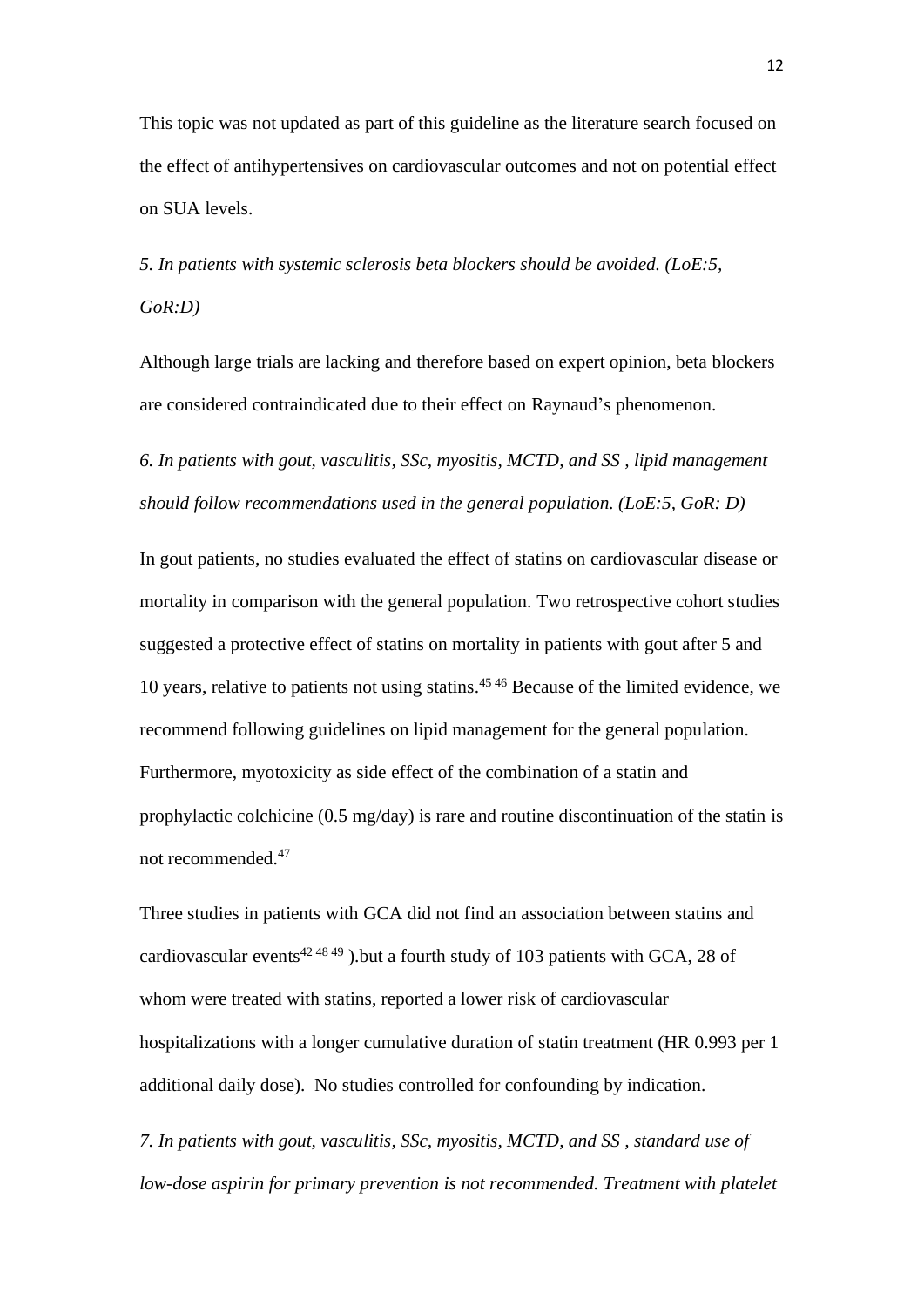*inhibitors should follow recommendations used in the general population. (LoE:2b/5, GoR: D)*

In 2009 EULAR recommended the use of aspirin for prevention of cardiovascular and cerebrovascular events in individuals with large vessel vasculitis (LoE:  $3$ , GoR: C).<sup>51</sup> More recently the American College of Rheumatology has used the same literature base to conditionally recommend the use of aspirin in flow critical large vessel vasculitis.<sup>52</sup> However, in 2020 an update of the 2009 EULAR recommendations reappraised this evidence and concluded that the risk-benefit analysis was not favourable, and blanket use of antiplatelets was not essential unless indicated for other reasons.<sup>53</sup> Based on newly published studies, we agree with the 2020 iteration.<sup>41 48 49</sup> In patients with gout, ANCA-associated vasculitis, SSc, myositis, MCTD, and SS we did not find studies on this topic.

*8. In patients with gout, we recommend a serum uric acid (SUA) level below 0.36 mmol/L (6 mg/dl) to potentially lower the risk of cardiovascular events and cardiovascular mortality. (LoE:2b, GoR: C)*

Retrospective cohort studies in patients with gout showed an association between an elevated SUA (per 0.06 mmol/L (1mg/dL)) and cardiovascular events.<sup>54 55</sup> The association might be stronger in patients with SUA levels above 0.48 mmol/L (8 mg/dL),<sup>56</sup> than in patients with SUA levels higher than 0.36 mmol/L (6 mg/dL).<sup>57</sup> Studies on the effect of urate-lowering therapy (ULT) showed conflicting results. Evidence originates predominantly from observational studies and often lacked data on treatment adherence and SUA levels during treatment. One study showed a linear dose response relation with a decline in the cardiovascular risk in the group with the highest defined daily dose.<sup>58</sup> This suggests that adequate ULT possibly lowers the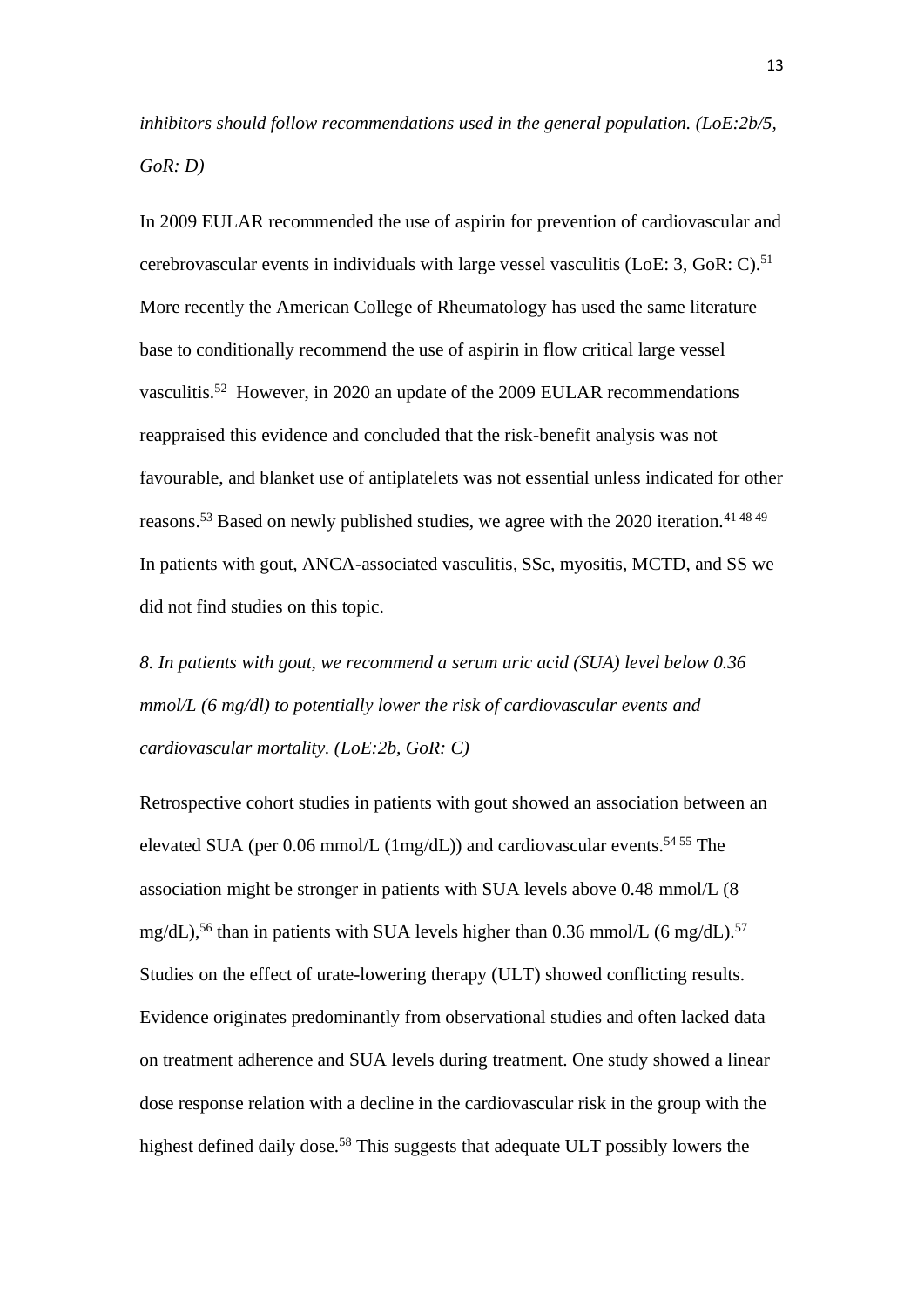CVR. This possibility was supported by two studies that showed a protective association of respectively 'high dose' allopurinol and ULT resulting in SUA<0.36 mmol/L ( $\leq$ 6mg/dL) on cardiovascular events and cardiovascular mortality.<sup>59 60</sup> Altogether, although numbers of events were often low and associations were stronger for the highest SUA quartiles and higher dose ULT, it is possible that achieving lower SUA level decreases the risk on CV events. A cut-off value of 0.36 mmol/L (6mg/dL) is used in the management of gout activity and could also benefit the risk of cardiovascular events. There is not sufficient evidence to support a threshold lower than 0.36mmol/L (6mg/dL) for CVR management.

*9. In patients with gout there is no preference for a particular urate lowering therapy (ULT) from the cardiovascular point of view. (LoE:1b, GoR:B )*

Current guidelines recommend allopurinol as the first choice of ULT followed by febuxostat. Most studies on CVR compared these two xanthine oxidase inhibitors. Overall, regardless of the used dosage and duration of treatment, no difference was seen in number of cardiovascular events.<sup>61-63</sup> In 2018, the CARES trial reported a higher risk of cardiovascular mortality with febuxostat than allopurinol.<sup>62</sup> However, no difference was seen in the primary composite cardiovascular disease endpoint. Recently, the FAST trial showed no difference in CVR between patients using allopurinol or febuxostat.<sup>29</sup> Because of the limitations of the CARES trial (high number dropouts, no difference in primary outcome, most events occurred after discontinuation of study), and the non-inferiority results of the FAST trial, we do not recommend the use of a specific ULT regarding cardiovascular outcomes.

## *Interventions targeting disease-related cardiovascular risk factors*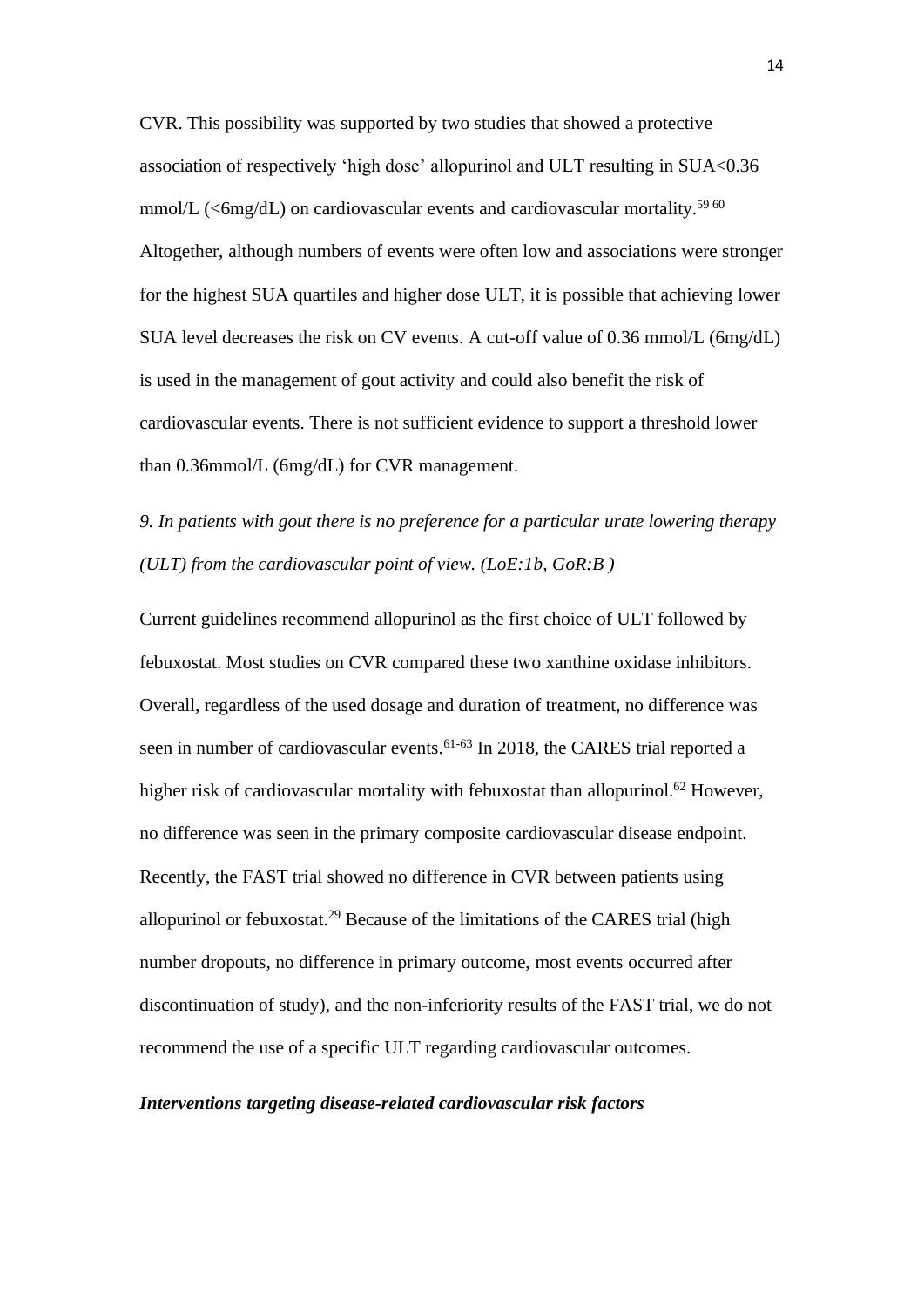*10. In patients with ANCA-associated vasculitis, remission induction and remission maintenance will also reduce cardiovascular risk. (LoE:2b, GoR:D)*

In three of four included studies an association was found between high disease activity scores (Birmingham Vasculitis Activity Scores (BVAS) version 3) and a higher risk for cardiovascular events.<sup>64-66</sup>

*11. In patients with GCA an optimal glucocorticoid regimen that balances the risk of relapse and glucocorticoid use side effects may be considered to also reduce cardiovascular risk. (LoE:2b, GoR:D)*

In patients with vasculitis, SSc, myositis, MCTD, and SS the primary goal is disease control with the lowest possible dose of glucocorticoids. In GCA two studies found a higher cardiovascular risk in patients with a higher (daily/cumulative) prednisone dose. One study found that the use of an immunosuppressant in addition to glucocorticoid was a protective factor against new cardiovascular events.<sup>67 68</sup> The increased cardiovascular risk associated with glucocorticoids has to be balanced with the risk of relapse. Special attention and frequent evaluation of risks and benefits are warranted for patients with ongoing low dose glucocorticoids.

## **Systemic lupus erythematosus and the antiphospholipid syndrome**

#### *Cardiovascular risk prediction tools*

*1. In patients with SLE and/or APS, a thorough assessment of traditional cardiovascular risk factors and disease-related risk factors is recommended to guide risk factor modification*. *(LoE: 2b, GoR: D)*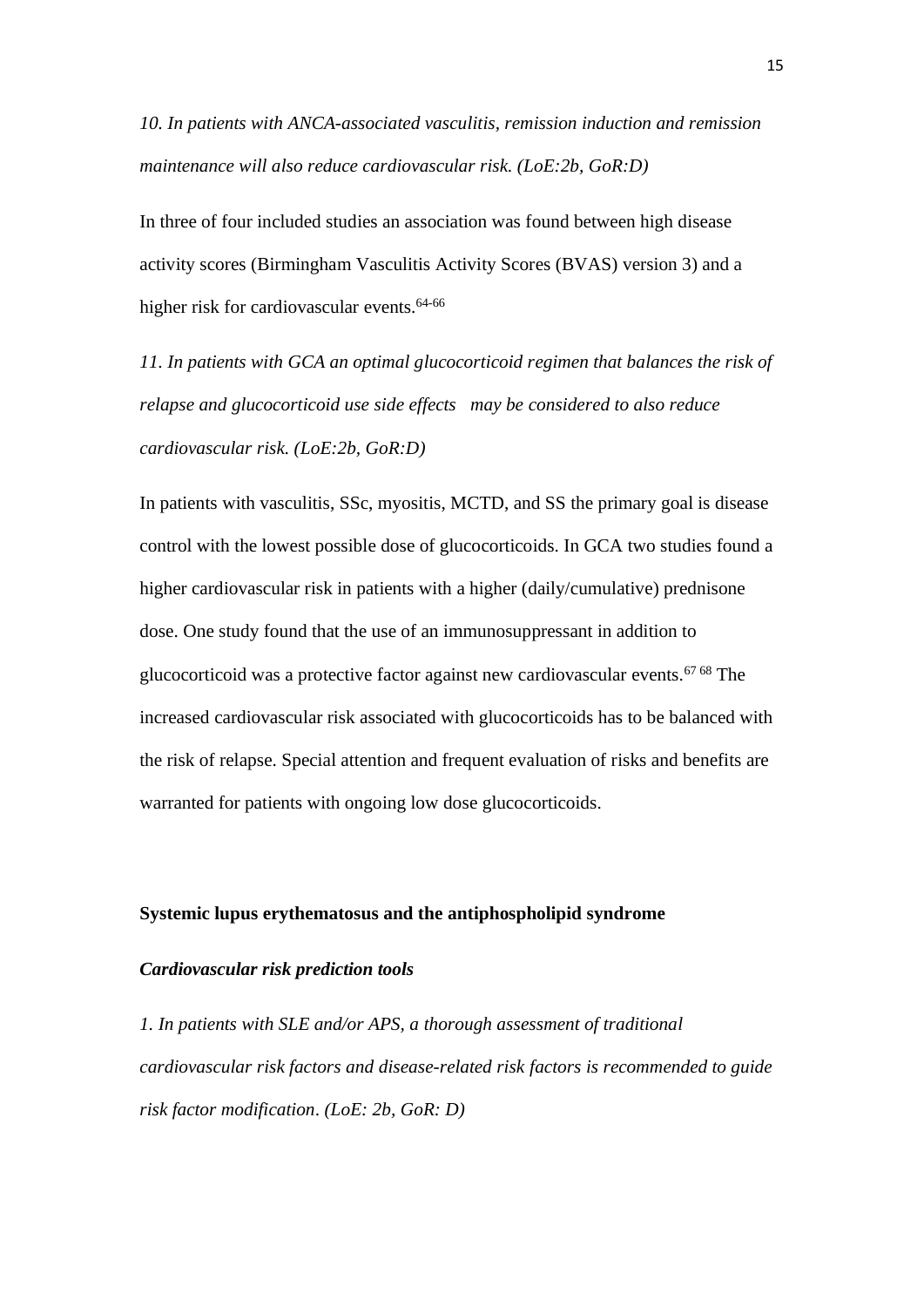The FRS underestimates CVR in SLE patients<sup>18 69-71</sup> with stroke, more often than MI, accounting for excess 'missed' risk by the FRS. 69 70 A modified version of the FRS that used a 2.0 multiplier was found, retrospectively, to improve the measure's sensitivity from 0.13 to 0.31 while maintaining good specificity to identify patients with a moderate/high risk of coronary artery disease.<sup>72</sup> A study examining cardiovascular mortality in middle-aged patients with SLE found that SCORE predicted less than half the observed fatal cardiovascular events.<sup>73</sup> The QRISK3 tool included weights for SLE,<sup>38</sup> but validation studies in SLE populations have not yet been performed. Direct comparison of the performance of most commonly used generic risk assessment tools in SLE is currently lacking. A new SLE-specific risk score that included disease-related variables (SLEDAI, lupus anticoagulant, and low C3) along with traditional risk factors found higher estimated risks than the American College of Cardiology/American Heart Association risk equation, except among patients whose risk was already moderate/high from traditional risk factors.<sup>74</sup> This prediction equation requires more testing and independent validation. Given the limitations of the current evidence, the task force did not endorse use of any particular CVR assessment tool, but instead recommended a thorough assessment of traditional and disease-related risk factors to guide cardiovascular prevention interventions.

No studies were identified that examined generic CVR prediction scores in APS. The adjusted Global APS Score (aGAPSS), a clinical score including the three major aPL, hypertension and lipidemia, was developed to predict thrombosis, though data on cardiovascular events were not reported separately. <sup>75</sup> Modification of the aGAPSS by adding points for diabetes mellitus, smoking, and obesity to create a score specific for cardiovascular disease, the aGAPSSCVD score, increased its discriminative ability and accuracy for CVR prediction in one study,<sup>76</sup> but further testing is needed.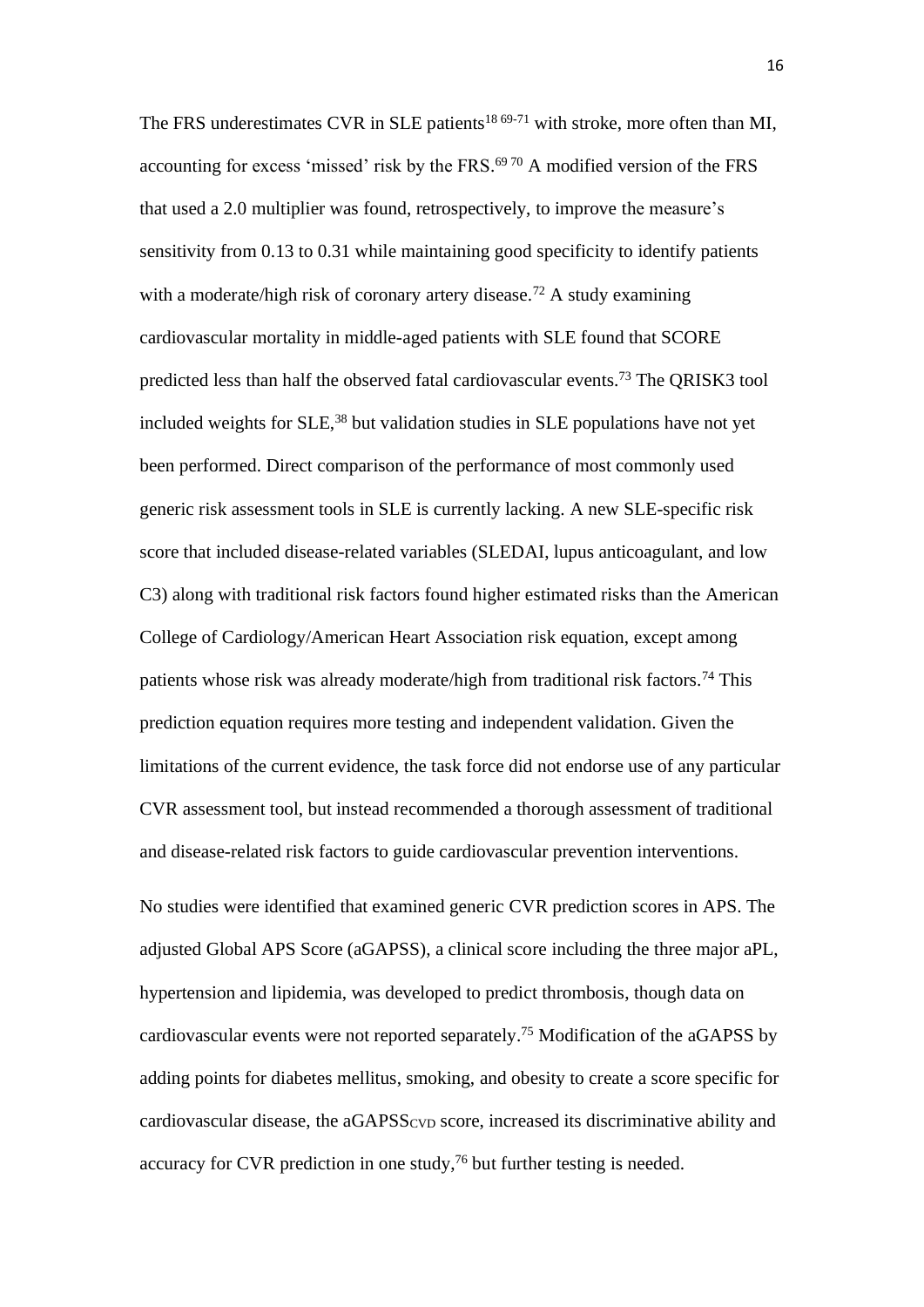### *Interventions targeting traditional cardiovascular risk factors*

*2a. In patients with SLE, lower levels of blood pressure are associated with lower rates of cardiovascular events and a blood pressure target of <130/80 mm Hg should be considered*. *(LoE: 2b, GoR: C)*

*2b. In patients with lupus nephritis, angiotensin converting enzyme inhibitors or angiotensin receptor blockers are recommended for all patients with urine protein-tocreatinine ratio >500 mg/g or arterial hypertension*. *(LoE: 5, GoR: D)*

*2c. In patients with APS, hypertension management should follow recommendations used in the general population*. *(LoE: 5, GoR: D)*

*A. SLE*. Hypertension is associated with a higher risk of both coronary artery disease events<sup>77</sup> and first ischemic stroke in SLE.<sup>78</sup> It therefore follows that blood pressure (BP) control with antihypertensive medications should reduce the risk of cardiovascular events.<sup>79</sup> Recent mean systolic BP  $\geq$ 132 mm Hg was identified as a determinant of a higher risk of cardiovascular events, and systolic BP had a stronger association than diastolic BP.<sup>80</sup> A recent study of patients with SLE examining three BP categories (normotensive; systolic BP 130-139/diastolic BP 80-89; systolic BP ≥140/diastolic BP ≥90 mm Hg) reported an increased risk of cardiovascular events in both hypertensive groups compared to the normotensive group,  $30$  suggesting that a target BP of less than 130/80 should be used.

*B. Lupus nephritis*. Evidence specifically addressing the impact of antihypertensive treatment on cardiovascular events in lupus nephritis is scarce. In a retrospective cohort analysis,<sup>81</sup> risk of a cardiovascular event was not associated with treatment with ACEI/ARB, but 18% in the ACEI/ARB group had end-stage renal disease compared to 2.4% in the comparison group and this imbalance would be expected to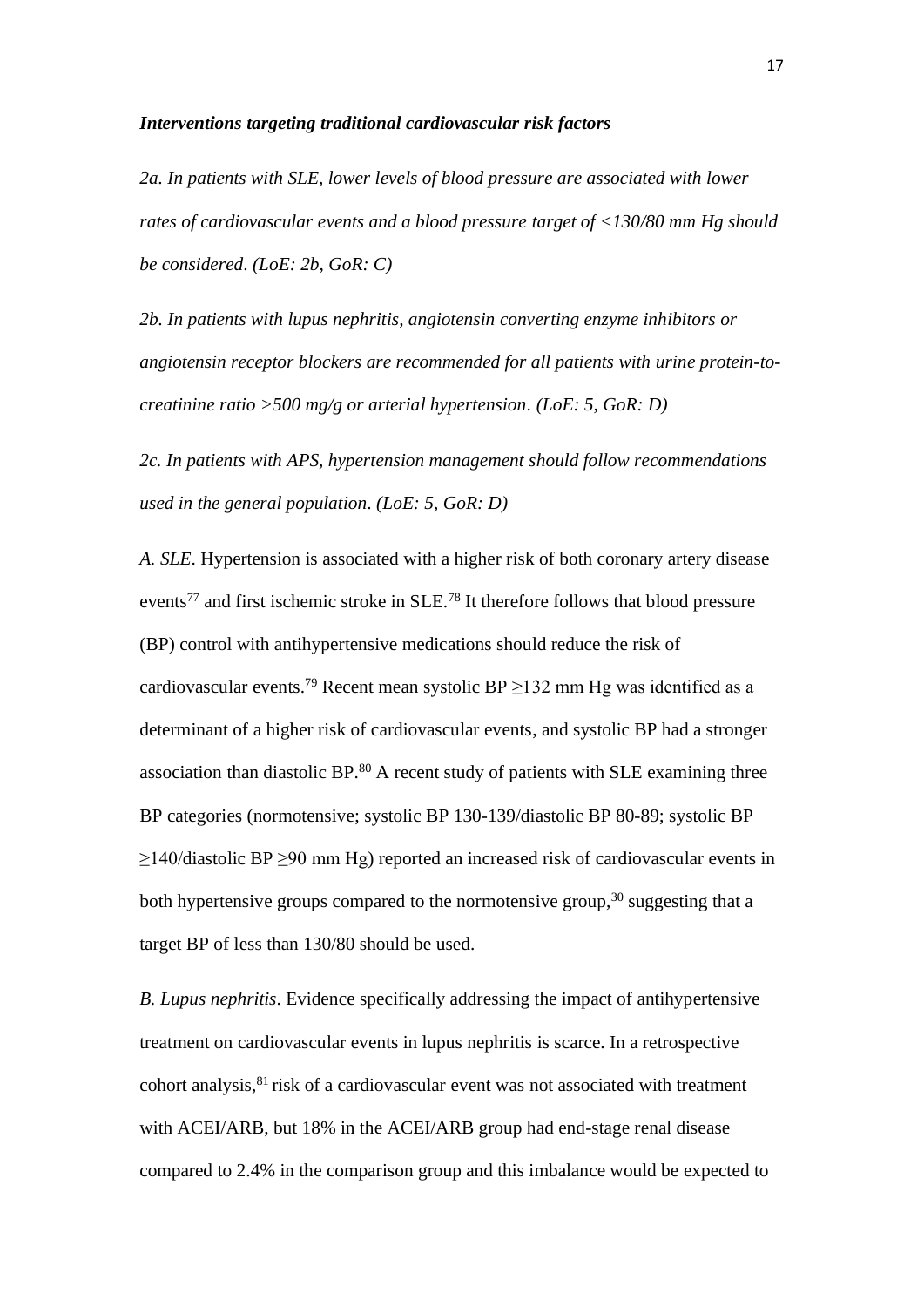affect the comparison of CVRs. The panel endorsed the current EULAR/ERA-EDTA recommendation on the use of ACEI/ARB for patients with lupus nephritis with concomitant hypertension or high-level proteinuria.<sup>32</sup>

*C. APS*. No studies were identified on the use of specific antihypertensives for cardiovascular prevention in patients with APS. These patients should be managed according to recommendations for the general population.<sup>82</sup>

*3. In patients with SLE and/or APS, hyperlipidemia treatment should follow recommendations used in the general population*. *(LoE: 5, GoR: D)*

Higher levels of total cholesterol and LDL cholesterol have been associated with a higher risk of MI and stroke in SLE.<sup>74 78 83</sup> One study using national administrative data found that patients with SLE treated with lipid-lowering agents had a significantly lower risk of coronary artery disease during follow-up (mean 8.4 years) than those not treated, while short- or long-duration statin use were both associated with a lower risk of stroke.<sup>84</sup> Several other observational studies included statin use as a covariate in prediction of cardiovascular events, and identified statin use as a risk factor for events, likely representing confounding by indication.<sup>71 85-88</sup> Diagnosis of SLE is not sufficient per se for prescribing lipid-lowering treatment for primary cardiovascular prevention.<sup>89</sup> In APS, no study was identified that examined the effect of lipid-lowering agents on cardiovascular events. The task force judged that hyperlipidemia treatment should follow the recommendations used in the general population.<sup>89</sup>

*4a. Patients with SLE may be candidates for preventive strategies as in the general population, including low-dose aspirin, based on their individual cardiovascular risk profile. (LoE: 2b, GoR: D)*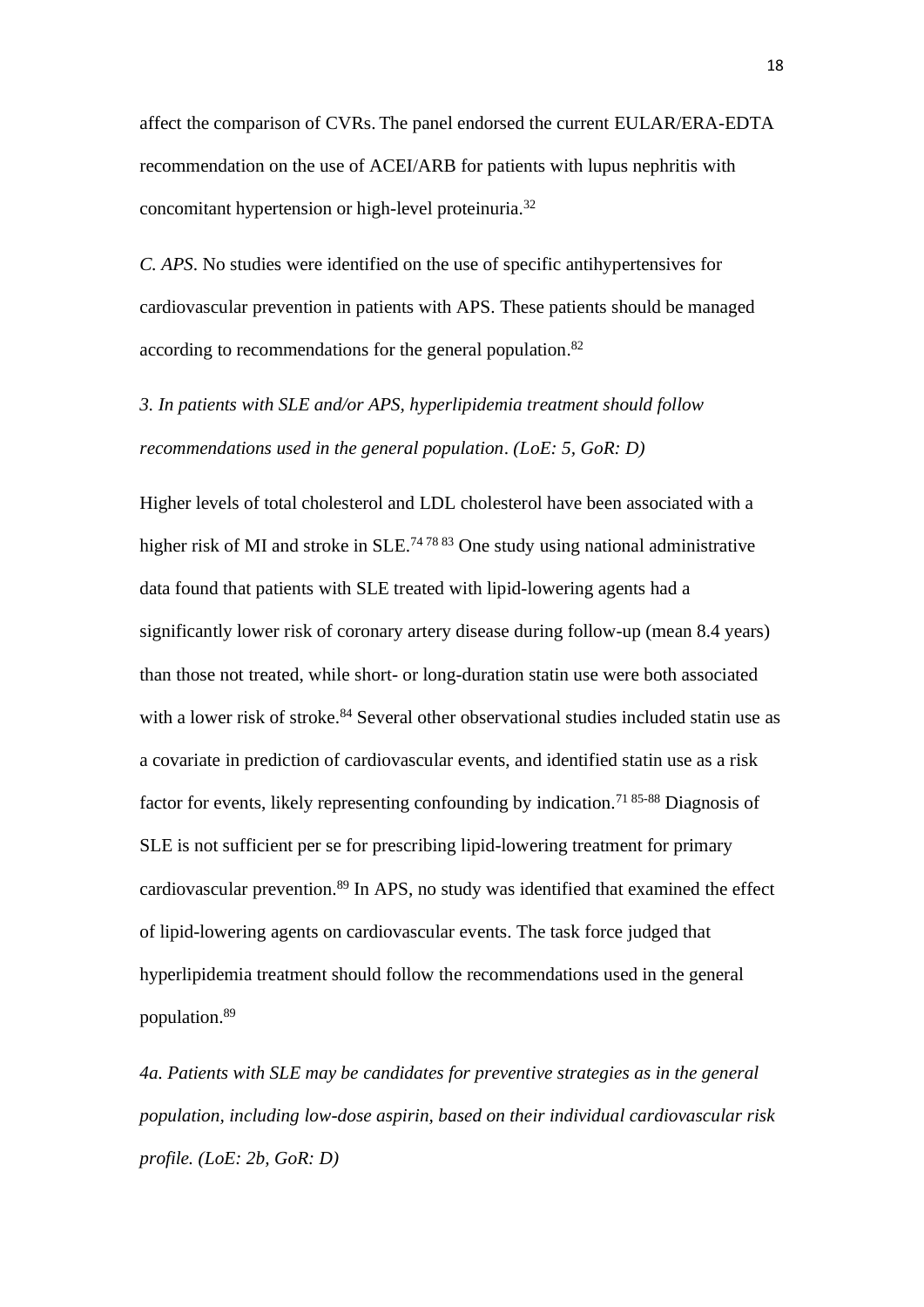*4b. In asymptomatic antiphospholipid antibody (aPL) carriers with a high-risk profile with or without traditional risk factors, prophylactic treatment with low-dose aspirin (75–100 mg daily) is recommended. (LoE: 2a, GoR: B) In patients with SLE and no history of thrombosis or pregnancy complications, prophylactic treatment with lowdose aspirin is recommended for those with a high-risk aPL profile. (LoE: 2a, GoR: B)*

The panel agreed to include the corresponding statements (and LoE and GoR) about the prophylactic use of antiplatelets in SLE and APS from the recent EULAR recommendations for the management of  $SLE<sup>90</sup>$  and APS, <sup>91</sup> respectively. The LoA from our task force group is shown in Table 1. Use of low-dose aspirin for cardiovascular prevention in patients with SLE or APS should be individualized (particularly in the presence of a high-risk aPL profile) according to EULAR recommendations.

#### *Interventions targeting disease-related cardiovascular risk factors*

*5. In patients with SLE, low disease activity should be maintained to also reduce cardiovascular risk*. *(LoE: 2b, GoR: B)*

SLE activity has often been reported as a predictor of cardiovascular events. With the exception of two studies,<sup>86 92</sup> higher time-integrated SLEDAI levels were associated with an increased risk of cardiovascular events,<sup>69 77 79 93</sup> more so than baseline or single measurements.<sup>78 94 95</sup> In three studies,<sup>71 96 97</sup> baseline SLEDAI was found to be higher in patients with cardiovascular events, although it was not carried to multivariable analysis. Associations of SLEDAI with cardiovascular events was found to be stronger when considering categories of activity compared to per-unit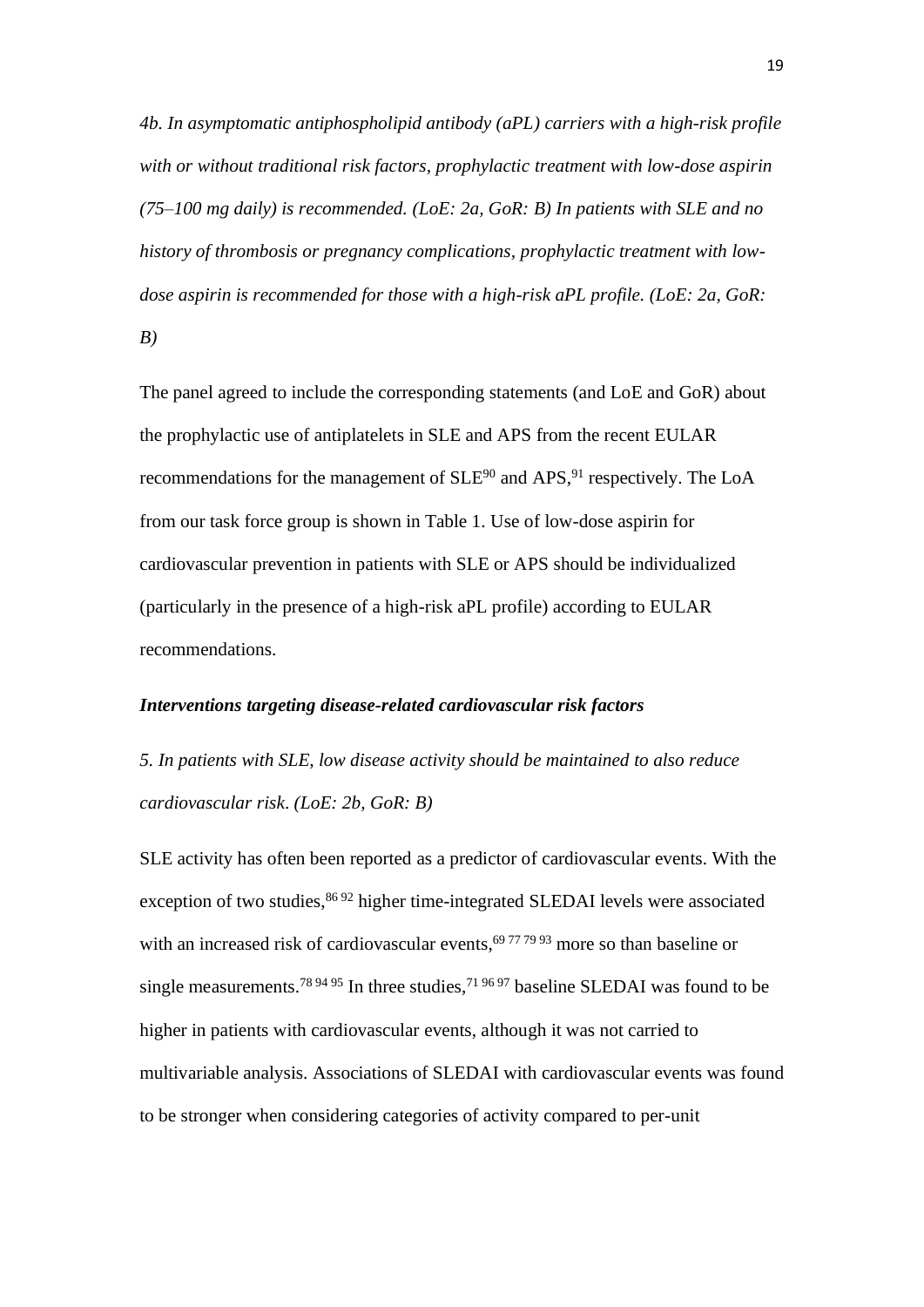increases,<sup>69</sup> suggesting a non-linear association of disease activity with cardiovascular events.

Many studies did not consider simultaneously the association of measures of disease activity and SLE medication use; therefore, results may be confounded. In an analysis that adjusted for current prednisone dose, a 1-point increase in SLEDAI was marginally associated with an increased risk of cardiovascular events (RR 1.05, 95% CI 1.00–1.11).<sup>69</sup> Available evidence indicates that higher disease activity may be associated with a higher risk of cardiovascular events. Thus, in addition to its importance in general patient management, $90$  a low-disease activity state may also have a beneficial effect on cardiovascular health.

*6. In patients with SLE, treatment with the lowest possible glucocorticoid dose is recommended to minimize any potential cardiovascular harm*. *(LoE: 2b, GoR: C)*

Mean dosage, cumulative exposure and duration of glucocorticoid treatment have all been investigated with reference to cardiovascular events in SLE. Higher current glucocorticoid dose was associated with a higher risk of atherothrombotic events, ischemic heart disease, and/or stroke in two studies,  $69\,98$  but was protective in one study<sup>79</sup> and not associated with stroke in the SLICC inception cohort.<sup>71</sup> Higher mean daily doses, greater cumulative doses, and ever-use of prednisone 30mg/d or more were more consistently associated with increased risks of cardiovascular events in both cohort and case-control studies,71 92 99 100 although glucocorticoid use was not significantly associated with cardiovascular events in two analyses of the Toronto cohort.95 97 Not all studies adjusted for SLE activity. A retrospective study that adjusted for SLE activity<sup>98</sup> found that higher daily doses (prednisone  $>10$ mg) administered continuously were significantly associated with both MI and stroke. In a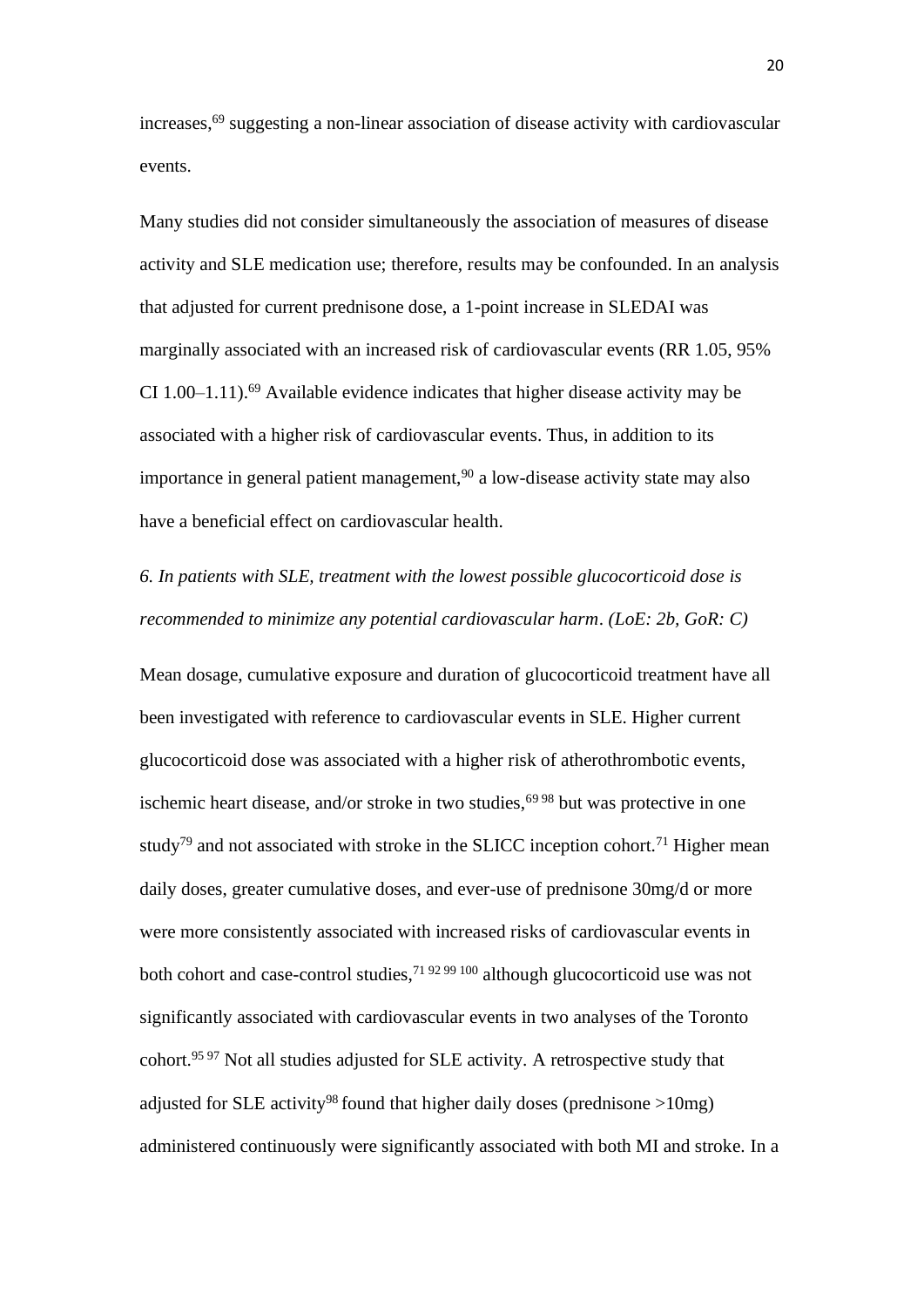retrospective and non-randomized study, patients treated at clinics following a glucocorticoid dose-minimization strategy had lower prednisone exposures and markedly lower risks of cardiovascular damage by the SLICC measure, particularly for stroke.<sup>101</sup> Most evidence suggests that higher glucocorticoid exposure (cumulative and mean daily dose) increases CVR in SLE. The task force recommended treatment with the lowest possible corticosteroid dose to minimize risks of cardiovascular harm.

*7. In patients with SLE, no specific immunosuppressive medication can be recommended for the purpose of lowering the risk of cardiovascular events*. *(LoE: 2b, GoR: C)*

Use of immunosuppressants as a class in SLE have had largely null or conflicting associations with cardiovascular events.<sup>79 102 103</sup> Three studies from the Toronto lupus cohort reported either a protective<sup>96</sup> or null association,<sup>93 97</sup> while one study found that patients treated with immunosuppressants vs those not treated were more likely to develop a cardiovascular event in univariate but not multivariate analyses.<sup>95</sup> Immunosuppressive therapy was also associated to higher odds of ischemic heart disease and cardiovascular events in the LUMINA<sup>104</sup> and Hopkins lupus cohort.<sup>69</sup> Studies of individual medications suggest that use of methotrexate, mycophenolate, cyclosporine, or rituximab had neutral associations with cardiovascular events.<sup>88 92 105</sup> Conflicting results have been reported for cyclophosphamide<sup>71 106</sup> and azathioprine.<sup>71</sup> 88 106

A common limitation in many studies was the examination of ever use versus never use of immunosuppressants, which may be too crude an exposure. No studies considered issues of confounding by indication, and positive associations with cardiovascular disease may reflect risks due to associated disease activity or severity,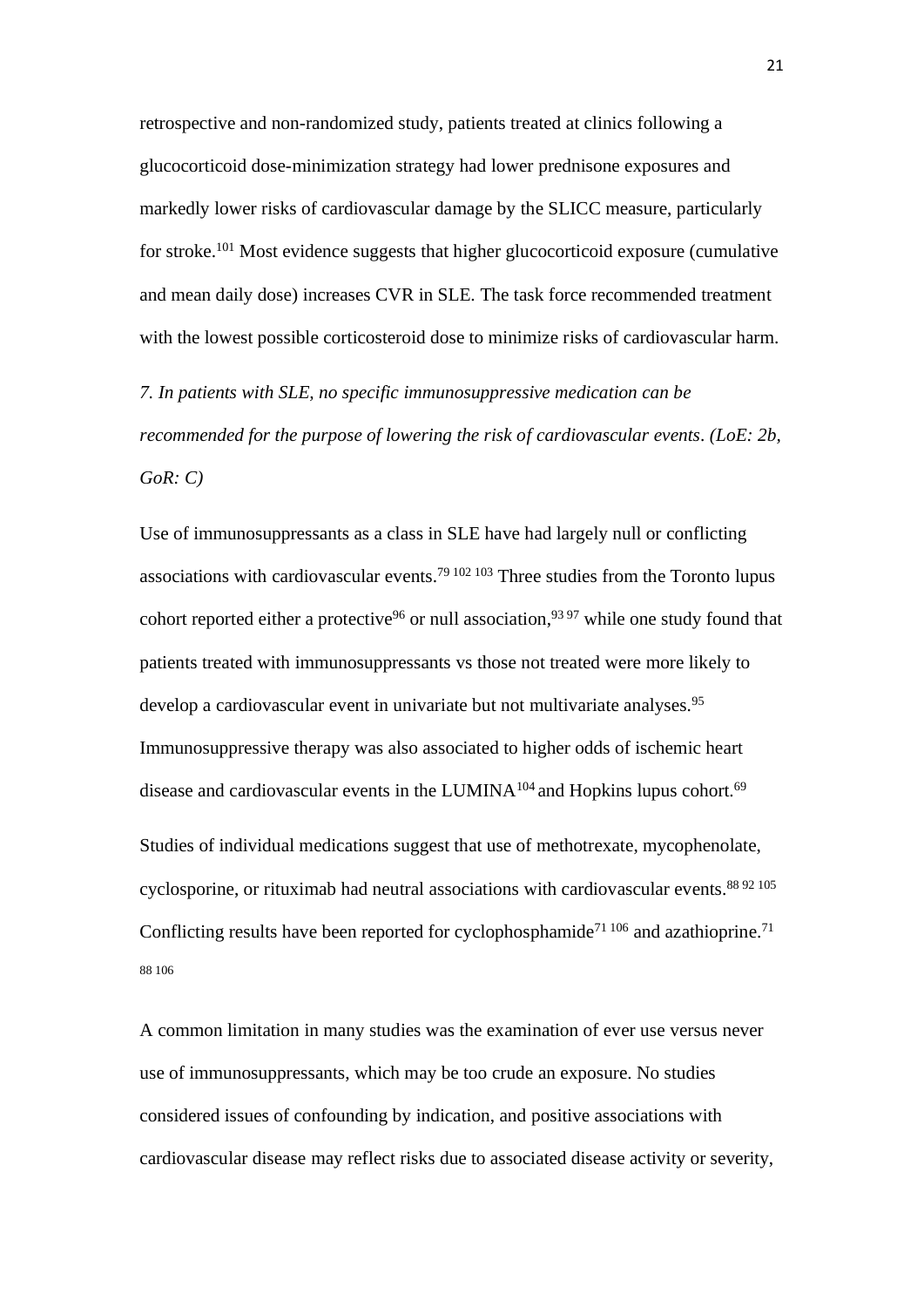or concomitant glucocorticoid use. Based on current evidence, the task force concluded that no specific immunosuppressive medication can be recommended for reducing the risk of cardiovascular events. Furthermore, the committee call for better quality pharmacoepidemiologic studies in future, using recent advances in this field.

*8. In patients with SLE, treatment with hydroxychloroquine (which is recommended for all SLE patients, unless contraindicated) should be considered to also reduce the risk of cardiovascular events*. *(LoE: 2b, GoR: B)*

A large body of evidence has addressed the role of antimalarials in cardiovascular prevention in SLE. In six cohort studies, antimalarial use was associated with lower risk of either atherothrombotic events or coronary artery disease, <sup>69 77 79 88 94 107</sup> although in one study protection was only associated with current long-term use. 69 Several other studies reported null associations.<sup>85 87 92 93 95 102 106</sup> Two of seven casecontrol studies also reported less use of hydroxychloroquine or antimalarials among cases with cardiovascular events than controls,  $99\frac{108}{108}$  with only one study reporting increased risk. $97$  No associations with risk of stroke specifically have been reported.<sup>103</sup> <sup>109</sup> Importantly, patients with less active disease are more often treated with antimalarials, while SLE activity may be the risk factor for cardiovascular disease; this possible selection bias was not addressed. Additionally, studies did not report results stratified by the presence of APS or aPL, therefore it is unclear if any reduced risk is limited to patients with SLE and aPL. The task force endorsed treatment with hydroxychloroquine, as should be provided to all patients with SLE, as it may also reduce the risk of cardiovascular events.

#### **DISCUSSION**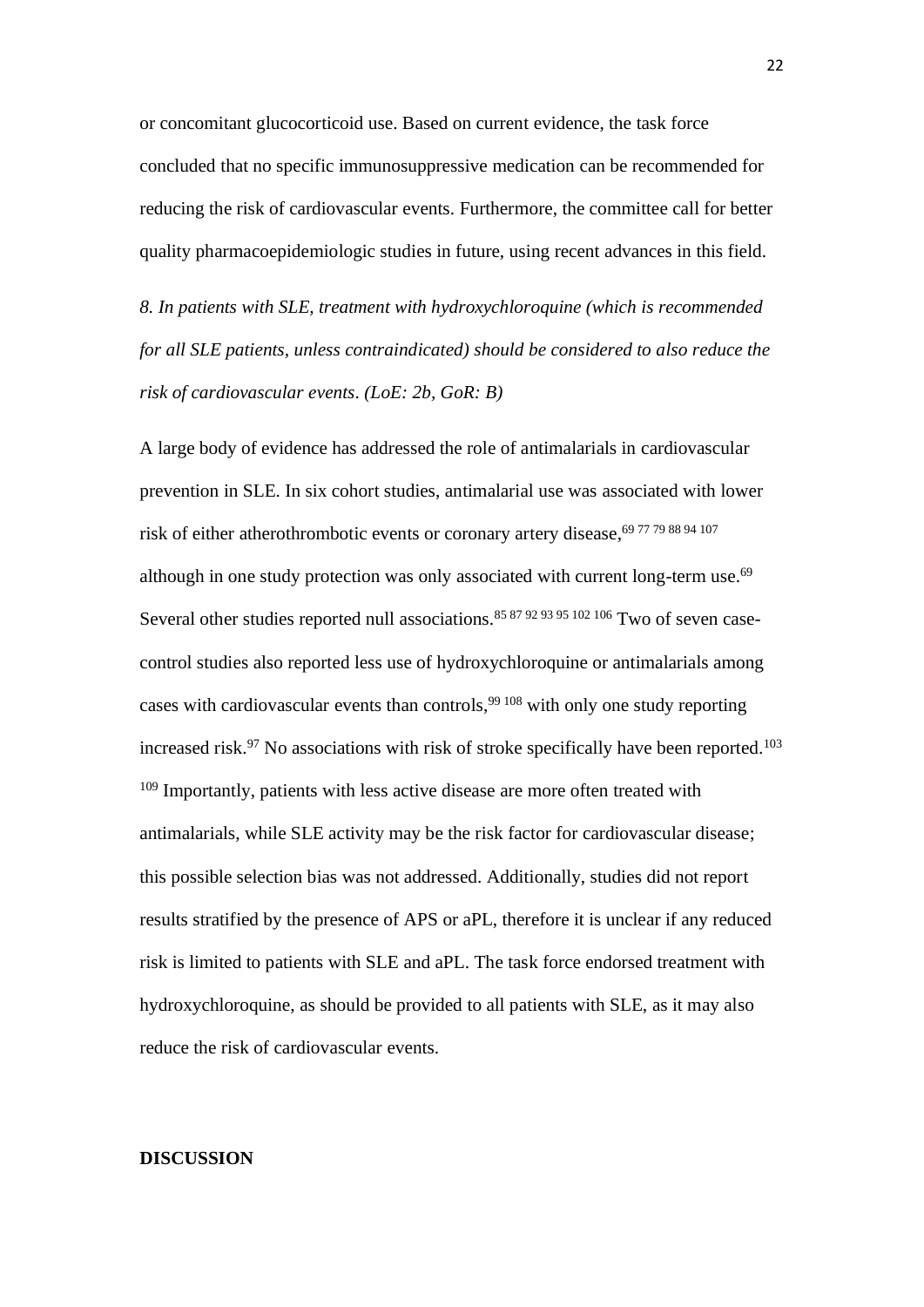The 2021 EULAR recommendations for cardiovascular risk management in RMDs comprise overarching principles and guidance informed by the currently available evidence on several potential interventions aiming to improve cardiovascular outcomes in these disorders. The level of agreement for most statements was high, indicating a coherent perspective on behalf of health professionals from different areas of care and patients alike for CVR reduction efforts.

The majority of the included RMDs are uncommon diseases limiting the ability to perform large observational studies to assess the impact of traditional and diseasespecific risk factors on cardiovascular disease burden and clinical trials on the longterm cardiovascular effects of preventive treatments. One of the main challenges of these recommendations was the low level of evidence due to few studies on many of the research questions. Confounding by indication and lack of propensity adjustment was a common limitation in the included studies and therefore several statements relied on expert opinion. Future studies that better identify exposures and outcomes may help overcome these methodological issues.

There are several additional issues that need to be addressed in the future efforts for CVR management in RMDs. Systemic RMDs are complex diseases with a wide range of clinical manifestations of various severity that may affect cardiovascular health in diverse ways. Considering personalized patient care, the potential impact of individual patient clinical phenotype on cardiovascular prognosis also merits further investigation. In guidelines for cardiovascular prevention in the general population, risk stratification represents a prerequisite for CVR management (e.g. BP targets or lipid-lowering therapy). $82 89$  In this context, it is important to recognize that underperformance of clinical CVR prediction tools used in the general population may hamper CVR prevention and management in RMDs. The use of prediction tools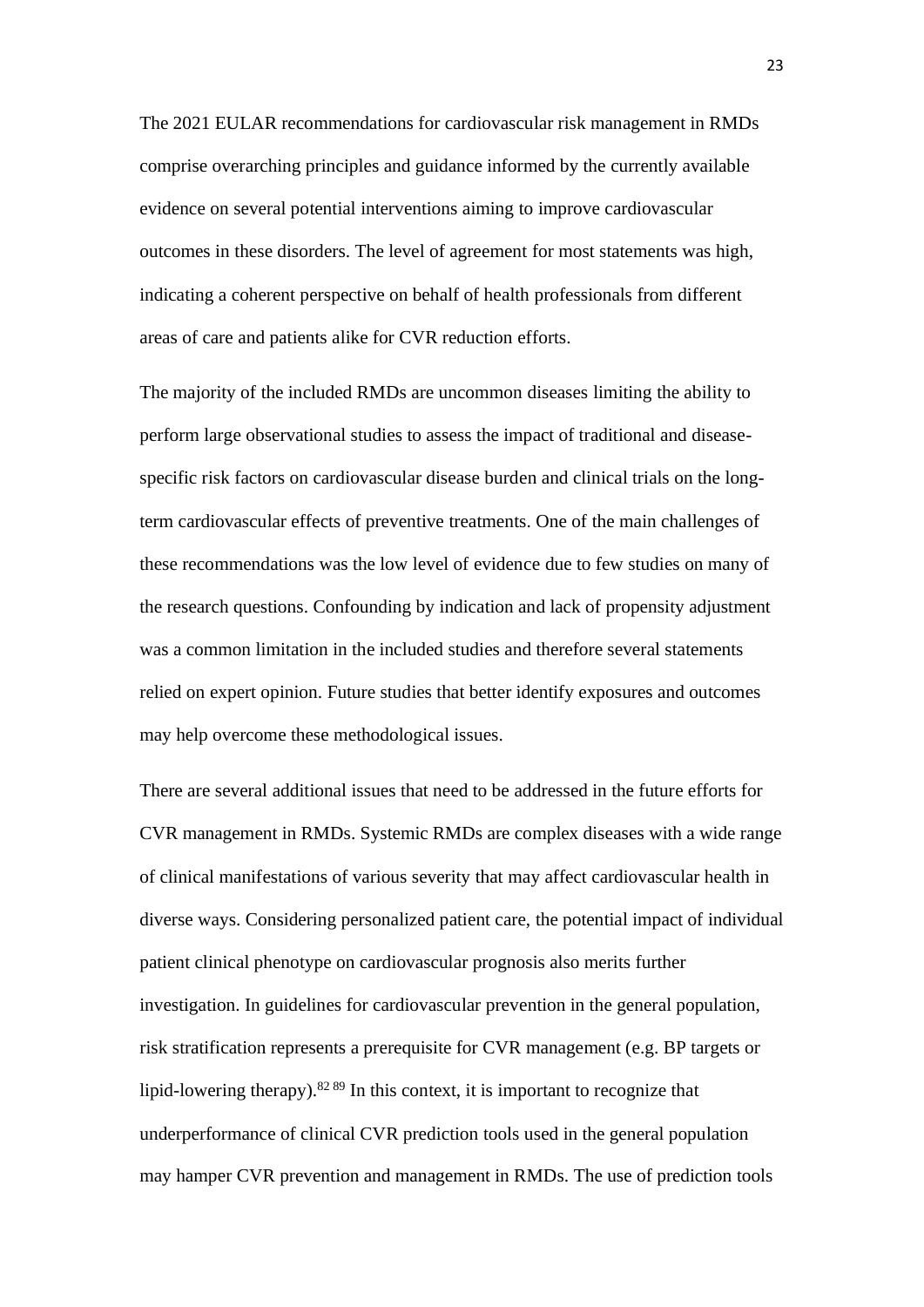that incorporate hsCRP<sup>110</sup> (e.g. Reynolds risk score<sup>111</sup>),*[]*, the presence of specific RMDs (RA, SLE) or anti-inflammatory agents (e.g. QRISK3)<sup>38</sup>, or multipliers of baseline risk (e.g. modified  $SCORE$ )<sup>112</sup> has been suggested by some guideline committees for CVR stratification in the general population but their use in RMDs needs to be further tested and validated. Thus, studies on disease-specific tools for CVR assessment including disease-specific in addition to traditional CVR factors, as well as risk qualifiers including the evaluation of the predictive value of nonclinical tools, are warranted. These issues, along with other relevant questions such as the pragmatic use of any risk score (simplicity often aids use) will hopefully inspire future research increasing the quality of evidence in CVR management in RMDs, are presented in the Research Agenda (Box 1). One of future challenges is the better identification of patient subgroups at higher CVR including for example those with longer disease duration, and number of flares/relapses (e.g. in SLE, vasculitis, gout)<sup>55</sup>  $66$ <sup>113-115</sup> or those with certain demographic (age, gender, race/ethnicity)<sup>116</sup> and disease characteristics (e.g. antiphospholipid antibody positivity in SLE, polyarticular or tophaceous phenotype in gout).55 113 <sup>117</sup>

Long-term effects of current and new drugs for RMDs on CVR need further investigation. The deleterious cardiometabolic effects of the excessive exposure to glucocorticoids are well known. <sup>118</sup>Current recommendations by the American College of Rheumatology<sup>119</sup> and the EULAR<sup>53 90 120 121</sup> for the management of RMDs emphasize the adverse effects and the need of the limited dose of glucocorticoids. Limiting glucocorticoid exposure to the lowest effective dose to control active disease for the shortest duration possible and eventually discontinuation, as well as weighting the benefits and risks before starting systemic glucocorticoids, can help reduce cardiovascular harm. Several anti-inflammatory agents (e.g colchicine,<sup>122</sup> anti-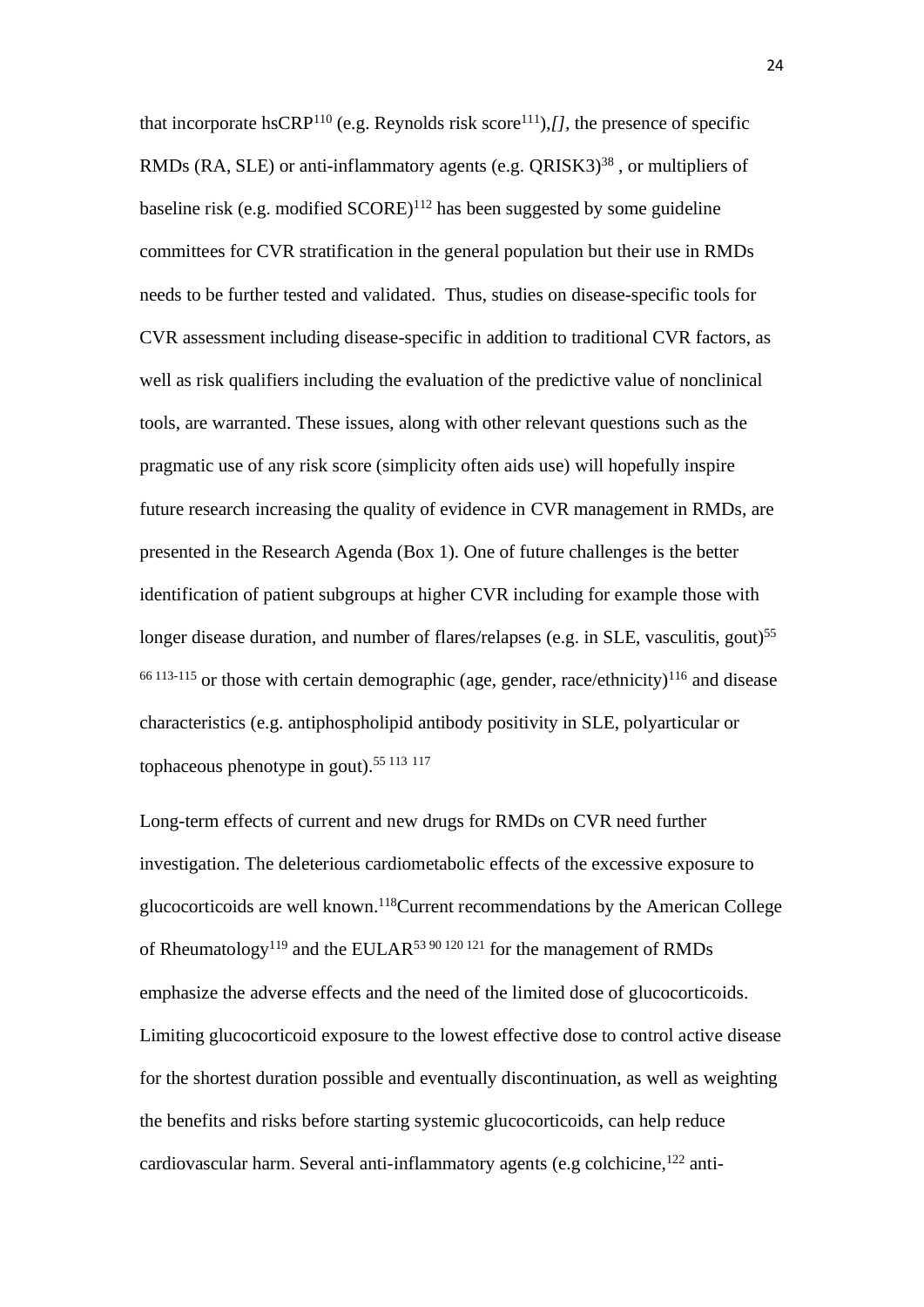$IL1b<sup>123</sup>$ ) have been shown to lower CV outcomes in randomized controlled trials for secondary prevention of cardiovascular disease in the general population and other trials are ongoing (e.g. hydroxychloroquine<sup>124</sup>) but further evidence is needed on the CV outcomes and safety of such immunoregulatory agents in RMDs. Although the role of hydroxychloroquine in APS, and of non-steroidal anti-inflammatory drugs (NSAIDs) in SLE, was examined in our SLR (Supplementary SLR report, section II), the panel agreed that any statement on the use of these medications should be deferred until more robust evidence is available. More evidence is needed about the effect of glucocorticoids, NSAIDs and IL-1 antagonists, the dosage and duration of colchicine treatment, and the risk and benefits of the concomitant use of colchicine and statins in patients with gout.

Most of the recommendations of established low-cost clinical interventions may apply to both high- and low-resource countries worldwide. Implementation strategies for promoting CVR management in RMDs include interactive educational workshops involving health professionals, patients and stakeholders with the support of healthcare professional societies and patient associations, social media dissemination, and strategies customized to local and national policies such as academic detailing, audits and feedback techniques.

The panel believes that these recommendations will enable healthcare providers and patients to mutually engage in a long-term care pathway tailored to patients' needs and expectations for improving cardiovascular health in RMDs. As new data accumulate, this first set of 'best available' evidence on cardiovascular prevention in gout, vasculitis, SSc, myositis, MCTD, SS, SLE, and APS will be timely updated.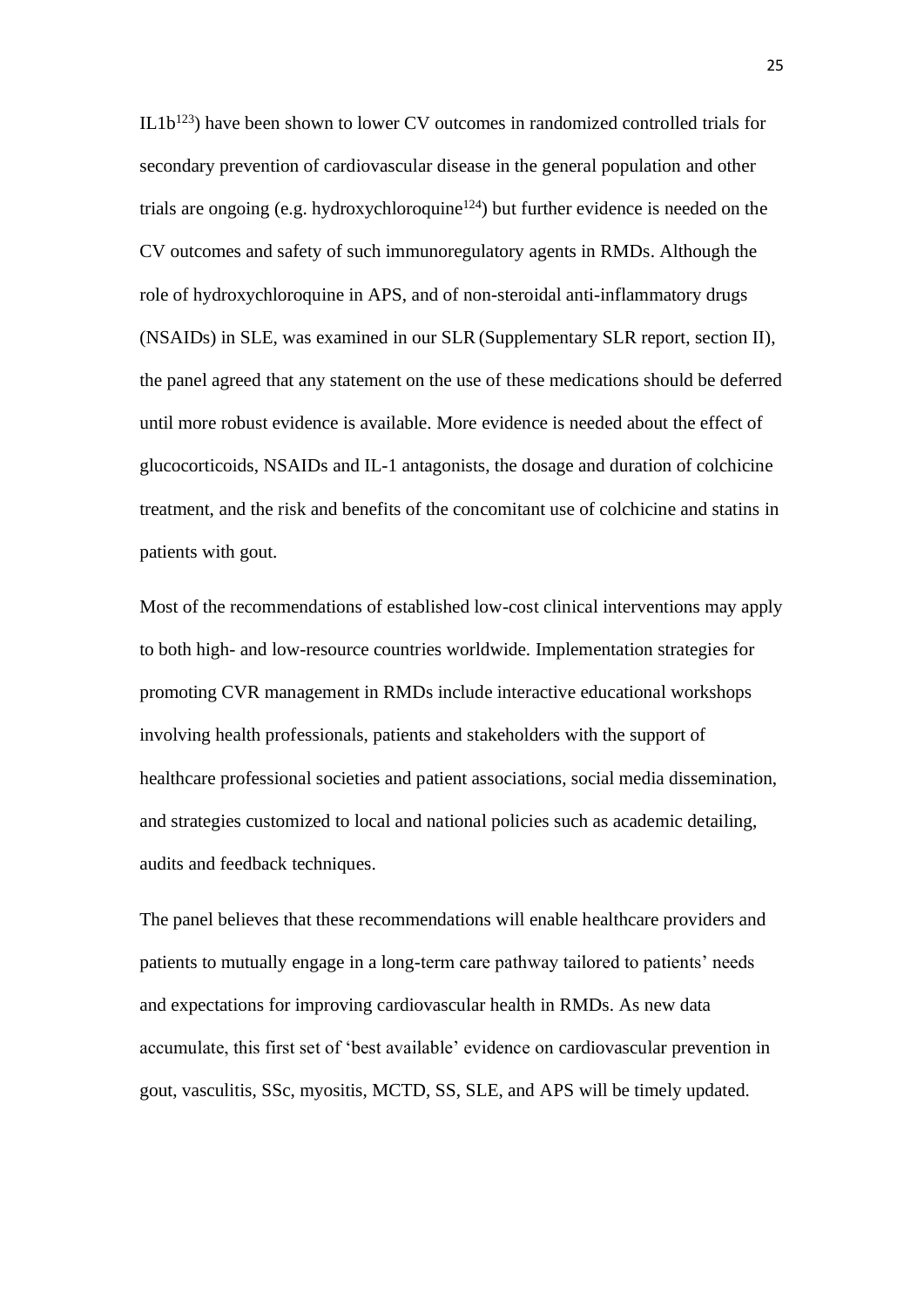# **REFERENCES**

1. England BR, Thiele GM, Anderson DR*, et al.* Increased cardiovascular risk in rheumatoid arthritis: mechanisms and implications. *BMJ* 2018;361:k1036.

2. Agca R, Heslinga SC, Rollefstad S*, et al.* EULAR recommendations for cardiovascular disease risk management in patients with rheumatoid arthritis and other forms of inflammatory joint disorders: 2015/2016 update. *Ann Rheum Dis* 2017;76:17-28.

3. Clarson LE, Chandratre P, Hider SL*, et al.* Increased cardiovascular mortality associated with gout: a systematic review and meta-analysis. *Eur J Prev Cardiol* 2015;22:335-43.

4. Kuo CF, Yu KH, See LC*, et al.* Risk of myocardial infarction among patients with gout: a nationwide population-based study. *Rheumatology (Oxford)* 2013;52:111-7.

5. Alenghat FJ. The prevalence of atherosclerosis in those with inflammatory connective tissue disease by race, age, and traditional risk factors. *Sci Rep* 2016;6:20303.

6. Aouba A, Gonzalez Chiappe S, Eb M*, et al.* Mortality causes and trends associated with giant cell arteritis: analysis of the French national death certificate database (1980-2011). *Rheumatology (Oxford)* 2018;57:1047-55.

7. Houben E, Penne EL, Voskuyl AE*, et al.* Cardiovascular events in antineutrophil cytoplasmic antibody-associated vasculitis: a meta-analysis of observational studies. *Rheumatology (Oxford)* 2018;57:555-62.

8. Zoller B, Li X, Sundquist J*, et al.* Risk of subsequent ischemic and hemorrhagic stroke in patients hospitalized for immune-mediated diseases: a nationwide follow-up study from Sweden. *BMC Neurol* 2012;12:41.

9. Zoller B, Li X, Sundquist J*, et al.* Risk of subsequent coronary heart disease in patients hospitalized for immune-mediated diseases: a nationwide follow-up study from Sweden. *PLoS One* 2012;7:e33442.

10. Tektonidou MG, Lewandowski LB, Hu J*, et al.* Survival in adults and children with systemic lupus erythematosus: a systematic review and Bayesian meta-analysis of studies from 1950 to 2016. *Ann Rheum Dis* 2017;76:2009-16.

11. Cervera R, Serrano R, Pons-Estel GJ*, et al.* Morbidity and mortality in the antiphospholipid syndrome during a 10-year period: a multicentre prospective study of 1000 patients. *Ann Rheum Dis* 2015;74:1011-8.

12. Houben E, Mendel A, van der Heijden JW*, et al.* Prevalence and management of cardiovascular risk factors in ANCA-associated vasculitis. *Rheumatology (Oxford)* 2019;58:2333-35.

13. Cen X, Feng S, Wei S*, et al.* Systemic sclerosis and risk of cardiovascular disease: A PRISMA-compliant systemic review and meta-analysis of cohort studies. *Medicine (Baltimore)* 2020;99:e23009.

14. Choi HK, Curhan G. Independent impact of gout on mortality and risk for coronary heart disease. *Circulation* 2007;116:894-900.

15. Clarson LE, Hider SL, Belcher J*, et al.* Increased risk of vascular disease associated with gout: a retrospective, matched cohort study in the UK clinical practice research datalink. *Ann Rheum Dis* 2015;74:642-7.

16. Kurmann RD, Sandhu AS, Crowson CS*, et al.* Cardiovascular risk factors and atherosclerotic cardiovascular events among incident cases of systemic sclerosis: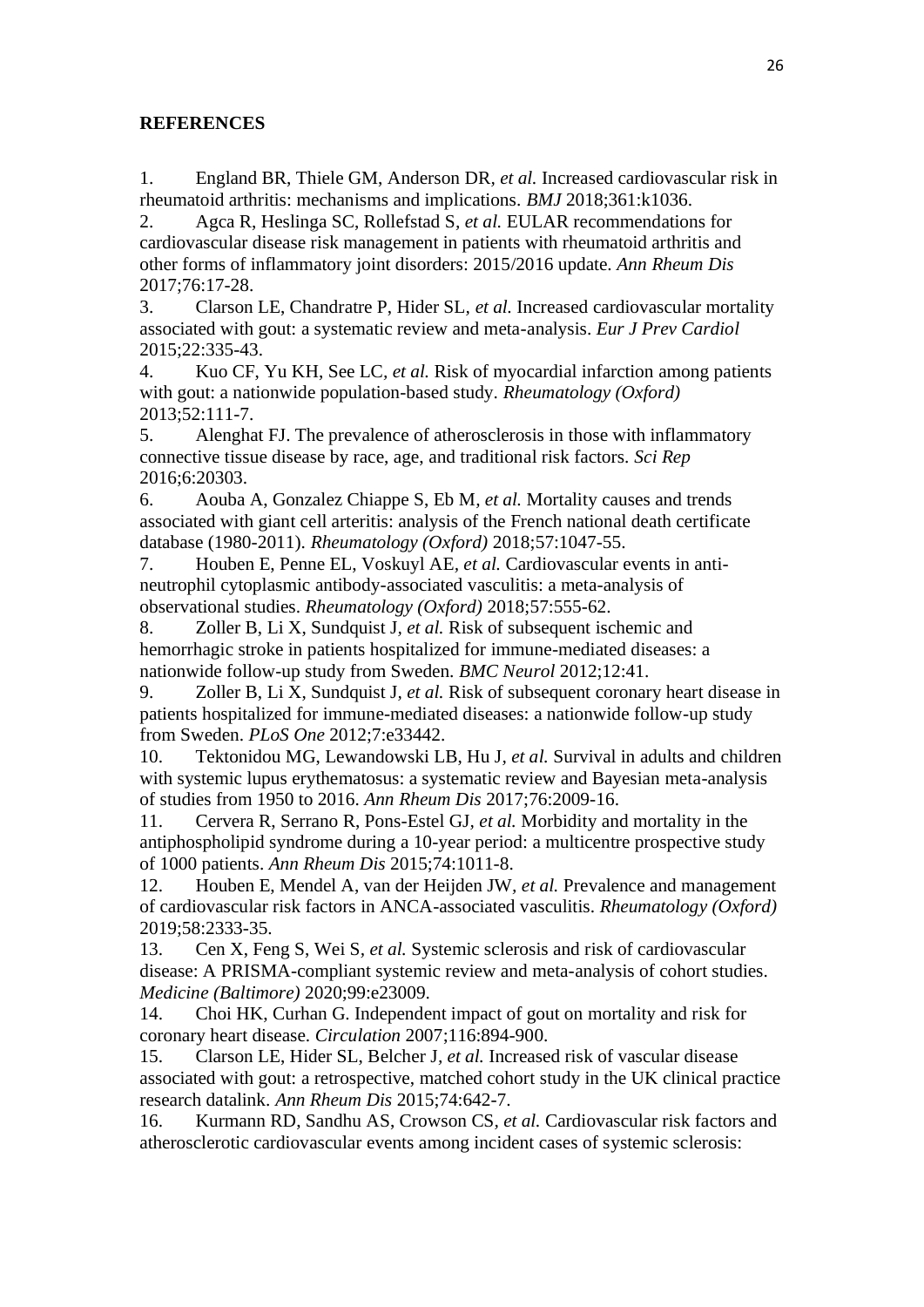results from a population-based cohort (1980-2016). *Mayo Clin Proc* 2020;95:1369- 78.

17. Geovanini GR, Libby P. Atherosclerosis and inflammation: overview and updates. *Clin Sci (Lond)* 2018;132:1243-52.

18. Esdaile JM, Abrahamowicz M, Grodzicky T*, et al.* Traditional Framingham risk factors fail to fully account for accelerated atherosclerosis in systemic lupus erythematosus. *Arthritis Rheum* 2001;44:2331-7.

19. Manzi S, Wasko MC. Inflammation-mediated rheumatic diseases and atherosclerosis. *Ann Rheum Dis* 2000;59:321-5.

20. Ridker PM, Hennekens CH, Buring JE*, et al.* C-reactive protein and other markers of inflammation in the prediction of cardiovascular disease in women. *N Engl J Med* 2000;342:836-43.

21. Emerging Risk Factors Collaboration; Kaptoge S, Di Angelantonio E*, et al.* Creactive protein, fibrinogen, and cardiovascular disease prediction. *N Engl J Med* 2012;367:1310-20.

22. Zhao TX, Mallat Z. Targeting the immune system in atherosclerosis: JACC state-of-the-art review. *J Am Coll Cardiol* 2019;73:1691-706.

23. Ajala ON, Everett BM. Targeting inflammation to reduce residual cardiovascular risk. *Curr Atheroscler Rep* 2020;22:66.

24. Lawler PR, Bhatt DL, Godoy LC*, et al.* Targeting cardiovascular inflammation: next steps in clinical translation. *Eur Heart J* 2021;42:113-31.

25. Libby P. The changing landscape of atherosclerosis. *Nature* 2021;592:524-33.

26. van der Heijde D, Aletaha D, Carmona L*, et al.* 2014 Update of the EULAR standardised operating procedures for EULAR-endorsed recommendations. *Ann Rheum Dis* 2015;74:8-13.

27. Brouwers MC, Kho ME, Browman GP*, et al.* AGREE II: advancing guideline development, reporting and evaluation in health care. *CMAJ* 2010;182:E839-42.

28. Moher D, Liberati A, Tetzlaff J*, et al.* Preferred reporting items for systematic reviews and meta-analyses: the PRISMA statement. *BMJ* 2009;339:b2535.

29. Mackenzie IS, Ford I, Nuki G*, et al.* Long-term cardiovascular safety of febuxostat compared with allopurinol in patients with gout (FAST): a multicentre, prospective, randomised, open-label, non-inferiority trial. *Lancet* 2020;396:1745-57.

30. Tselios K, Gladman DD, Su J*, et al.* Impact of the new American College of Cardiology/American Heart Association definition of hypertension on atherosclerotic vascular events in systemic lupus erythematosus. *Ann Rheum Dis* 2020;79:612-17. 31. Kravvariti E, Koutsogianni A, Samoli E*, et al.* The effect of

hydroxychloroquine on thrombosis prevention and antiphospholipid antibody levels in primary antiphospholipid syndrome: A pilot open label randomized prospective study. *Autoimmun Rev* 2020;19:102491.

32. Fanouriakis A, Kostopoulou M, Cheema K*, et al.* 2019 Update of the Joint European League Against Rheumatism and European Renal Association-European Dialysis and Transplant Association (EULAR/ERA-EDTA) recommendations for the management of lupus nephritis. *Ann Rheum Dis* 2020;79:713-23.

33. Higgins JP, Altman DG, Gotzsche PC*, et al.* The Cochrane Collaboration's tool for assessing risk of bias in randomised trials. *BMJ* 2011;343:d5928.

34. Deeks JJ, Dinnes J, D'Amico R*, et al.* Evaluating non-randomised intervention studies. *Health Technol Assess* 2003;7:iii-x, 1-173.

35. CEBM. Oxford Centre for Evidence-Based Medicine—Levels of evidence (March 2009), 2009. Available: [https://www.cebm.ox.ac.uk/resources/levels-of-](https://www.cebm.ox.ac.uk/resources/levels-of-evidence/oxford-centre-for-evidence-based-medicine-levels-of-evidence-march-2009)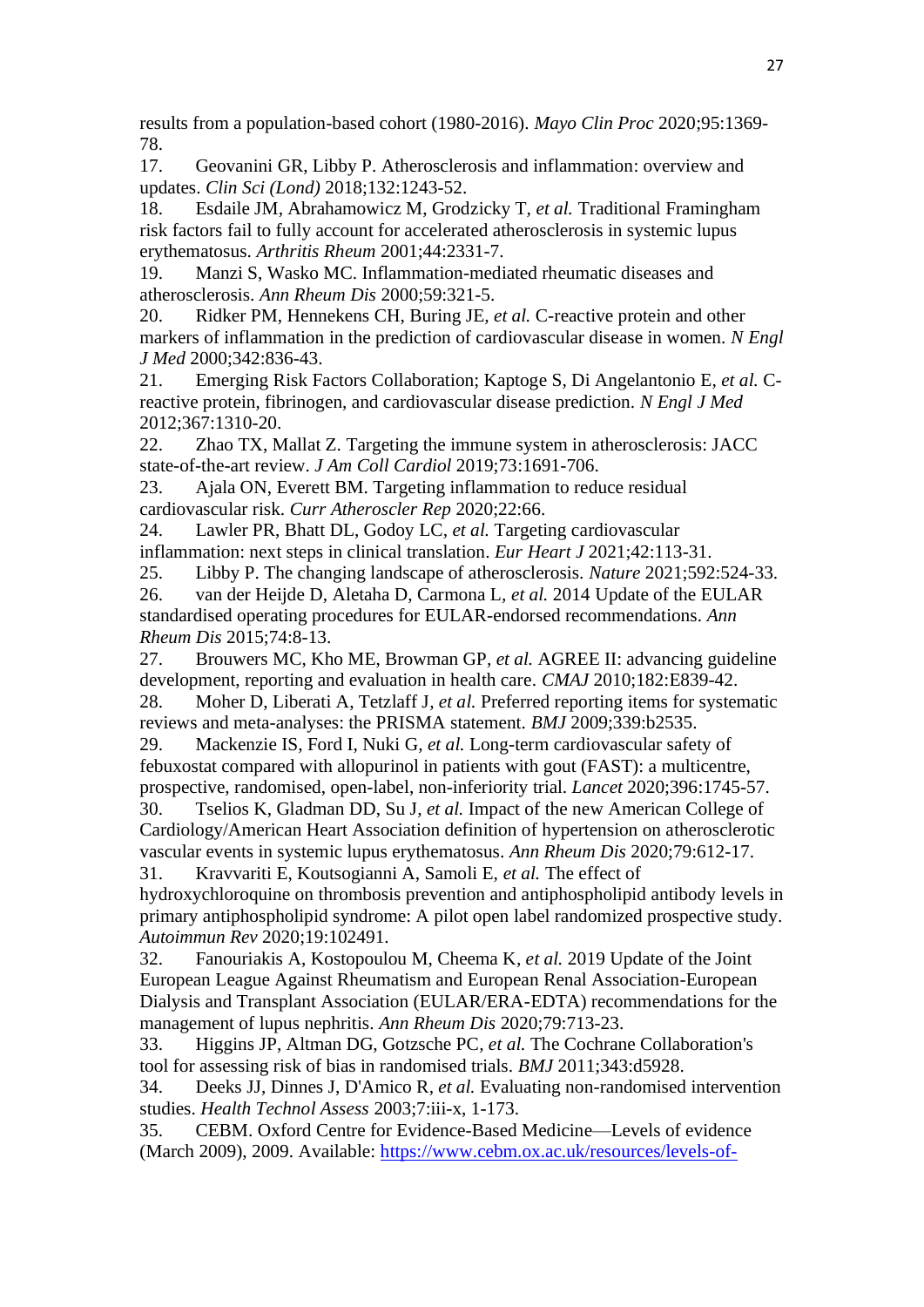[evidence/oxford-centre-for-evidence-based-medicine-levels-of-evidence-march-2009](https://www.cebm.ox.ac.uk/resources/levels-of-evidence/oxford-centre-for-evidence-based-medicine-levels-of-evidence-march-2009) (accessed October 2021) [

36. D'Agostino RB, Sr., Vasan RS, Pencina MJ*, et al.* General cardiovascular risk profile for use in primary care: the Framingham Heart Study. *Circulation* 2008;117:743-53.

37. Conroy RM, Pyorala K, Fitzgerald AP*, et al.* Estimation of ten-year risk of fatal cardiovascular disease in Europe: the SCORE project. *EurHeart J* 2003;24:987- 1003.

38. Hippisley-Cox J, Coupland C, Brindle P. Development and validation of QRISK3 risk prediction algorithms to estimate future risk of cardiovascular disease: prospective cohort study. *BMJ* 2017;357:j2099.

39. Berti A, Matteson EL, Crowson CS*, et al.* Risk of cardiovascular disease and venous thromboembolism among patients with incident ANCA-associated vasculitis: a 20-year population-based cohort study. *Mayo Clin Proc* 2018;93:597-606.

40. Terrier B, Chironi G, Pagnoux C*, et al.* Factors associated with major cardiovascular events in patients with systemic necrotizing vasculitides: results of a longterm followup study. *JRheumatol* 2014;41:723-29.

41. Suppiah R, Judge A, Batra R*, et al.* A model to predict cardiovascular events in patients with newly diagnosed Wegener's granulomatosis and microscopic polyangiitis. *Arthritis Care Res(Hoboken)* 2011;63:588-96.

42. Grossman C, Barshack I, Koren-Morag N*, et al.* Risk factors for severe cranial ischaemic events in patients with giant cell arteritis. *Clin Exp Rheumatol* 2017;35 Suppl 103:88-93.

43. Valentini G, Huscher D, Riccardi A*, et al.* Vasodilators and low-dose acetylsalicylic acid are associated with a lower incidence of distinct primary myocardial disease manifestations in systemic sclerosis: results of the DeSScipher inception cohort study. *Ann Rheum Dis* 2019;78:1576-82.

44. Richette P, Doherty M, Pascual E*, et al.* 2016 updated EULAR evidencebased recommendations for the management of gout. *Ann Rheum Dis* 2017;76:29-42.

45. Garcia-Gil M, Comas-Cufi M, Ramos R*, et al.* Effectiveness of statins as primary prevention in people with gout: a population-based cohort study. *J Cardiovasc Pharmacol Ther* 2019;24:542-50.

46. Keller SF, Rai SK, Lu N*, et al.* Statin use and mortality in gout: a general population-based cohort study. *Semin Arthritis Rheum* 2018;48:449-55.

47. Finkelstein Y, Aks SE, Hutson JR*, et al.* Colchicine poisoning: the dark side of an ancient drug. *Clin Toxicol (Phila)* 2010;48:407-14.

48. Narvaez J, Bernad B, Nolla JM*, et al.* Statin therapy does not seem to benefit giant cell arteritis. *SeminArthritis Rheum* 2007;36:322-27.

49. Pariente A, Guédon A, Alamowitch S*, et al.* Ischemic stroke in giant-cell arteritis: French retrospective study. *Journal of Autoimmunity* 2019;99:48-51.

50. Pugnet G, Sailler L, Fournier JP*, et al.* Predictors of cardiovascular hospitalization in giant cell arteritis: effect of statin exposure. A French populationbased study. *J Rheumatol* 2016;43:2162-70.

51. Mukhtyar C, Guillevin L, Cid MC*, et al.* EULAR recommendations for the management of large vessel vasculitis. *Ann Rheum Dis* 2009;68:318-23.

52. Maz M, Chung SA, Abril A*, et al.* 2021 American College of Rheumatology/Vasculitis Foundation guideline for the management of giant cell arteritis and Takayasu arteritis. *Arthritis Rheumatol* 2021;73:1349-65.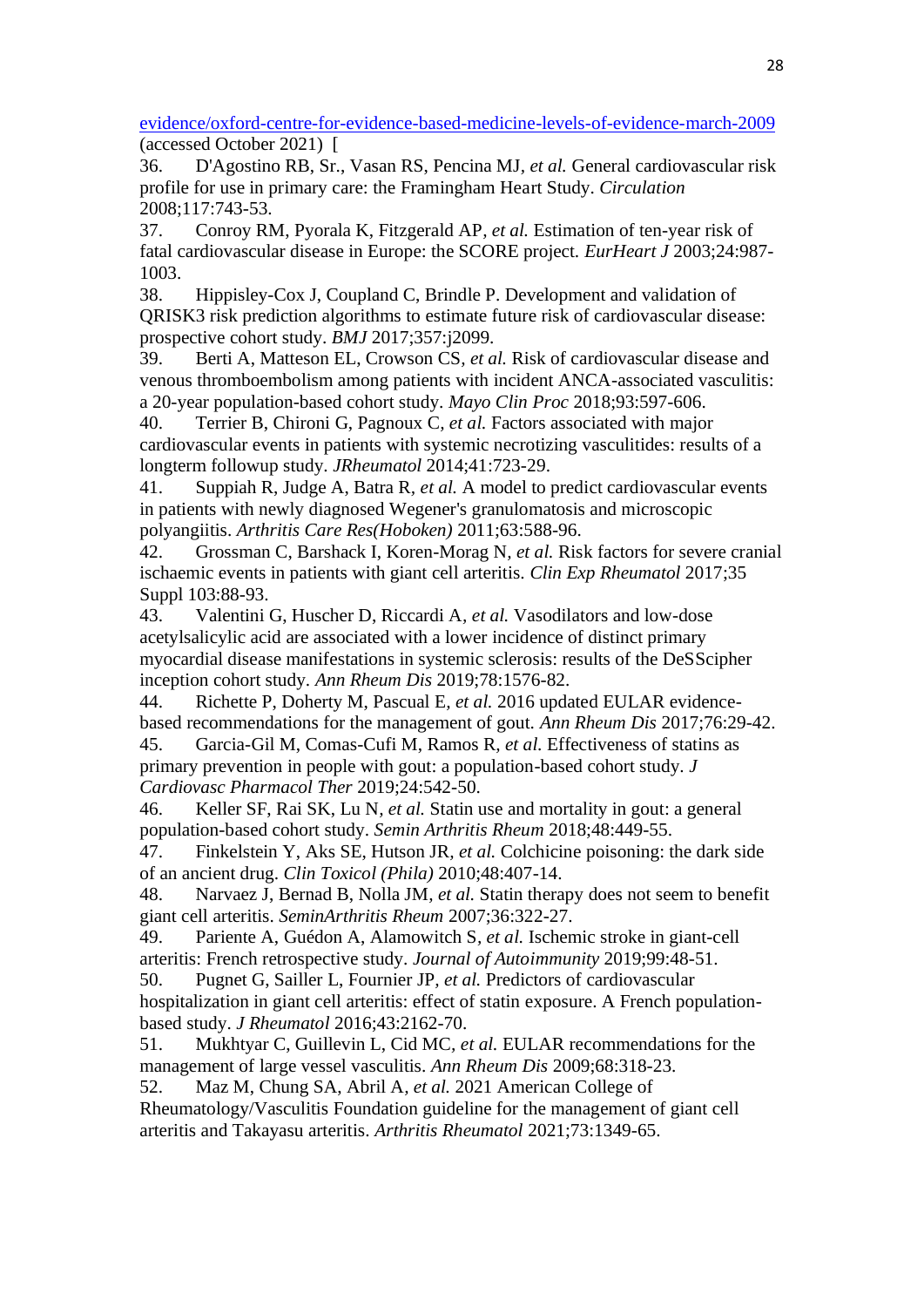53. Hellmich B, Agueda A, Monti S*, et al.* 2018 Update of the EULAR recommendations for the management of large vessel vasculitis. *Ann Rheum Dis* 2020;79:19-30.

54. Chen JH, Lan JL, Cheng CF*, et al.* Effect of urate-lowering therapy on allcause and cardiovascular mortality in hyperuricemic patients without gout: a casematched cohort study. *PLoS One* 2015;10:e0145193.

55. Perez-Ruiz F, Martinez-Indart L, Carmona L*, et al.* Tophaceous gout and high level of hyperuricaemia are both associated with increased risk of mortality in patients with gout. *Ann Rheum Dis* 2014;73:177-82.

56. Essex MN, Hopps M, Bienen EJ*, et al.* Evaluation of the relationship between serum uric acid levels and cardiovascular events in patients with gout: a retrospective analysis using electronic medical record data. *J Clin Rheumatol* 2017;23:160-66.

57. Stack AG, Hanley A, Casserly LF*, et al.* Independent and conjoint associations of gout and hyperuricaemia with total and cardiovascular mortality. *Qjm* 2013;106:647-58.

58. Lin HC, Daimon M, Wang CH*, et al.* Allopurinol, benzbromarone and risk of coronary heart disease in gout patients: A population-based study. *Int J Cardiol* 2017;233:85-90.

59. Joo K, Kwon SR, Lim MJ*, et al.* Prevention of comorbidity and acute attack of gout by uric acid lowering therapy. *J Korean Med Sci* 2014;29:657-61.

60. Kok VC, Horng JT, Chang WS*, et al.* Allopurinol therapy in gout patients does not associate with beneficial cardiovascular outcomes: a population-based matched-cohort study. *PLoS One* 2014;9:e99102.

61. Kang EH, Choi HK, Shin A*, et al.* Comparative cardiovascular risk of allopurinol versus febuxostat in patients with gout: a nation-wide cohort study. *Rheumatology (Oxford)* 2019;58:2122-29.

62. White WB, Saag KG, Becker MA*, et al.* Cardiovascular safety of febuxostat or allopurinol in patients with gout. *N Engl J Med* 2018;378:1200-10.

63. Zhang M, Solomon DH, Desai RJ*, et al.* Assessment of cardiovascular risk in older patients with gout initiating febuxostat versus allopurinol: population-based cohort study. *Circulation* 2018;138:1116-26.

64. Houben E, Mendel A, Carette S*, et al.* Predictors of fatal and non-fatal cardiovascular events in ANCA-associated vasculitis: Data from the Toronto CanVasc cohort. *Joint Bone Spine* 2020:S1297-319X(20)30006-3.

65. Bai YH, Li ZY, Chang DY*, et al.* The BVAS is an independent predictor of cardiovascular events and cardiovascular disease-related mortality in patients with ANCA-associated vasculitis: A study of 504 cases in a single Chinese center. *SeminArthritis Rheum* 2018;47:524-29.

66. Robson J, Doll H, Suppiah R*, et al.* Damage in the anca-associated vasculitides: long-term data from the European vasculitis study group (EUVAS) therapeutic trials. *AnnRheumDis* 2015;74:177-84.

67. de Boysson H, Liozon E, Espitia O*, et al.* Different patterns and specific outcomes of large-vessel involvements in giant cell arteritis. *Journal of autoimmunity* 2019;103:102283-83.

68. Gale S, Wilson JC, Chia J*, et al.* Risk associated with cumulative oral glucocorticoid use in patients with giant cell arteritis in real-world databases from the USA and UK. *Rheumatol Ther* 2018;5:327-40.

69. Magder LS, Petri M. Incidence of and risk factors for adverse cardiovascular events among patients with systemic lupus erythematosus. *Am J Epidemiol* 2012;176:708-19.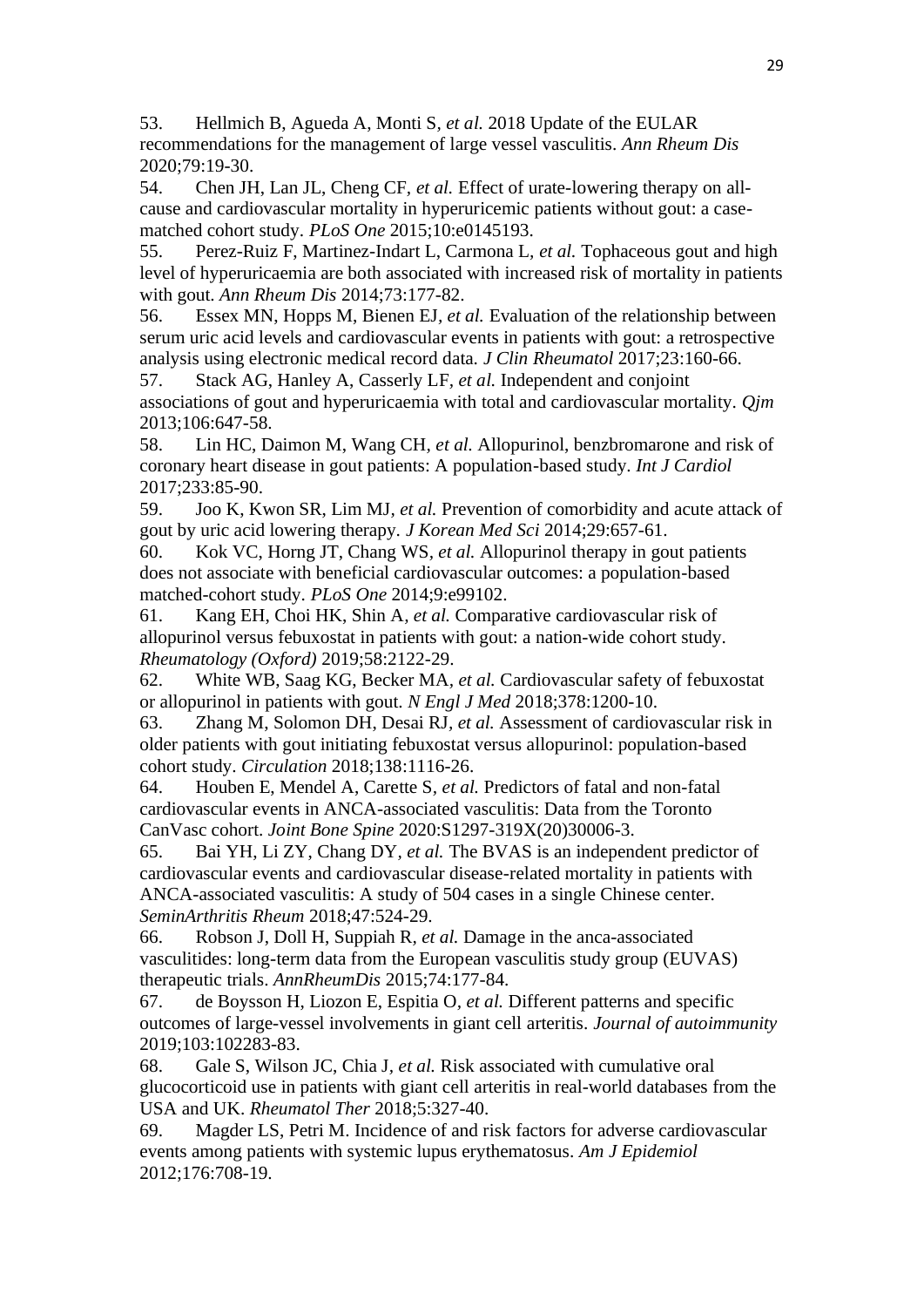70. Bessant R, Hingorani A, Patel L*, et al.* Risk of coronary heart disease and stroke in a large British cohort of patients with systemic lupus erythematosus. *Rheumatology (Oxford)* 2004;43:924-9.

71. Haque S, Skeoch S, Rakieh C*, et al.* Progression of subclinical and clinical cardiovascular disease in a UK SLE cohort: the role of classic and SLE-related factors. *Lupus Sci Med* 2018;5:e000267.

72. Urowitz MB, Ibanez D, Su J*, et al.* Modified Framingham risk factor score for systemic lupus erythematosus. *J Rheumatol* 2016;43:875-9.

73. Gustafsson JT, Simard JF, Gunnarsson I*, et al.* Risk factors for cardiovascular mortality in patients with systemic lupus erythematosus, a prospective cohort study. *Arthritis Res Ther* 2012;14:R46.

74. Petri MA, Barr E, Magder LS. Development of a systemic lupus

erythematosus cardiovascular risk equation. *Lupus Sci Med* 2019;6:e000346.

75. Radin M, Sciascia S, Erkan D*, et al.* The adjusted global antiphospholipid syndrome score (aGAPSS) and the risk of recurrent thrombosis: results from the APS ACTION cohort. *Semin Arthritis Rheum* 2019;49:464-68.

76. Di Minno MND, Scalera A, Tufano A*, et al.* The association of adjusted Global AntiphosPholipid Syndrome Score (aGAPSS) with cardiovascular disease in subjects with antiphospholipid antibodies. *Atherosclerosis* 2018;278:60-65.

77. Nikpour M, Urowitz MB, Ibanez D*, et al.* Importance of cumulative exposure to elevated cholesterol and blood pressure in development of atherosclerotic coronary artery disease in systemic lupus erythematosus: a prospective proof-of-concept cohort study. *Arthritis Res Ther* 2011;13:R156.

78. Mikdashi J, Handwerger B, Langenberg P*, et al.* Baseline disease activity, hyperlipidemia, and hypertension are predictive factors for ischemic stroke and stroke severity in systemic lupus erythematosus. *Stroke* 2007;38:281-5.

79. Becker-Merok A, Nossent JC. Prevalence, predictors and outcome of vascular damage in systemic lupus erythematosus. *Lupus* 2009;18:508-15.

80. Stojan G, Magder LS, Petri M. Blood pressure variability and age-related blood pressure patterns in systemic lupus erythematosus. *J Rheumatol* 2020;47:387- 93.

81. Tselios K, Gladman DD, Su J*, et al.* Does renin-angiotensin system blockade protect lupus nephritis patients from atherosclerotic cardiovascular events? A casecontrol study. *Arthritis Care Res (Hoboken)* 2016;68:1497-504.

82. Williams B, Mancia G, Spiering W*, et al.* 2018 ESC/ESH Guidelines for the management of arterial hypertension. *Eur Heart J* 2018;39:3021-104.

83. Nikpour M, Gladman DD, Ibanez D*, et al.* Assessment of coronary risk based on cumulative exposure to lipids in systemic lupus erythematosus. *J Rheumatol* 2013;40:2006-14.

84. Yu HH, Chen PC, Yang YH*, et al.* Statin reduces mortality and morbidity in systemic lupus erythematosus patients with hyperlipidemia: a nationwide populationbased cohort study. *Atherosclerosis* 2015;243:11-8.

85. Kao AH, Lertratanakul A, Elliott JR*, et al.* Relation of carotid intima-media thickness and plaque with incident cardiovascular events in women with systemic lupus erythematosus. *Am J Cardiol* 2013;112:1025-32.

86. Iudici M, Fasano S, Gabriele Falcone L*, et al.* Low-dose aspirin as primary prophylaxis for cardiovascular events in systemic lupus erythematosus: A long-term retrospective cohort study. *Rheumatology (United Kingdom)* 2016;55:1623-30.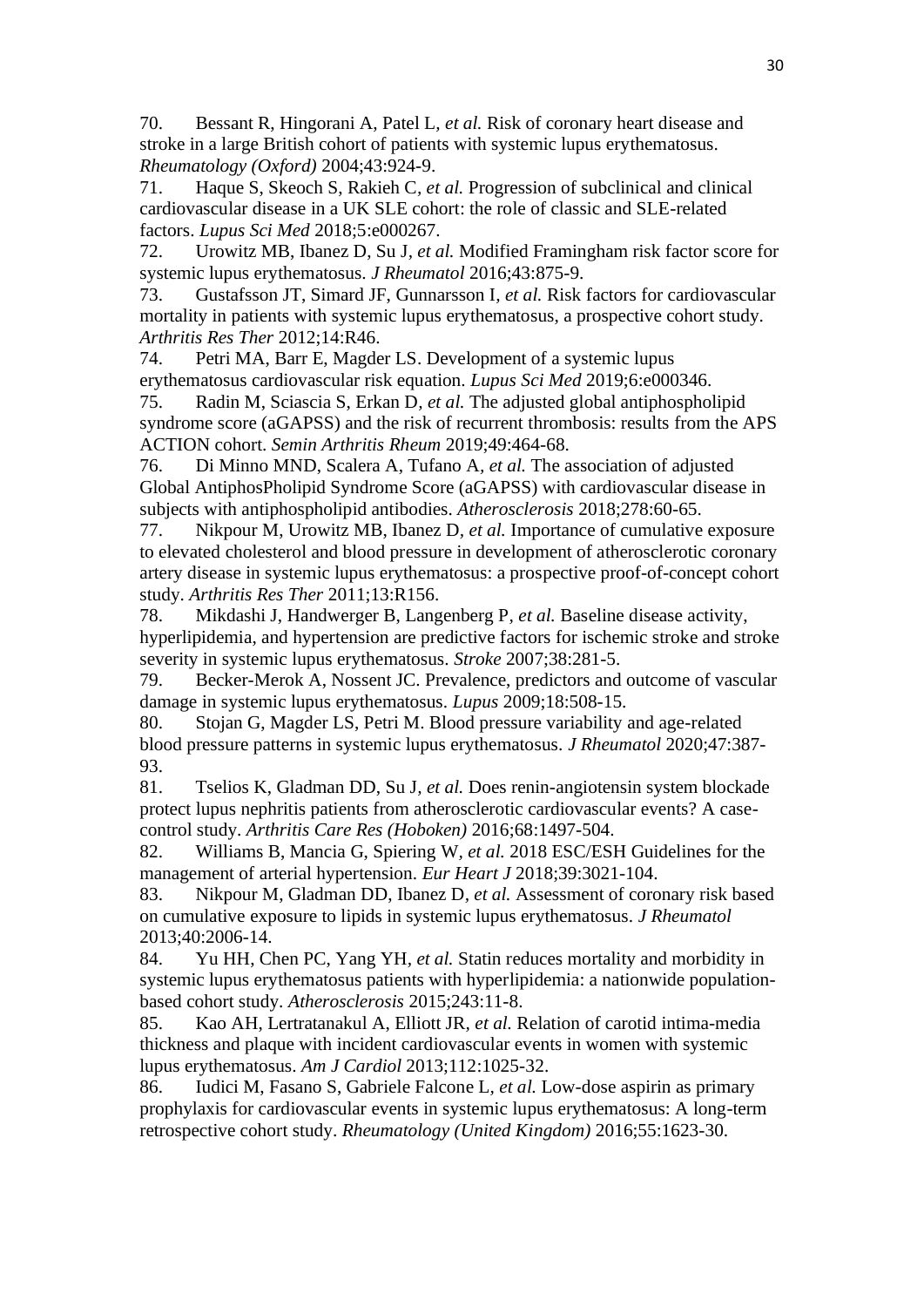87. Pons-Estel GJ, González LA, Zhang J*, et al.* Predictors of cardiovascular damage in patients with systemic lupus erythematosus: Data from LUMINA (LXVIII), a multiethnic US cohort. *Rheumatology* 2009;48:817-22.

88. Fernandez-Nebro A, Rua-Figueroa I, Lopez-Longo FJ*, et al.* Cardiovascular events in systemic lupus erythematosus: a nationwide study in Spain from the RELESSER registry. *Medicine (Baltimore)* 2015;94:e1183.

89. Mach F, Baigent C, Catapano AL*, et al.* 2019 ESC/EAS Guidelines for the management of dyslipidaemias: lipid modification to reduce cardiovascular risk. *Eur Heart J* 2020;41:111-88.

90. Fanouriakis A, Kostopoulou M, Alunno A*, et al.* 2019 update of the EULAR recommendations for the management of systemic lupus erythematosus. *Ann Rheum Dis* 2019;78:736-45.

91. Tektonidou MG, Andreoli L, Limper M*, et al.* EULAR recommendations for the management of antiphospholipid syndrome in adults. *Ann Rheum Dis* 2019;78:1296-304.

92. Hinojosa-Azaola A, Romero-Diaz J, Vargas-Ruiz AG*, et al.* Venous and arterial thrombotic events in systemic lupus erythematosus. *J Rheumatol* 2016;43:576-86.

93. Ibanez D, Gladman DD, Urowitz MB. Adjusted mean Systemic Lupus Erythematosus Disease Activity Index-2K is a predictor of outcome in SLE. *J Rheumatol* 2005;32:824-7.

94. Fasano S, Margiotta DP, Gualtierotti R*, et al.* The incidence of cardiovascular events in Italian patients with systemic lupus erythematosus is lower than in North European and American cohorts: implication of disease-associated and traditional risk factors as emerged by a 16-year retrospective GIRRCS study: GIRRCS=Gruppo Italiano di Ricerca in Reumatologia Clinica e Sperimentale. *Medicine (Baltimore)* 2018;97:e0370.

95. Tselios K, Gladman DD, Su J*, et al.* Evolution of risk factors for atherosclerotic cardiovascular events in systemic lupus erythematosus: a longterm prospective study. *J Rheumatol* 2017;44:1841-49.

96. Goldberg RJ, Urowitz MB, Ibanez D*, et al.* Risk factors for development of coronary artery disease in women with systemic lupus erythematosus. *J Rheumatol* 2009;36:2454-61.

97. Urowitzx MB, Ibañez D, Gladman DD. Atherosclerotic vascular events in a single large lupus cohort: Prevalence and risk factors. *Journal of Rheumatology* 2007;34:70-75.

98. Chen HL, Shen LJ, Hsu PN*, et al.* Cumulative burden of glucocorticoidrelated adverse events in patients with systemic lupus erythematosus: findings from a 12-year longitudinal study. *J Rheumatol* 2018;45:83-89.

99. Siricheepchaiyan W, Narongroeknawin P, Pakchotanon R*, et al.* Lupus damage and waist circumference as the independent risk factors for cardiovascular disease in SLE patients from Phramongkutklao Hospital. *J Med Assoc Thai* 2016;99:290-300.

100. Fasano S, Margiotta DPE, Pierro L*, et al.* Prolonged remission is associated with a reduced risk of cardiovascular disease in patients with systemic lupus erythematosus: a GIRRCS (Gruppo Italiano di Ricerca in Reumatologia Clinica e Sperimentale) study. *Clin Rheumatol* 2019;38:457-63.

101. Ruiz-Arruza I, Lozano J, Cabezas-Rodriguez I*, et al.* Restrictive use of oral glucocorticoids in systemic lupus erythematosus and prevention of damage without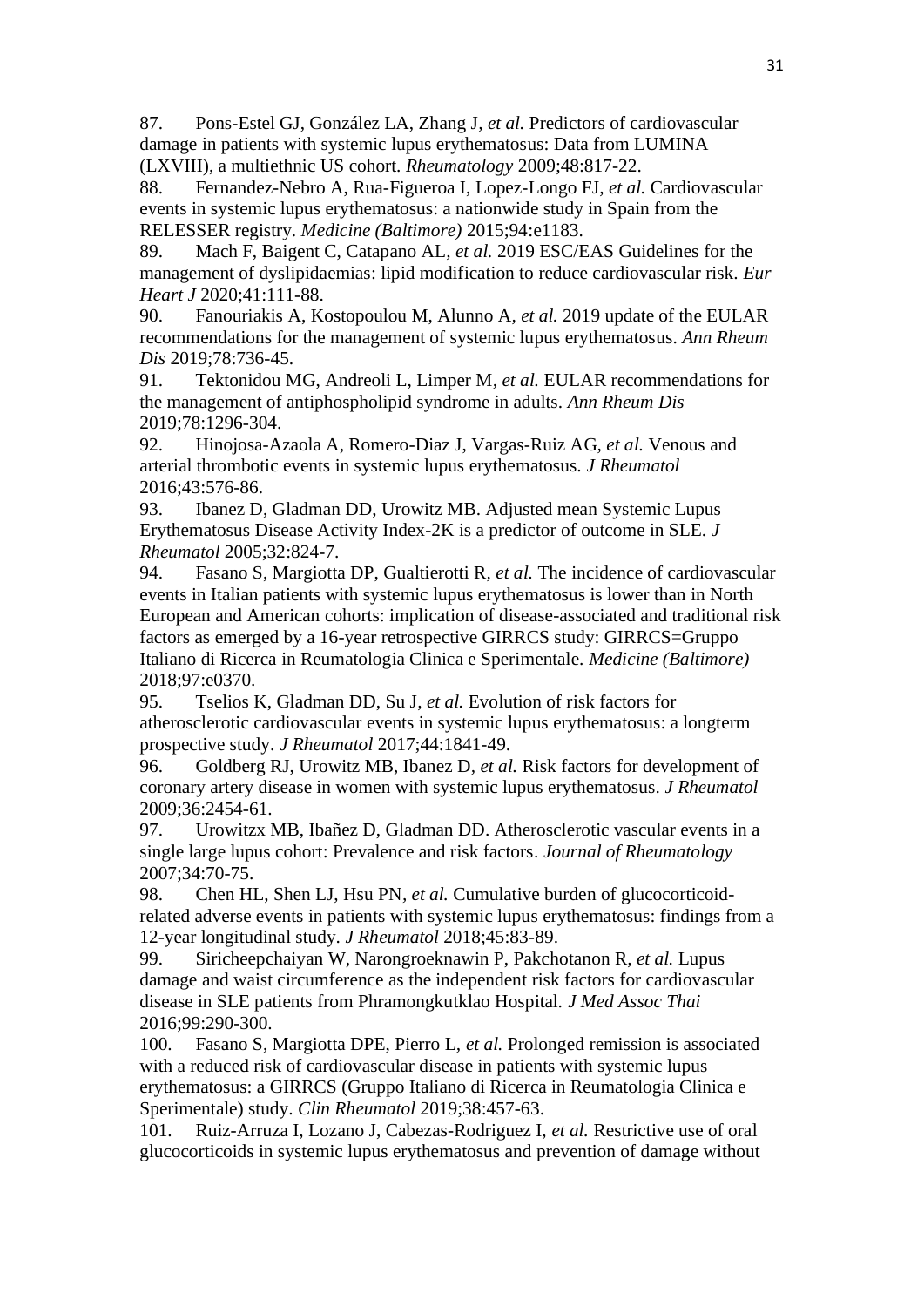worsening long-term disease control: an observational study. *Arthritis Care Res (Hoboken)* 2018;70:582-91.

102. Mok CC, Tong KH, To CH*, et al.* Risk and predictors of arterial thrombosis in lupus and non-lupus primary glomerulonephritis: a comparative study. *Medicine (Baltimore)* 2007;86:203-9.

103. Hanly JG, Li Q, Su L*, et al.* Cerebrovascular events in systemic lupus erythematosus: results from an international inception cohort study. *Arthritis Care Res (Hoboken)* 2018;70:1478-87.

104. Szalai AJ, Alarcon GS, Calvo-Alen J*, et al.* Systemic lupus erythematosus in a multiethnic US Cohort (LUMINA). XXX: association between C-reactive protein (CRP) gene polymorphisms and vascular events. *Rheumatology (Oxford)* 2005;44:864-8.

105. Smržová A, Horák P, Skácelová M*, et al.* Cardiovascular events in patients with systemic lupus erythematosus. *Cor et Vasa* 2014;56:e145-e52.

106. Gustafsson J, Gunnarsson I, Borjesson O*, et al.* Predictors of the first cardiovascular event in patients with systemic lupus erythematosus - a prospective cohort study. *Arthritis Res Ther* 2009;11:R186.

107. Martinez-Berriotxoa A, Ruiz-Irastorza G, Egurbide MV*, et al.* Transiently positive anticardiolipin antibodies and risk of thrombosis in patients with systemic lupus erythematosus. *Lupus* 2007;16:810-16.

108. Bessant R, Duncan R, Ambler G*, et al.* Prevalence of conventional and lupusspecific risk factors for cardiovascular disease in patients with systemic lupus erythematosus: A case-control study. *Arthritis Rheum* 2006;55:892-9.

109. Hsu CY, Lin YS, Su YJ*, et al.* Effect of long-term hydroxychloroquine on vascular events in patients with systemic lupus erythematosus: a database prospective cohort study. *Rheumatology (Oxford)* 2017;56:2212-21.

110. Arnett DK, Blumenthal RS, Albert MA*, et al.* 2019 ACC/AHA guideline on the primary prevention of cardiovascular disease: A report of the American College of Cardiology/American Heart Association Task Force on clinical practice guidelines. *Circulation* 2019;140:e596-e646.

111. Ridker PM, Buring JE, Rifai N*, et al.* Development and validation of improved algorithms for the assessment of global cardiovascular risk in women: the Reynolds Risk Score. *JAMA* 2007;297:611-9.

112. Visseren FLJ, Mach F, Smulders YM*, et al.* 2021 ESC Guidelines on cardiovascular disease prevention in clinical practice. *Eur Heart J* 2021;42:3227-337.

113. Ballocca F, D'Ascenzo F, Moretti C*, et al.* Predictors of cardiovascular events in patients with systemic lupus erythematosus (SLE): a systematic review and metaanalysis. *Eur J Prev Cardiol* 2015;22:1435-41.

114. Mohammad AJ, Bakoush O, Sturfelt G*, et al.* The extent and pattern of organ damage in small vessel vasculitis measured by the Vasculitis Damage Index (VDI). *Scand J Rheumatol* 2009;38:268-75.

115. Disveld IJM, Zoakman S, Jansen T*, et al.* Crystal-proven gout patients have an increased mortality due to cardiovascular diseases, cancer, and infectious diseases especially when having tophi and/or high serum uric acid levels: a prospective cohort study. *Clin Rheumatol* 2019;38:1385-91.

116. Tektonidou MG, Wang Z, Ward MM. Brief Report: Trends in hospitalizations due to acute coronary syndromes and stroke in patients with systemic lupus erythematosus, 1996 to 2012. *Arthritis Rheumatol* 2016;68:2680-85.

117. Unlu O, Erkan D, Barbhaiya M*, et al.* The impact of systemic lupus erythematosus on the clinical phenotype of antiphospholipid antibody-positive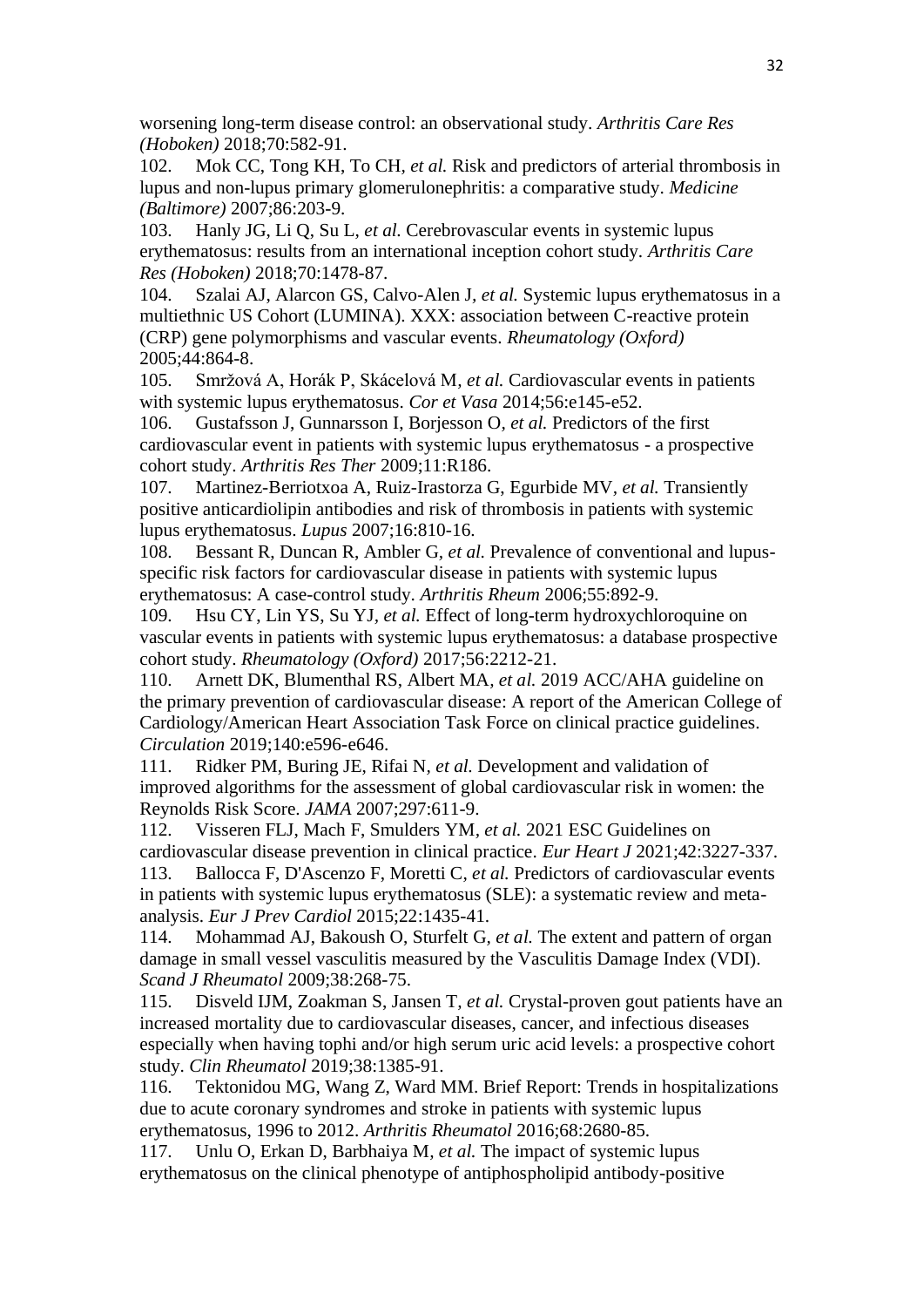patients: results from the AntiPhospholipid Syndrome Alliance for Clinical Trials and InternatiOnal Clinical Database and Repository. *Arthritis Care Res (Hoboken)* 2019;71:134-41.

118. Souverein PC, Berard A, Van Staa TP*, et al.* Use of oral glucocorticoids and risk of cardiovascular and cerebrovascular disease in a population based case-control study. *Heart* 2004;90:859-65.

119. Fraenkel L, Bathon JM, England BR*, et al.* 2021 American College of Rheumatology guideline for the treatment of rheumatoid arthritis. *Arthritis Rheumatol* 2021;73:1108-23.

120. Smolen JS, Landewe RBM, Bijlsma JWJ*, et al.* EULAR recommendations for the management of rheumatoid arthritis with synthetic and biological diseasemodifying antirheumatic drugs: 2019 update. *Ann Rheum Dis* 2020;79:685-99.

121. Ramos-Casals M, Brito-Zeron P, Bombardieri S*, et al.* EULAR recommendations for the management of Sjogren's syndrome with topical and systemic therapies. *Ann Rheum Dis* 2020;79:3-18.

122. Tardif JC, Kouz S, Waters DD*, et al.* Efficacy and safety of low-dose colchicine after myocardial infarction. *N Engl J Med* 2019;381:2497-505. 123. Ridker PM, Everett BM, Thuren T*, et al.* Antiinflammatory therapy with canakinumab for atherosclerotic disease. *N Engl J Med* 2017;377:1119-31. 124. Ulander L, Tolppanen H, Hartman O*, et al.* Hydroxychloroquine reduces interleukin-6 levels after myocardial infarction: The randomized, double-blind, placebo-controlled OXI pilot trial. *Int J Cardiol* 2021;337:21-27.

**Acknowledgements:** The committee wishes to acknowledge the support of the

EULAR Standing Committee on Clinical Affairs and the EULAR Secretariat.

**Contributors:** GCD, DV and EH drafted the manuscript. MTN and MGT convened

and supervised the project and edited the manuscript. GCD, DV, EH and LB

performed the systematic literature review under the supervision of the

methodologists and convenors. GJM and MMW supervised the methodology of the

systematic literature review and the Delphi process. All authors contributed with

comments and revisions and approved the final version.

**Funding**: This study was funded by European Alliance of Associations for

Rheumatology, EULAR. Project number: CLI112

**Competing interests:** GCD, DV, EH, LB, SB, DB, NB, GK, FM, CM, MR, KS, SS,

VvH, GJM, MMW, MTN have nothing to declare. FA: research grants from BMS,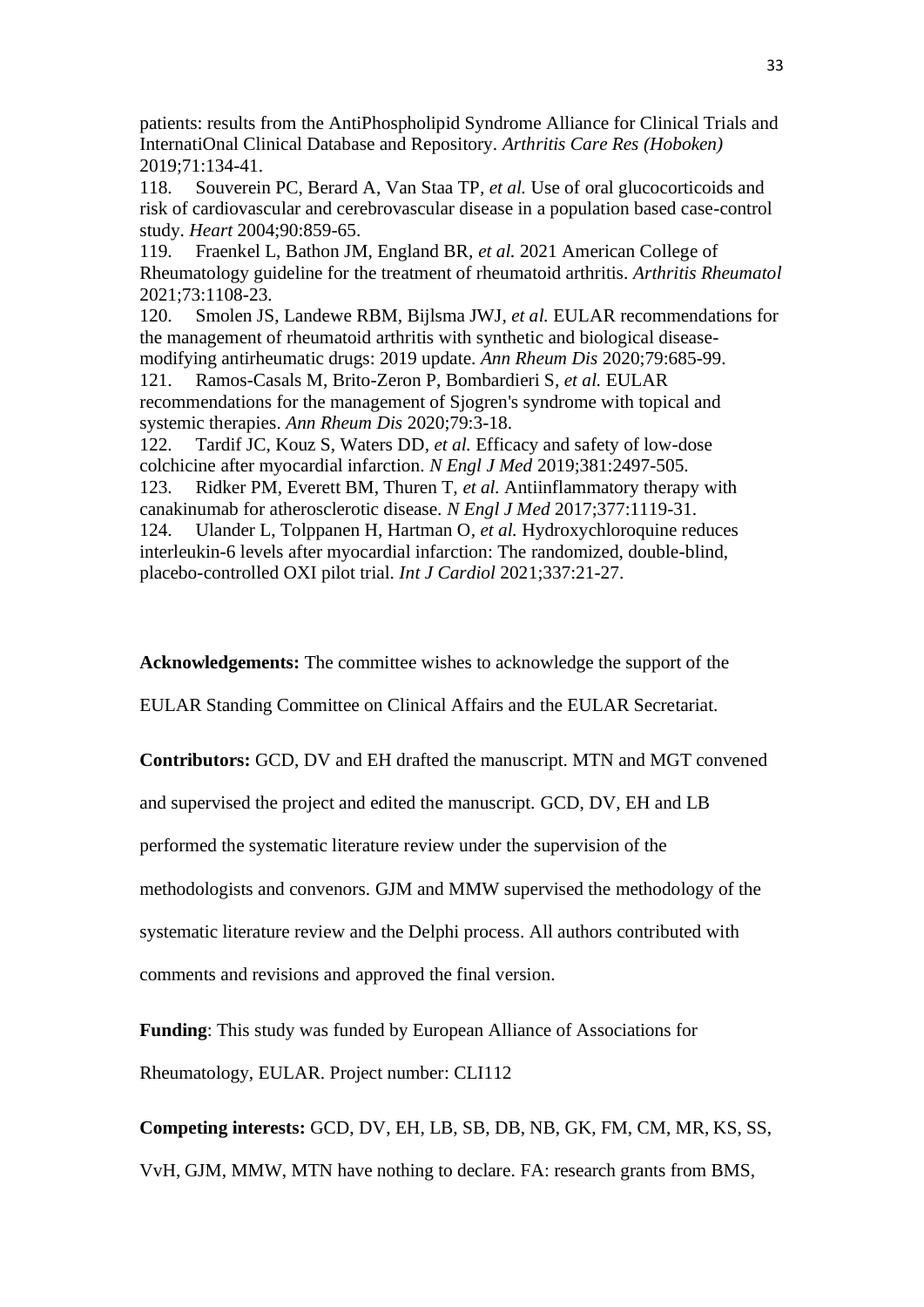Celgene, Novartis and Sandoz and consulting fees from AbbVie, Biogen, BMS, Celgene, Janssen, Lilly, Novartis, Pfizer and Sanofi-Aventis, all unrelated to this manuscript.; IB: grant from GSK paid to institution, consulting fees from Astra Zeneca, GSK, Eli lilly, UC, MSD paid to institution, support for attending meetings and/or travel from GSK, participation on a data safety monitoring board/or advisory board from Aurinia, Astra Zeneca and ILTOO paid to institution, all unrelated to this manuscript; MÁ G-G: grants/research support from AbbVie, MSD, Jansen and Roche paid to institution and personal consulting fees/participation in company sponsored speaker´s bureau from AbbVie, Pfizer, Roche, Celgene, MSD, Novartis, SOBI and Sanofi, all unrelated to this manuscript; SJ: grants from BMS paid to institution, personal consulting fees from Astra Zeneca, and personal fees from Danish Medicolegal Council, all unrelated to this manuscript; NS: grants paid to institution from Astrazeneca, Boehringer Ingelheim and Roche Diagnostics, personal consulting fees from Afimmune, Amgen, Astrazeneca, Boehringer Ingelheim, Eli-Lilly, Hanmi Pharamceuticals, MSD, Novartis, Novo Nordisk, Pfizer and Sanofi, all unrelated to this manuscript. ES: grant from Merck and honoraria from Janssen, all unrelated to this manuscript; ZS: research grants from Pfizer paid to institution and personal consulting fees from Pfizer, MSD, Lilly, Novartis, Roche, Gedeon Richter, Boehringer Ingelheim, Abbvie, all unrelated to this manuscript; A-K T: speakers fee from Berlin Chemie Menarini, Novartis and personal fees and non-financial support from AstraZeneca and Grünenthal, all unrelated to this manuscript; AT: consulting fees from Magenta Therapeutics and personal fees from Novartis and Idorsia for participation on a Data Safety Monitoring Board or Advisory Board, all unrelated to this manuscript; AV: personal consulting fees from Astra Zeneca and GS, all unrelated to this manuscript; MGT: research grants from Genesis, GSK, MSD, Pfizer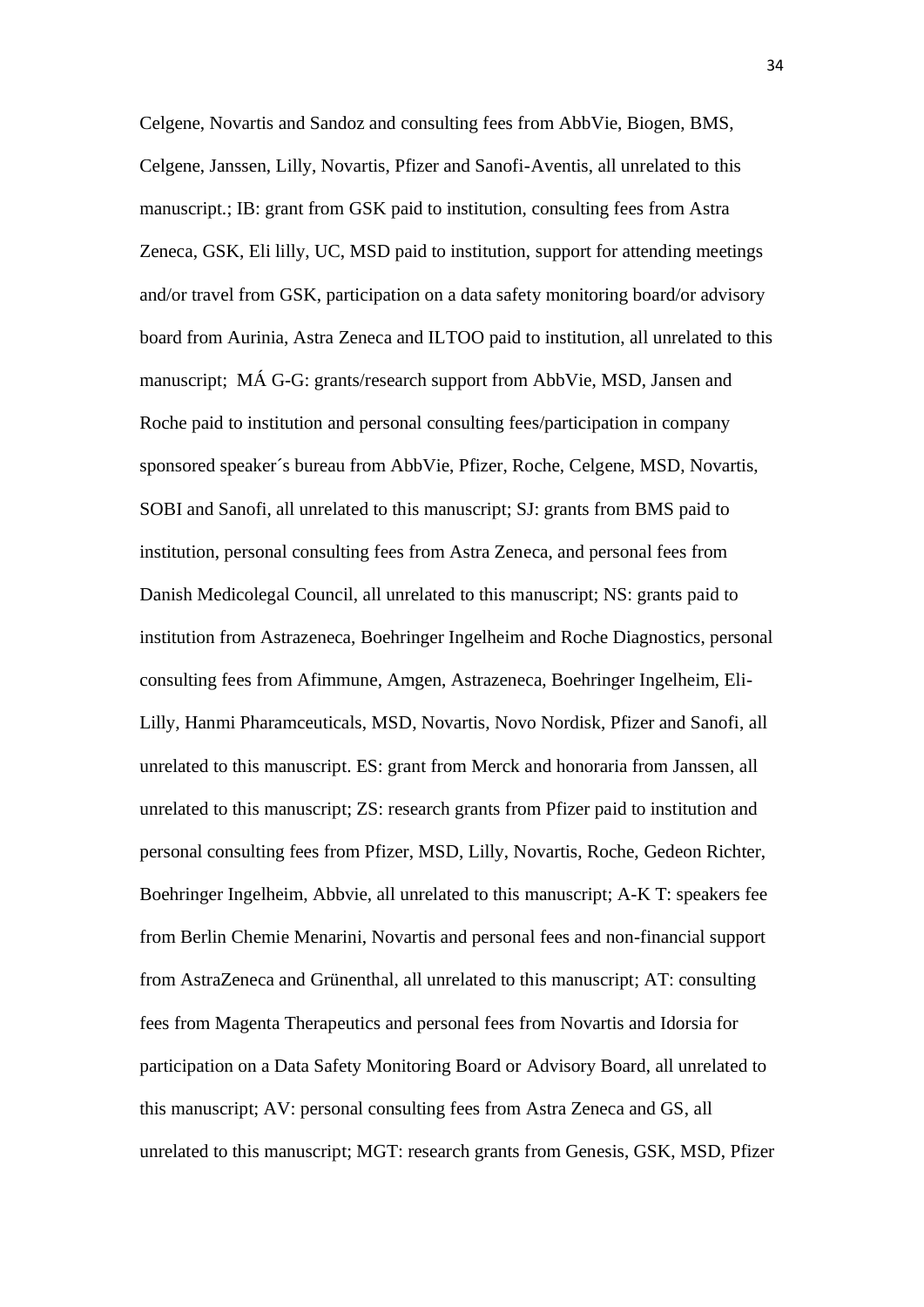and UCB paid to institution, and personal consulting fees from Genesis, GSK and Novartis, all unrelated to this manuscript.

**Patient and public involvement:** Patients and/or the public were involved in the design, or conduct, or reporting, or dissemination plans of this research.

**Patient consent for publication:** Not required.

**Provenance and peer review:** Not commissioned, externally peer reviewed.

**Data availability:** All data relevant to the study are included in the article or uploaded as online supplemental information.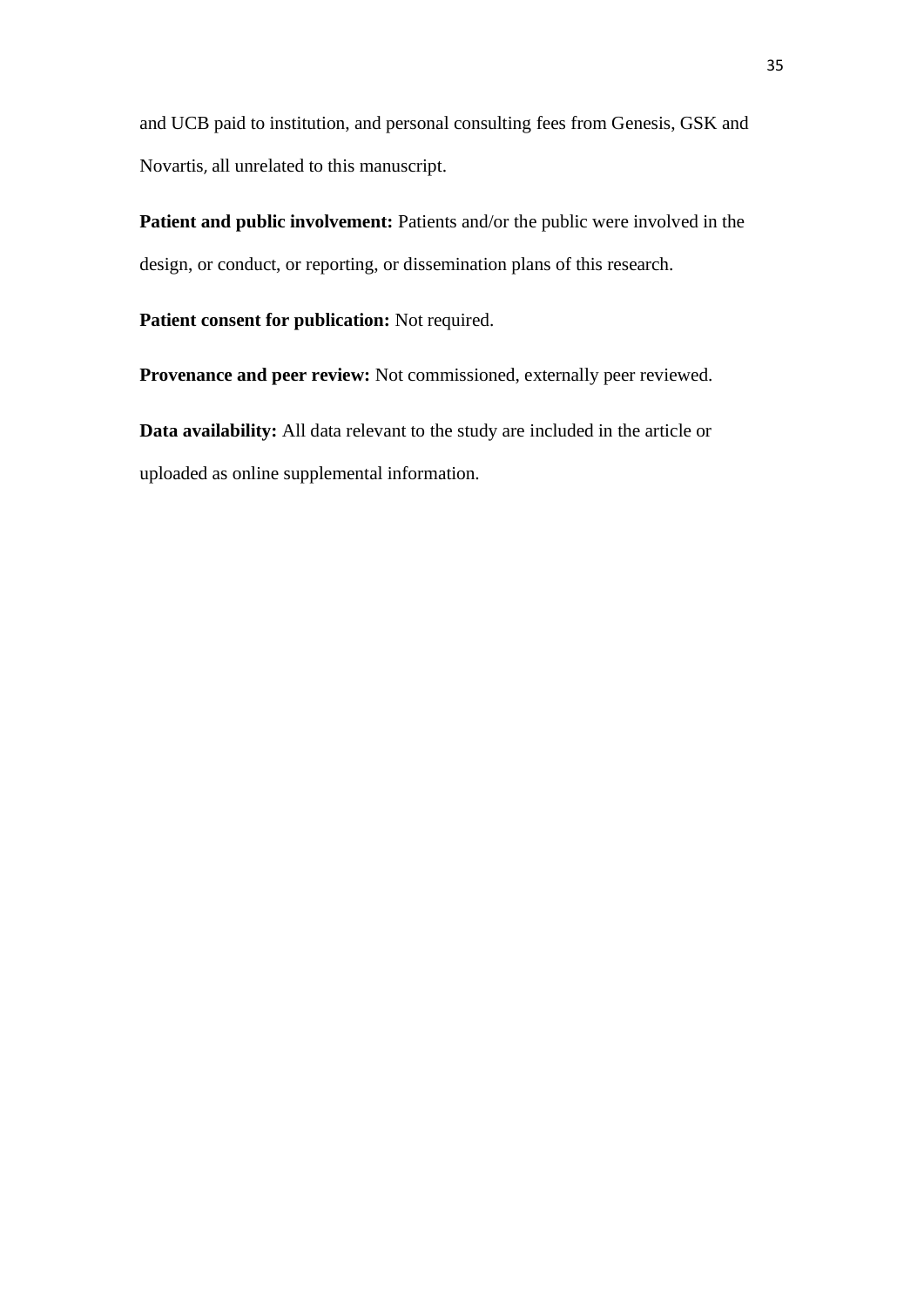# **Figure legends**

Figure 1. Flow chart of systematic literature review for cardiovascular risk management in gout, vasculitis, systemic sclerosis, myositis, mixed connective tissue disease and Sjögren's syndrome. Articles on cardiovascular incidence and prevalence are also included.

Figure 2. Flow chart of systematic literature review for cardiovascular risk management in systemic lupus erythematosus and the antiphospholipid syndrome.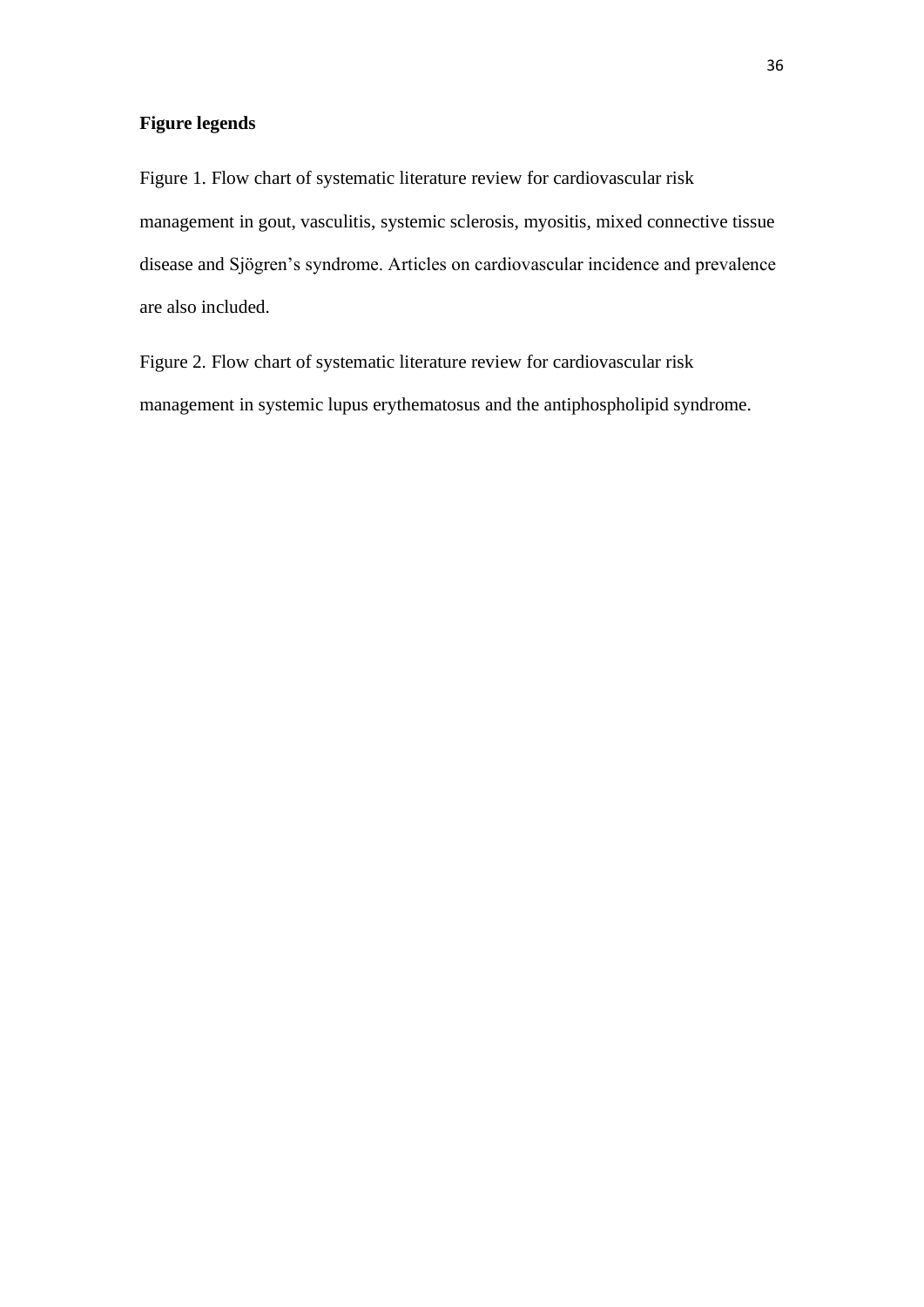| <b>Table 1</b><br>EULAR overarching principles and recommendations for the                                                                                                |                                                                                                                                                                                                                                                                                                                                                                                                                     |             |  |  |
|---------------------------------------------------------------------------------------------------------------------------------------------------------------------------|---------------------------------------------------------------------------------------------------------------------------------------------------------------------------------------------------------------------------------------------------------------------------------------------------------------------------------------------------------------------------------------------------------------------|-------------|--|--|
| management of cardiovascular risk in gout, vasculitis, systemic sclerosis, myositis,<br>mixed connective tissue disease, Sjögren's syndrome, systemic lupus erythematosus |                                                                                                                                                                                                                                                                                                                                                                                                                     |             |  |  |
|                                                                                                                                                                           | and the antiphospholipid syndrome                                                                                                                                                                                                                                                                                                                                                                                   |             |  |  |
|                                                                                                                                                                           | <b>Overarching principles</b>                                                                                                                                                                                                                                                                                                                                                                                       | $LoA*$ (SD) |  |  |
|                                                                                                                                                                           | A. Clinicians should be aware of increased CVR in patients with<br>RMDs including gout, vasculitis, SSc, myositis, MCTD, SS, SLE<br>and APS. For all RMDs, reduction of disease activity is likely to<br>lessen cardiovascular risk.                                                                                                                                                                                | 9.92(0.39)  |  |  |
|                                                                                                                                                                           | B. Rheumatologists are responsible for CVR assessment and<br>management in collaboration with primary care providers,<br>internists or cardiologists and other healthcare providers.                                                                                                                                                                                                                                | 9.55(1.12)  |  |  |
|                                                                                                                                                                           | C. CVR factor screening should be performed regularly in all<br>individuals with RMDs. Risk management should include<br>screening for and strict control of cardiovascular risk factors<br>(smoking cessation, management of blood pressure, lipids and<br>diabetes). CVR assessment is recommended within six months of<br>diagnosis and repeated based on individual patient characteristics<br>and risk levels. | 9.55(0.84)  |  |  |
|                                                                                                                                                                           | D. Patient education and counselling on CVR, treatment adherence,<br>and lifestyle modifications, such as healthy diet and regular<br>physical activity, are important in the management of CVR in<br>these patients.                                                                                                                                                                                               | 9.88(0.42)  |  |  |
|                                                                                                                                                                           | Recommendations for gout, vasculitis, systemic sclerosis, myositis, mixed<br>connective tissue disease, and Sjögren's syndrome                                                                                                                                                                                                                                                                                      |             |  |  |
|                                                                                                                                                                           | In patients with gout, vasculitis, SSc, myositis, MCTD, and<br>1.<br>SS, we recommend thorough assessment of traditional<br>cardiovascular risk factors. The use of cardiovascular<br>prediction tools for the general population is recommended.<br>(LoE: 5, GoR: D)                                                                                                                                               | 9.48(0.84)  |  |  |
| 2.                                                                                                                                                                        | For ANCA-associated vasculitis the Framingham score may<br>underestimate the cardiovascular risk. Information from the<br>EUVAS model may supplement modifiable Framingham risk<br>factors and is recommended to take into account. (LoE: 2b, GoR:<br>D)                                                                                                                                                            | 8.59(1.50)  |  |  |
| 3.                                                                                                                                                                        | In patients with gout, vasculitis, SSc, myositis, MCTD, and SS,<br>blood pressure management should follow recommendations used<br>in the general population. (LoE: 5, GoR: D)                                                                                                                                                                                                                                      | 9.66(0.62)  |  |  |
| 4.                                                                                                                                                                        | In patients with gout, diuretics should be avoided. (LoE: 5, GoR:<br>D)                                                                                                                                                                                                                                                                                                                                             | 8.88 (2.06) |  |  |
| 5.                                                                                                                                                                        | In patients with systemic sclerosis beta blockers should be<br>avoided. (LoE: 5, GoR: D)                                                                                                                                                                                                                                                                                                                            | 8.92(2.11)  |  |  |
| 6.                                                                                                                                                                        | In patients with gout, vasculitis, SSc, myositis, MCTD, and SS,<br>lipid management should follow recommendations used in the<br>general population. (LoE: 5, GoR: D)                                                                                                                                                                                                                                               | 9.48(1.08)  |  |  |
| 7.                                                                                                                                                                        | In patients with gout, vasculitis, SSc, myositis, MCTD, and SS,<br>standard use of platelet inhibitors for primary prevention is not<br>recommended. Treatment with platelet inhibitors should follow<br>recommendations used in the general population. (LoE: 2b/5,<br>GoR: D)                                                                                                                                     | 9.37(1.14)  |  |  |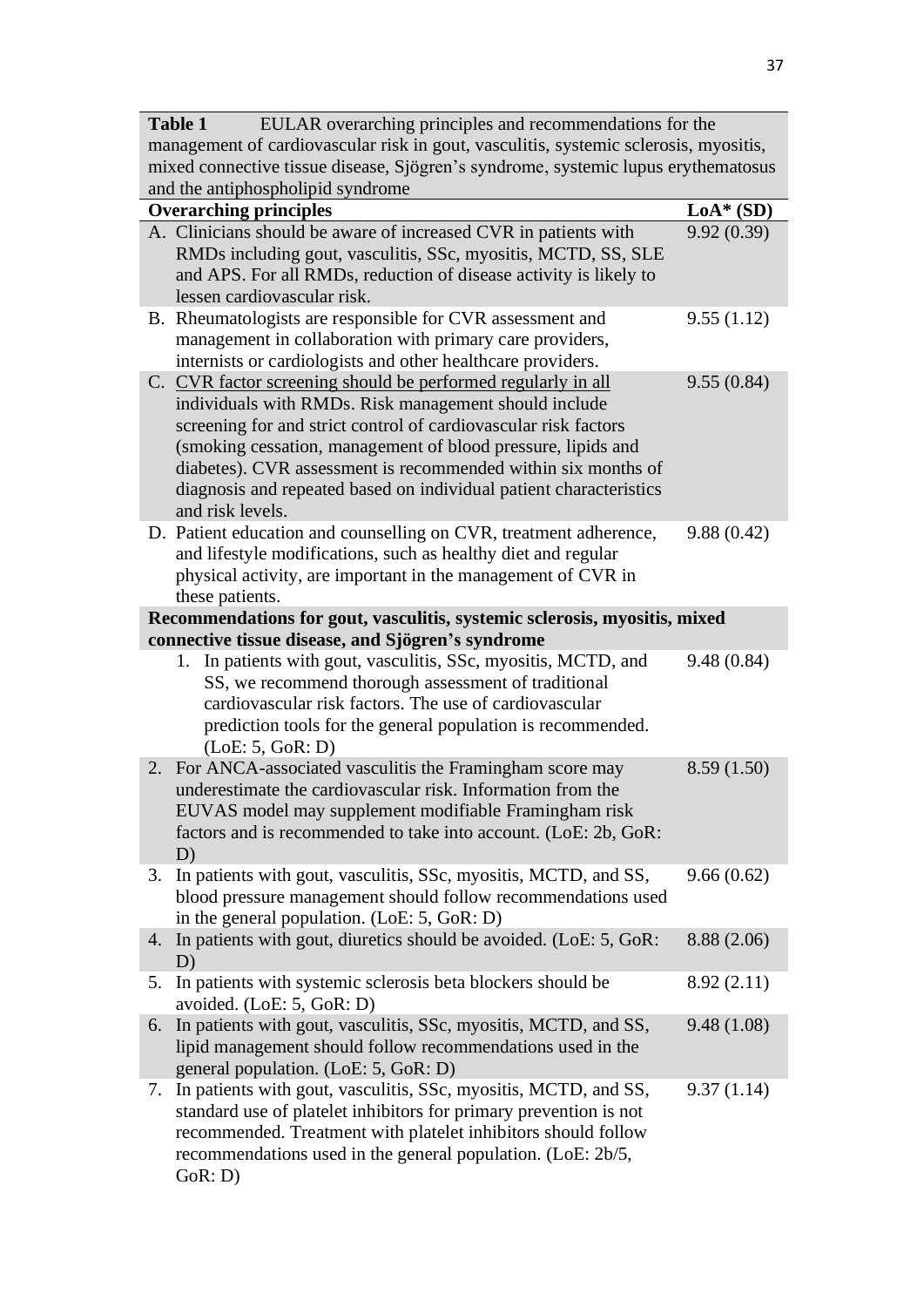| 8. | In patients with gout, we recommend a serum uric acid level<br>below 0.36 mmol/L (6 mg/dl) to potentially lower the risk on<br>cardiovascular events and cardiovascular mortality. (LoE: 2b,<br>GoR: C)                                                                                                                                                                                                                                                                                                                                                                                                                              | 9.03(1.34) |
|----|--------------------------------------------------------------------------------------------------------------------------------------------------------------------------------------------------------------------------------------------------------------------------------------------------------------------------------------------------------------------------------------------------------------------------------------------------------------------------------------------------------------------------------------------------------------------------------------------------------------------------------------|------------|
| 9. | In patients with gout there is no preference for a particular urate-<br>lowering therapy from the cardiovascular point of view. (LoE: 1b,<br>GoR: B)                                                                                                                                                                                                                                                                                                                                                                                                                                                                                 | 9.14(1.35) |
|    | 10. In patients with ANCA-associated vasculitis, remission induction<br>and remission maintenance will also reduce cardiovascular risk.<br>(LoE: 2b, GoR: D)                                                                                                                                                                                                                                                                                                                                                                                                                                                                         | 9.07(1.35) |
|    | 11. In patients with giant-cell arteritis an optimal glucocorticoid<br>regimen that balances the risk of relapse and glucocorticoid use<br>side effects may also reduce cardiovascular risk. (LoE: 2b, GoR:<br>D)                                                                                                                                                                                                                                                                                                                                                                                                                    | 9.14(1.06) |
|    | Recommendations for systemic lupus erythematosus and the antiphospholipid<br>syndrome                                                                                                                                                                                                                                                                                                                                                                                                                                                                                                                                                |            |
|    | 1. In patients with SLE and/or APS, a thorough assessment of<br>traditional cardiovascular risk factors and disease-related risk<br>factors is recommended to guide risk factor modification. (LoE:<br>2b, GoR: D)                                                                                                                                                                                                                                                                                                                                                                                                                   | 9.88(0.32) |
| 2. | A. In patients with SLE, lower levels of blood pressures are<br>associated with lower rates of cardiovascular events and a blood<br>pressure target of <130/80 mm Hg should be considered. (LoE:<br>2b, GoR: C)                                                                                                                                                                                                                                                                                                                                                                                                                      | 9.70(0.54) |
|    | B. In patients with lupus nephritis, angiotensin converting enzyme<br>inhibitors or angiotensin receptor blockers are recommended for<br>all patients with urine protein-to-creatinine ratio $>500$ mg/g or<br>arterial hypertension. (LoE: 5, GoR: D)                                                                                                                                                                                                                                                                                                                                                                               | 9.51(0.64) |
|    | C. In patients with APS, blood pressure management should<br>follow recommendations used in the general population. (LoE: 5,<br>GoR: D)                                                                                                                                                                                                                                                                                                                                                                                                                                                                                              | 9.81(0.39) |
| 3. | In patients with SLE and/or APS, lipid treatment should follow<br>recommendations used in the general population. (LoE: 5, GoR:<br>D)                                                                                                                                                                                                                                                                                                                                                                                                                                                                                                | 9.70(0.54) |
| 4. | A. Patients with SLE may be candidates for preventative<br>strategies as in the general population, including low-dose aspirin,<br>based on their individual cardiovascular risk profile. (LoE: 2b,<br>GoR: D)                                                                                                                                                                                                                                                                                                                                                                                                                       | 9.29(1.37) |
|    | B. In asymptomatic aPL carriers (not fulfilling any vascular or<br>obstetric APS classification criteria) with a high-risk aPL profile<br>with or without traditional risk factors, prophylactic treatment<br>with low-dose aspirin $(75-100 \text{ mg daily})$ is recommended. (LoE:<br>2a, GoR: B). In patients with SLE and no history of thrombosis or<br>pregnancy complications. (i) with high-risk aPL profile,<br>prophylactic treatment with low-dose aspirin is recommended.<br>(LoE: 2a, GoR: B); (ii) with low-risk aPL profile, prophylactic<br>treatment with low-dose aspirin may be considered. (LoE: 2b,<br>GoR: C) | 9.44(0.97) |
| 5. | In patients with SLE, low disease activity should be maintained to<br>also reduce cardiovascular risk. (LoE: 2b, GoR: B)                                                                                                                                                                                                                                                                                                                                                                                                                                                                                                             | 9.59(1.11) |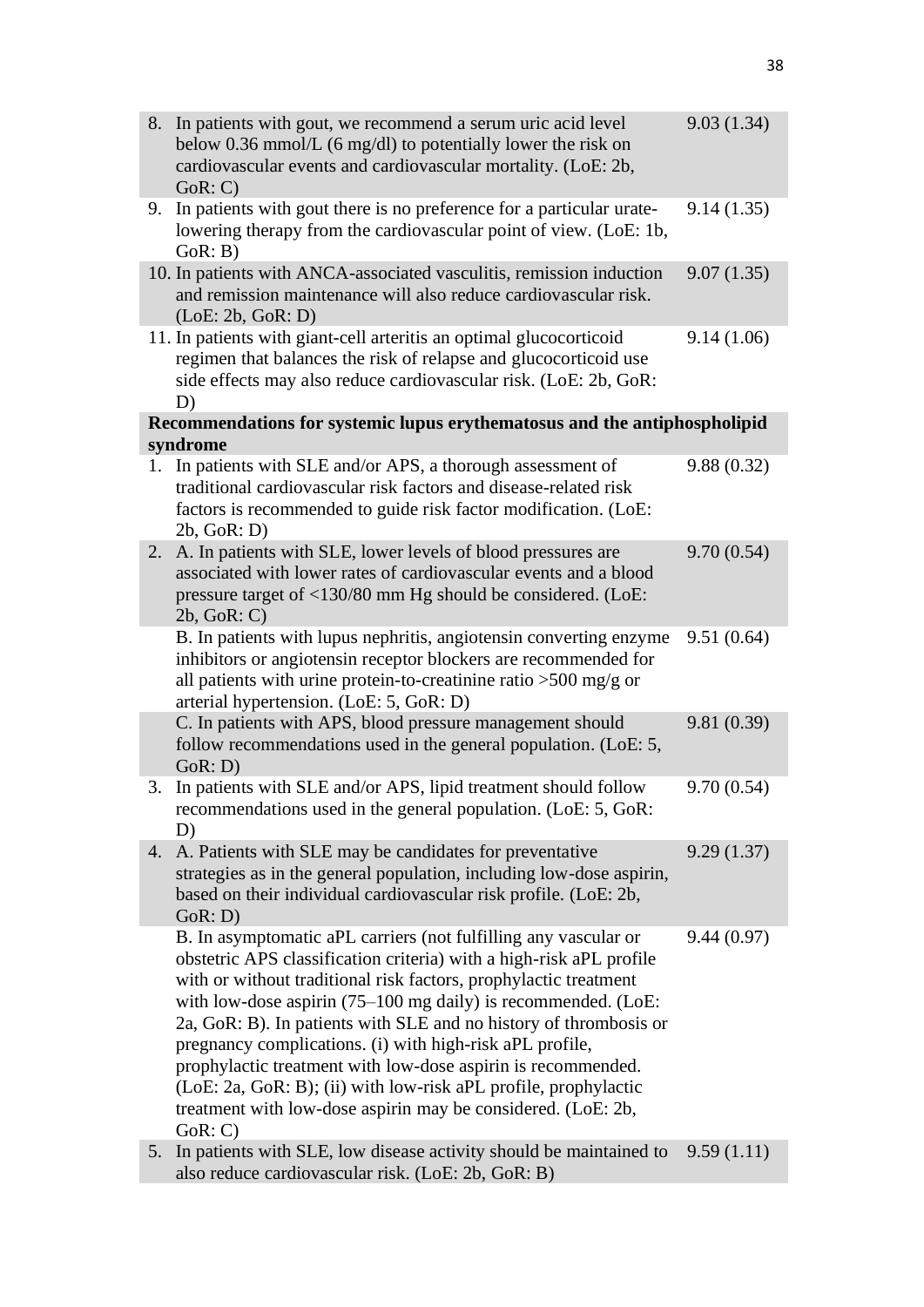| 6. In patients with SLE, treatment with the lowest possible<br>corticosteroid dose is recommended to minimize any potential<br>cardiovascular harm. (LoE: 2b, GoR: C)                                                       | 9.59(0.79) |
|-----------------------------------------------------------------------------------------------------------------------------------------------------------------------------------------------------------------------------|------------|
| 7. In patients with SLE, no specific immunosuppressive medication<br>can be recommended for the purpose of lowering the risk of<br>cardiovascular events. (LoE: 2b, GoR: C)                                                 | 9.44(0.89) |
| 8. In patients with SLE, treatment with hydroxychloroquine (which<br>is recommended for all patients unless contraindicated) should be<br>considered to also reduce the risk of cardiovascular events. (LoE:<br>2b, GoR: B) | 9.66(0.73) |

\*LoA, level of agreement; numbers in column indicate the mean (SD) of the LoA among task force members.

LoE, level of evidence: 1a: systematic review of RCTs; 1b: individual RCT; 2a: systematic review of cohort studies; 2b: individual cohort study (and low-quality RCT); 3a: systematic review of case–control studies; 3b: individual case–control study; 4: case series and poor-quality cohort and case–control studies; 5: expert opinion without explicit critical appraisal, or based on physiology, bench research or 'first principles'.

GoR, grade of recommendation: A: consistent level 1 studies; B: consistent level 2 or 3 studies, or extrapolations from level 1 studies; C: level 4 studies or extrapolations from level 2 or 3 studies; D: level 5 evidence or troublingly inconsistent or inconclusive studies of any level.

EULAR, European League against Rheumatism; CVR, cardiovascular risk; RMDs, rheumatic and musculoskeletal diseases; SSc, systemic sclerosis; MCTD, mixed connective tissue disease; SS, Sjögren's syndrome; SLE, systemic lupus erythematosus; APS, antiphospholipid syndrome; ANCA, antineutrophil cytoplasmic antibodies; EUVAS, European Vasculitis Society; aPL, antiphospholipid antibodies.